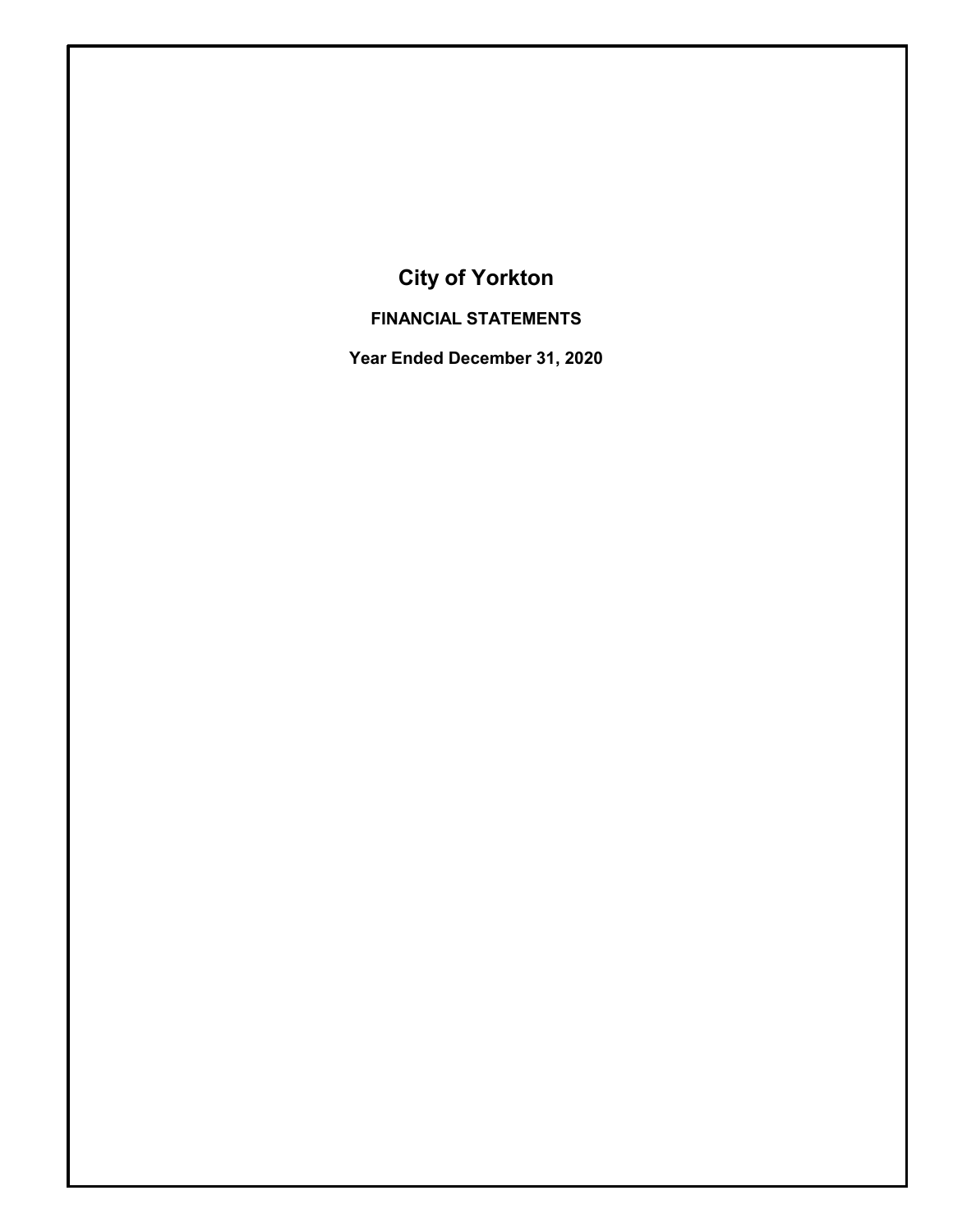# **City of Yorkton** Yorkton, Saskatchewan December 31, 2020 **Mayor** Mitch Hippsley **Councillors** Dustin Brears **Ken Chyz** Randy Goulden Quinn Haider Darcy Zaharia **City Manager** Lonnie Kaal **Director of Finance City Clerk** Ashley Stradeski **Director of Environmental Services**<br>Michael Buchholzer<br>Trent Mandzuk Michael Buchholzer **Director of Planning, Building and Development Director of Community Michael Eger** Michael Eger **Development, Parks and Recreation** Darcy McLeod **Fire Chief Director of Engineering and Trevor Morrissey <b>Director School School Asset Management Asset Management** Rene Richard **City Solicitor** Rusnak Balacko Kachur Rusnak **Auditors** Baker Tilly SK LLP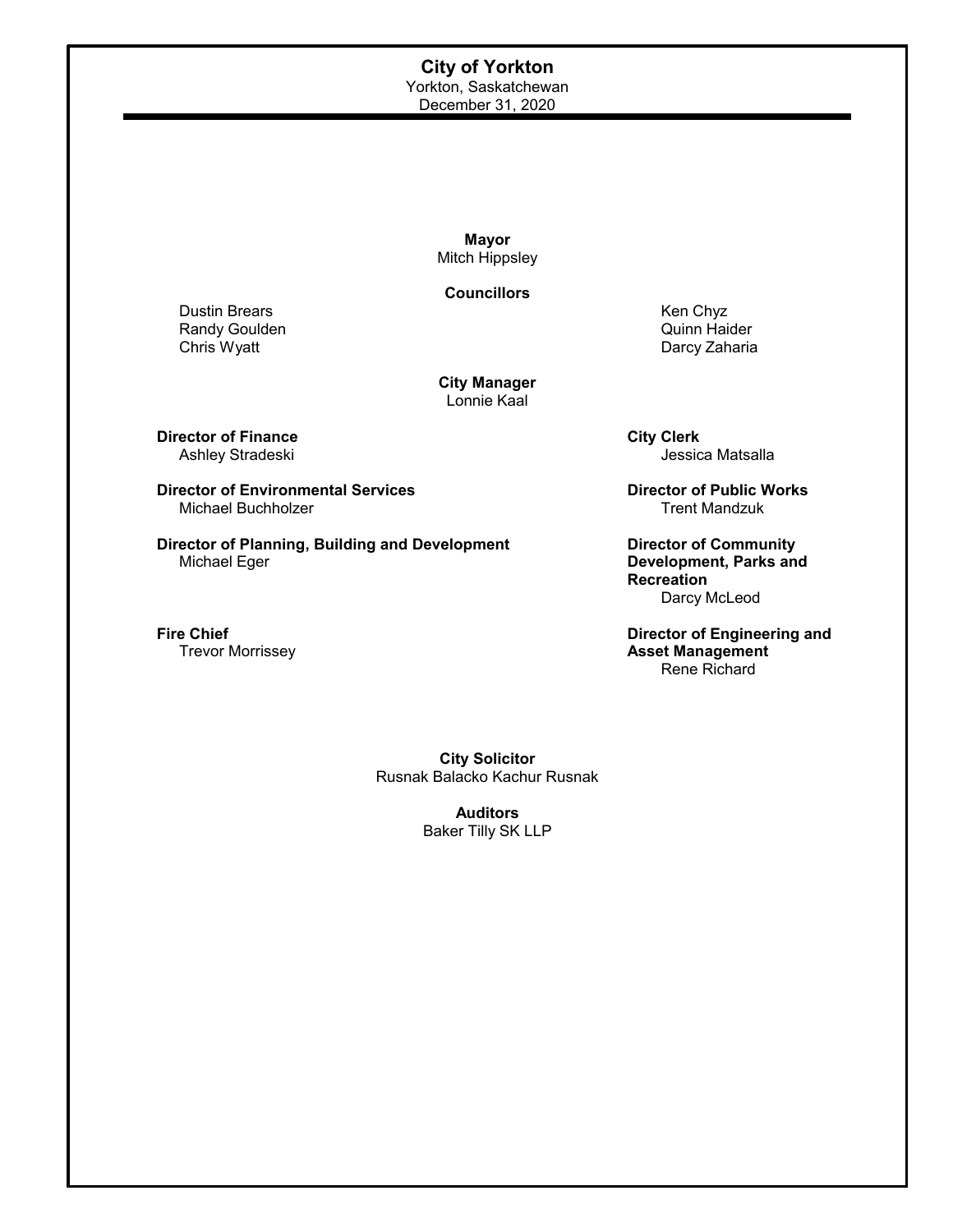Yorkton, Saskatchewan

December 31, 2020

#### **Table of Contents**

|                                                                                                                 | Page           |
|-----------------------------------------------------------------------------------------------------------------|----------------|
| <b>Consolidated Financial Statements</b><br>Independent Auditors' Report                                        | $1 - 2$        |
| <b>Statement of Financial Position</b>                                                                          | 3              |
| Statement of Financial Activities and Changes in Net Assets                                                     | $\overline{4}$ |
| Statement of Changes in Net Financial Assets                                                                    | 5              |
| <b>Statement of Cash Flow</b>                                                                                   | 6              |
| <b>Notes to Financial Statements</b>                                                                            | $7 - 15$       |
| <b>Unconsolidated Financial Statements</b>                                                                      |                |
| <b>Operating Fund</b>                                                                                           |                |
| <b>Statement of Financial Position</b>                                                                          | 16             |
| Statement of Financial Activities and Changes in Net Assets                                                     | 17             |
| <b>Capital Fund</b>                                                                                             |                |
| <b>Statement of Financial Position</b>                                                                          | 18             |
| Statement of Financial Activities and Changes in Net Assets                                                     | 19             |
| <b>Property Development Fund</b>                                                                                |                |
| <b>Statement of Financial Position</b>                                                                          | 20             |
| Statement of Financial Activities and Changes in Net Assets                                                     | 21             |
| <b>Other Funds</b>                                                                                              |                |
| Statement of Financial Activities and Changes in Net Assets                                                     | 22             |
| <b>Schedules to Financial Statements</b>                                                                        |                |
| Schedules of Revenues - Operating Fund                                                                          | 23             |
| Schedules of Expenditures - Operating Fund                                                                      | 24-27          |
| Schedule of Financial Activities - Gallagher Centre<br>Schedule of Financial Activities - Deer Park Golf Course | 28<br>29       |
| Schedule of Financial Activities - Waterworks                                                                   | 30             |
| Schedule of Financial Activities - Bus Services                                                                 | 31             |
| Schedule of Financial Activities - Airport Services                                                             | 31             |
| Consolidated Schedule of Revenues by Function                                                                   | 32-33          |
| Consolidated Schedule of Tangible Capital Assets by Object                                                      | 34             |
| Consolidated Schedule of Tangible Capital Assets by Function                                                    | 35             |
| <b>Consolidated Schedule of Accumulated Surplus</b>                                                             | 36             |
| Linear Capital Assets Unaudited Supplemental Information                                                        | 37             |
| Analysis of Long-Term Debt                                                                                      | 38             |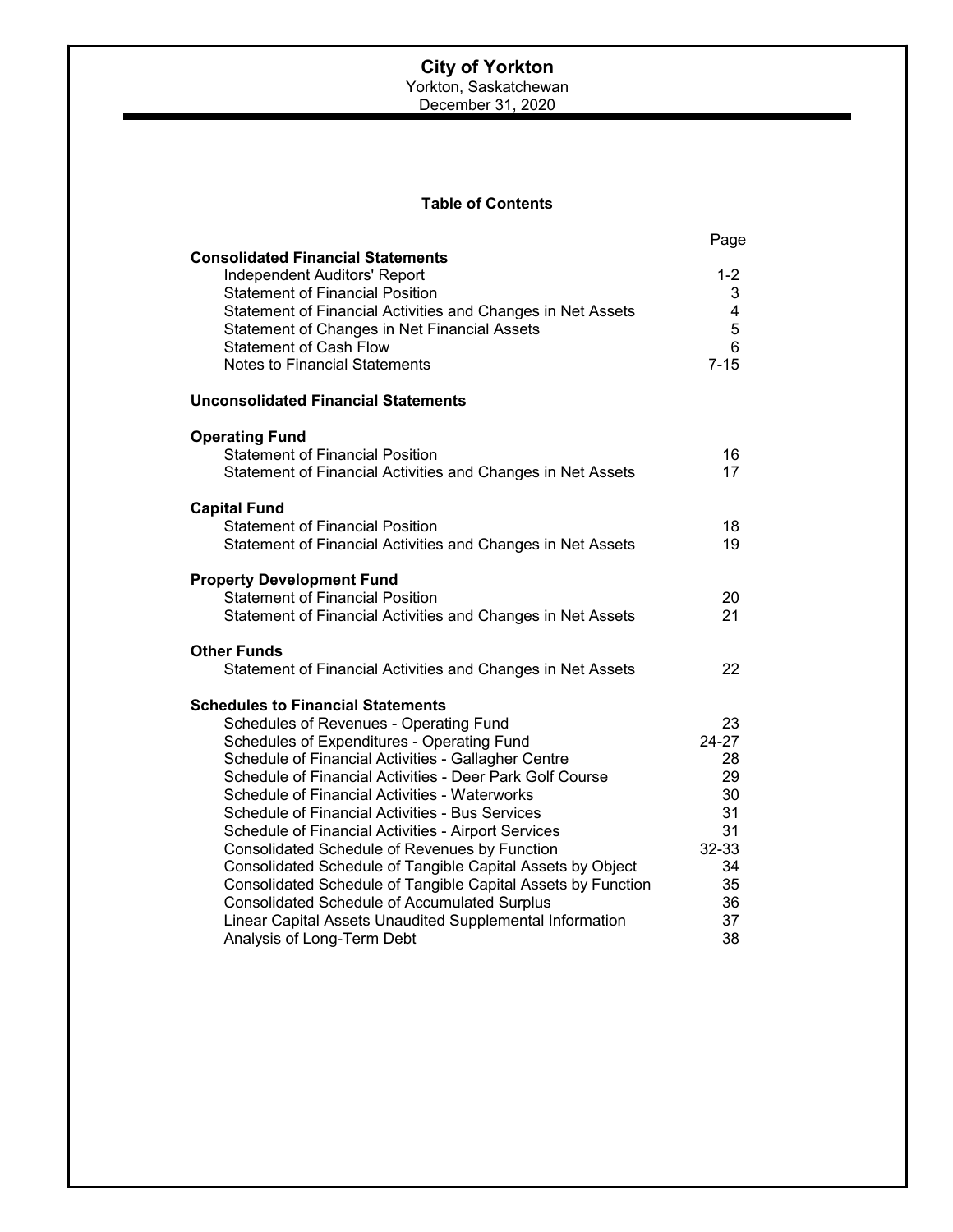

#### **Independent Auditors' Report**

To the Council City of Yorkton

#### *Opinion*

We have audited the financial statements of City of Yorkton, (the municipality), which comprise the Statement of Financial Position as at December 31, 2020 and the Statements of Operations, Changes in Net Financial Assets and Cash Flow for the year then ended, and notes to the financial statements, including a summary of significant accounting policies.

In our opinion, the accompanying financial statements present fairly, in all material respects, the financial position of the municipality as at December 31, 2020, and results of its operations and its cash flow for the year then ended in accordance with Canadian accounting standards for private enterprises.

#### *Basis for Opinion*

We conducted our audit in accordance with Canadian generally accepted auditing standards. Our responsibilities under those standards are further described in the Auditors' Responsibilities for the Audit of the financial statements section of our report. We are independent of the municipality in accordance with the ethical requirements that are relevant to our audit of the financial statements in Canada, and we have fulfilled our other ethical responsibilities in accordance with these requirements. We believe that the audit evidence we have obtained is sufficient and appropriate to provide a basis for our opinion.

#### *Responsibilities of Management and Those Charged with Governance for the Financial Statements*

Management is responsible for the preparation and fair presentation of the financial statements in accordance with Canadian accounting standards for private enterprises, and for such internal control as management determines is necessary to enable the preparation of financial statements that are free from material misstatement, whether due to fraud or error.

In preparing the financial statements, management is responsible for assessing the municipality's ability to continue as a going concern, disclosing, as applicable, matters related to going concern and using the going concern basis of accounting unless management either intends to liquidate the municipality or to cease operations, or has no realistic alternative but to do so.

Council is responsible for overseeing the municipality's financial reporting process.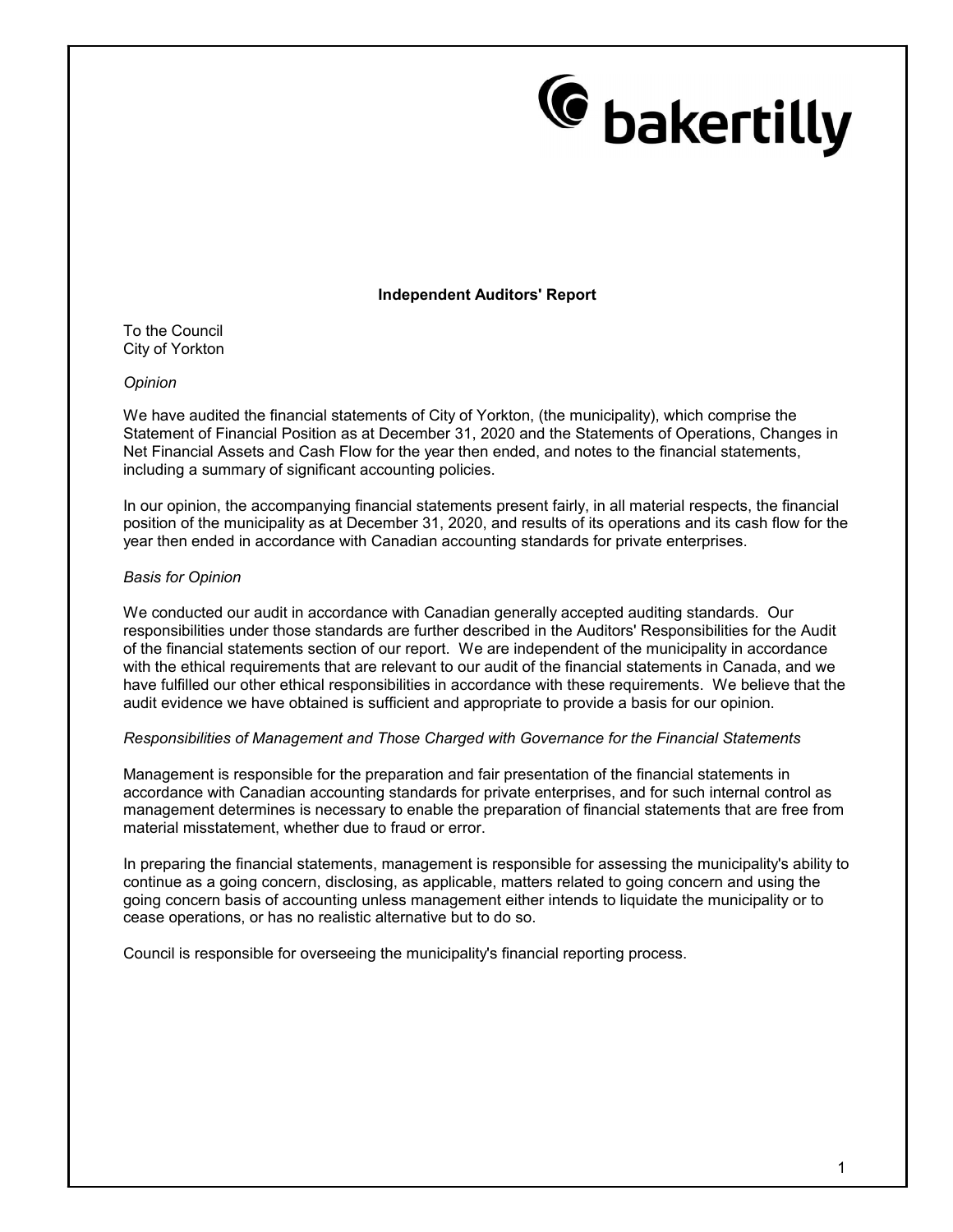

#### *Auditors' Responsibilities for the Audit of the Financial Statements*

Our objectives are to obtain reasonable assurance about whether the financial statements as a whole are free from material misstatement, whether due to fraud or error, and to issue an auditors' report that includes our opinion. Reasonable assurance is a high level of assurance, but is not a guarantee that an audit conducted in accordance with Canadian generally accepted auditing standards will always detect a material misstatement when it exists. Misstatements can arise from fraud or error and are considered material if, individually or in the aggregate, they could reasonably be expected to influence the economic decisions of users taken on the basis of these financial statements.

As part of an audit in accordance with Canadian generally accepted auditing standards, we exercise professional judgment and maintain professional skepticism throughout the audit. We also:

- Identify and assess the risks of material misstatement of the financial statements, whether due to fraud or error, design and perform audit procedures responsive to those risks, and obtain audit evidence that is sufficient and appropriate to provide a basis for our opinion. The risk of not detecting a material misstatement resulting from fraud is higher than for one resulting from error, as fraud may involve collusion, forgery, intentional omissions, misrepresentations, or the override of internal control.
- Obtain an understanding of internal control relevant to the audit in order to design audit procedures that are appropriate in the circumstances, but not for the purpose of expressing an opinion on the effectiveness of the municipality's internal control.
- Evaluate the appropriateness of accounting policies used and the reasonableness of accounting estimates and related disclosures made by management.
- Conclude on the appropriateness of management's use of the going concern basis of accounting and, based on the audit evidence obtained, whether a material uncertainty exists related to events or conditions that may cast significant doubt on the municipality's ability to continue as a going concern. If we conclude that a material uncertainty exists, we are required to draw attention in our auditors' report to the related disclosures in the financial statements or, if such disclosures are inadequate, to modify our opinion. Our conclusions are based on the audit evidence obtained up to the date of our auditors' report. However, future events or conditions may cause the municipality to cease to continue as a going concern.
- Evaluate the overall presentation, structure and content of the financial statements, including the disclosures, and whether the financial statements represent the underlying transactions and events in a manner that achieves fair presentation.

We communicate with those charged with governance regarding, among other matters, the planned scope and timing of the audit and significant audit findings, including any significant deficiencies in internal control that we identify during our audit.

**Baker Tilly SK LLP**

Baker Jiely SKLLP

Yorkton, SK July 20, 2021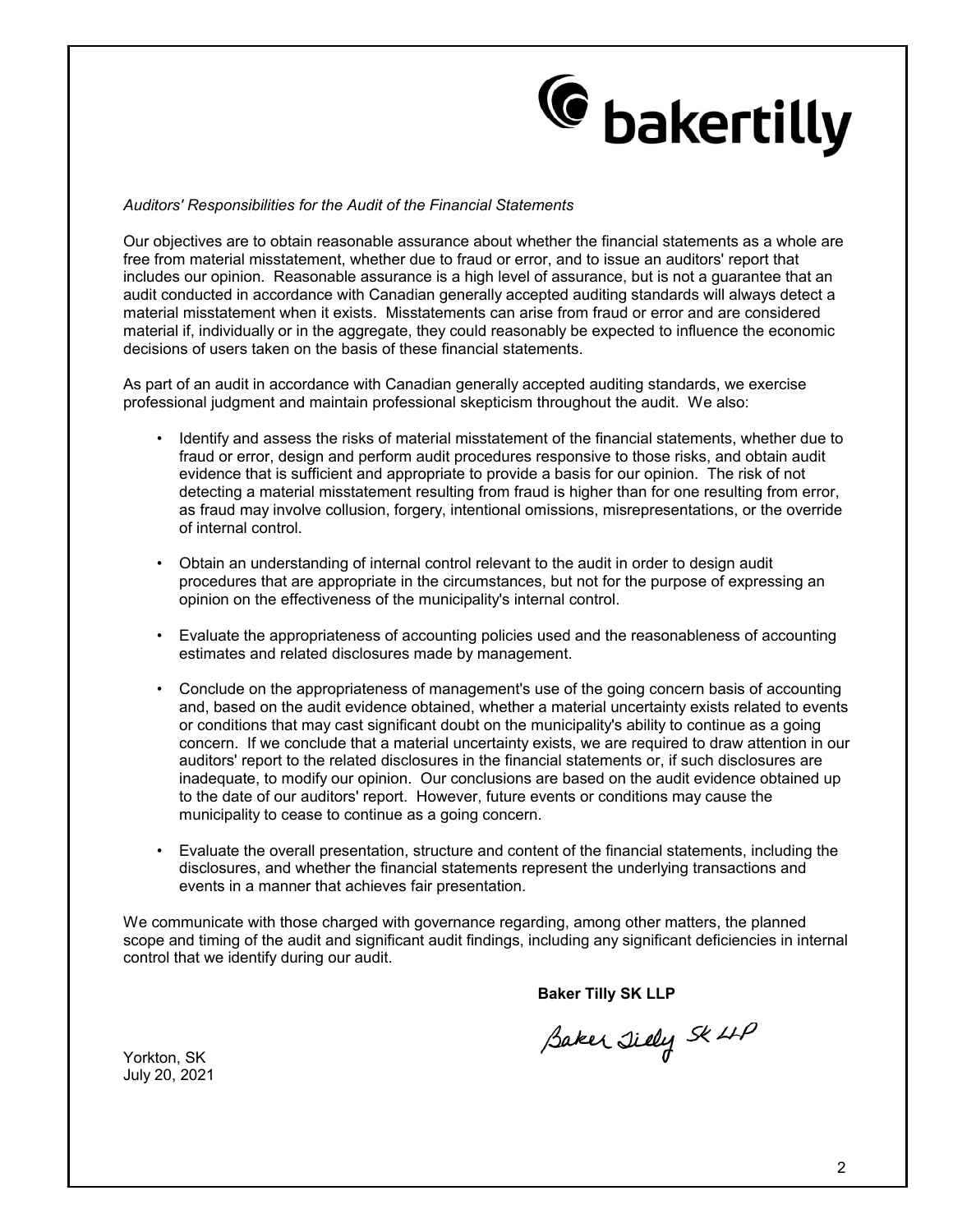# City of Yorkton<br>Consolidated Statement of Financial Position<br>As at December 31, 2020

|                                             | 2020             | 2019         |
|---------------------------------------------|------------------|--------------|
| <b>Assets</b>                               |                  |              |
| <b>Financial Assets</b>                     |                  |              |
| Cash and temporary investments - note 3     | 32,518,948       | 25, 134, 189 |
| Taxes receivable - note 4                   | 2,685,071        | 3,211,294    |
| Accounts receivable - note 5                | 5,038,916        | 9,557,537    |
| Property held for resale - note 6           | 17,945,459       | 17,932,104   |
| Long-term investments - note 8              | 4,645,363        | 4,881,494    |
| <b>Total Financial Assets</b>               | 62,833,757       | 60,716,618   |
| <b>Liabilities</b>                          |                  |              |
| Accounts payable and accrued liabilities    | 7,398,881        | 5,440,778    |
| Taxpayer deposits                           | 213,579          | 333,411      |
| Tax prepayments                             | 2,023,758        | 2,128,352    |
| Deferred revenues                           | 3,349,725        | 2,798,782    |
| Other liabilities                           | 106,789          | 101,451      |
| Landfill post closure liability - note 11   | 2,147,950        | 1,354,552    |
| Contaminated sites                          |                  | 446,000      |
| Long-term debt - note 10                    | 9,601,287        | 11,948,023   |
| <b>Total Liabilities</b>                    | 24,841,969       | 24,551,349   |
| <b>Net Financial Assets</b>                 | 37,991,788       | 36, 165, 269 |
| <b>Non-Financial Assets</b>                 |                  |              |
| Tangible capital assets - schedules 3 and 4 | 151,599,373      | 145,926,186  |
| Capital projects in progress                | 27,647,375       | 21,586,166   |
| Inventories - note 7                        | 1,832,925        | 1,661,194    |
| Prepaid expenses                            | 66,437           | 16,425       |
| <b>Total Non-Financial Assets</b>           | 181, 146, 110    | 169,189,971  |
|                                             |                  |              |
| <b>Accumulated Surplus - schedule 5</b>     | 219,137,898<br>S | 205,355,240  |
| Approved on behalf of the council:          |                  |              |

Mayor  $\searrow$  $\eta_{\mathcal{N}}$ JON Councillor

> The notes to financial statements are an integral part of these financial statements.

 $\bar{t}$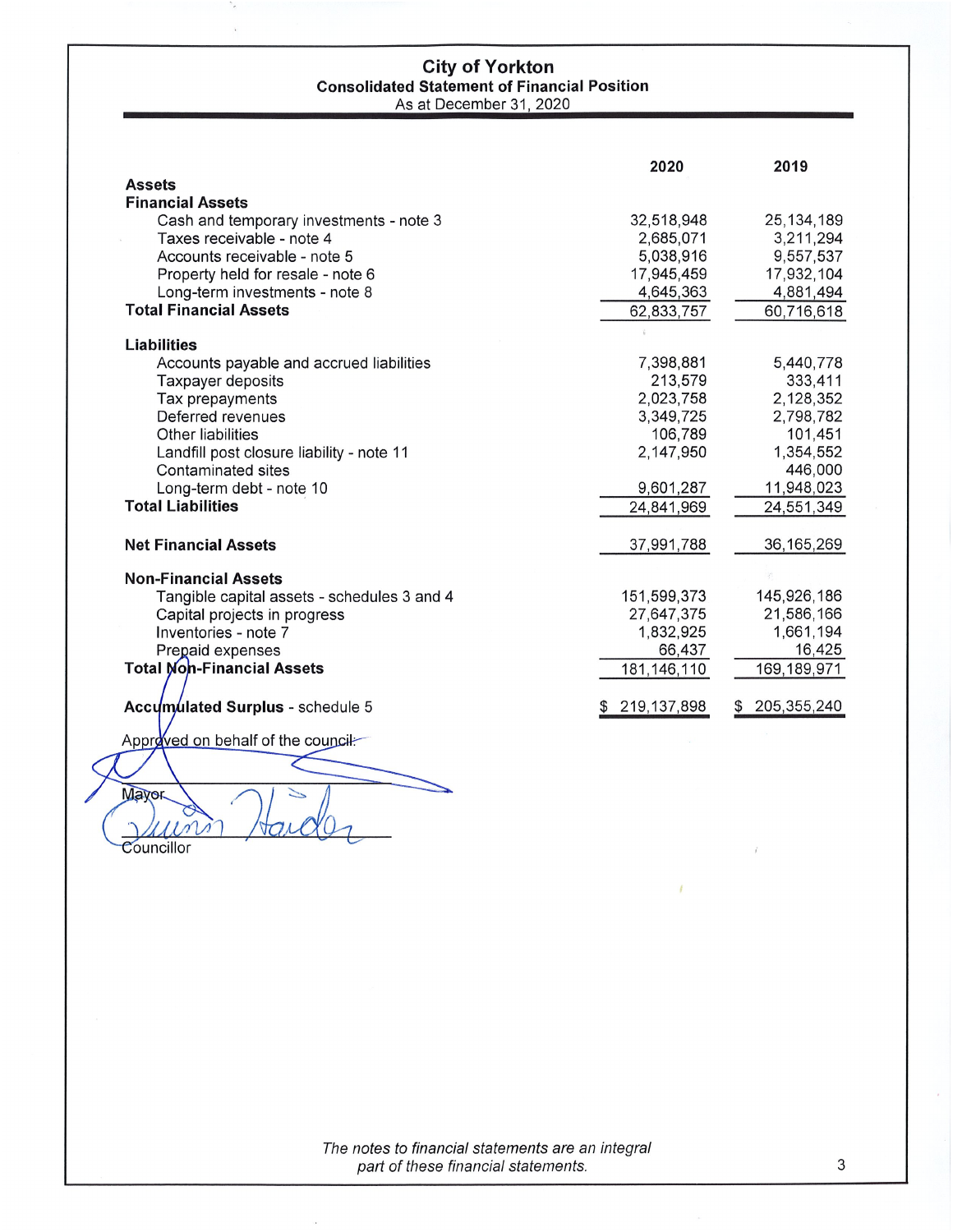#### **City of Yorkton Consolidated Statement of Financial Activities and Changes in Net Assets**

For the year ended December 31, 2020

|                                                                                          | 2020<br><b>Budget</b><br>(Note 14) | 2020        | 2019                |
|------------------------------------------------------------------------------------------|------------------------------------|-------------|---------------------|
| <b>Revenue</b>                                                                           |                                    |             |                     |
| Taxation                                                                                 | 24,033,300                         | 24,207,664  | 23,162,529          |
| Provincial utility surcharges                                                            | 3,100,000                          | 3,036,414   | 3,254,893           |
| Revenue sharing                                                                          | 2,978,000                          | 3,295,807   | 2,978,483           |
| Grants in lieu of taxes                                                                  | 973,700                            | 1,060,470   | 1,020,307           |
| Sales of services                                                                        |                                    |             |                     |
| General                                                                                  | 6,737,119                          | 8,254,662   | 7,640,580           |
| <b>Gallagher Centre</b>                                                                  | 1,998,500                          | 1,134,205   | 1,721,233           |
| Deer Park Golf Course                                                                    | 549,700                            | 561,960     | 554,975             |
| Other revenue from own sources -                                                         |                                    |             |                     |
| schedules 1 and 2                                                                        | 456,000                            | 985,648     | 1,825,588           |
| Conditional grants - schedules 1 and 2                                                   | 953,094                            | 1,921,643   | 899,808             |
| Waterworks                                                                               | 8,835,250                          | 9,856,351   | 8,971,496           |
| Airport services                                                                         | 129,869                            | 163,094     | 131,803             |
| <b>Bus services</b>                                                                      | 27,000                             | 18,225      | 29,130              |
| Profit on property sales                                                                 |                                    | 48,915      | 201,273             |
| Yorkton Housing Corp. increase in equity<br>Gain (loss) on disposal of capital assets    |                                    | 309,131     | 277,283<br>104,950) |
|                                                                                          | 50,771,532                         | 54,854,189  | 52,564,431          |
| <b>Expenditures</b>                                                                      |                                    |             |                     |
| General government services                                                              | 4,367,582                          | 4,551,531   | 4,394,457           |
| Protective services                                                                      | 8,261,854                          | 8,587,039   | 8,493,862           |
| <b>Transportation services</b>                                                           | 7,598,673                          | 9,242,720   | 10,198,182          |
| Environmental health services                                                            | 2,869,448                          | 3,408,693   | 2,621,984           |
| Social and family services                                                               | 219,580                            | 292,056     | 255,779             |
| Economic development services                                                            | 539,597                            | 500,419     | 374,005             |
| Recreation and cultural services                                                         | 3,073,189                          | 3,366,781   | 3,381,759           |
| Library services                                                                         | 529,001                            | 544,737     | 573,795             |
| Fiscal services - transfer to allowances                                                 | 40,000                             | 40,000      | 40,000              |
| <b>Gallagher Centre</b>                                                                  | 4,014,326                          | 4,225,873   | 5,127,204           |
| Deer Park Golf Course                                                                    | 781,200                            | 785,227     | 902,056             |
| Waterworks                                                                               | 6,168,538                          | 8,636,649   | 7,880,331           |
| <b>Bus services</b>                                                                      | 373,000                            | 391,792     | 411,804             |
| Airport services                                                                         | 226,600                            | 400,483     | 282,117             |
| Property development interest on loan<br>Asset write-offs and losses on disposal         |                                    | 46,849      | 104,619             |
| of assets                                                                                |                                    | 4,018       | 124,866             |
| Other                                                                                    |                                    | 18,546      | 17,634              |
|                                                                                          | 39,062,588                         | 45,043,413  | 45,184,454          |
|                                                                                          |                                    |             |                     |
| <b>Surplus of Revenue over Expenditures</b><br><b>Before Other Capital Contributions</b> | 11,708,944                         | 9,810,776   | 7,379,977           |
| <b>Capital Grants and Contributions -</b><br>schedules 1 and 2                           | 0                                  | 3,971,882   | 7,784,989           |
| <b>Surplus of Revenues over Expenses</b>                                                 | 11,708,944                         | 13,782,658  | 15,164,966          |
| Accumulated Surplus, beginning of year                                                   | 205,355,240                        | 205,355,240 | 190,190,274         |
| <b>Accumulated Surplus, End of Year</b>                                                  | 217,064,184                        | 219,137,898 | 205,355,240         |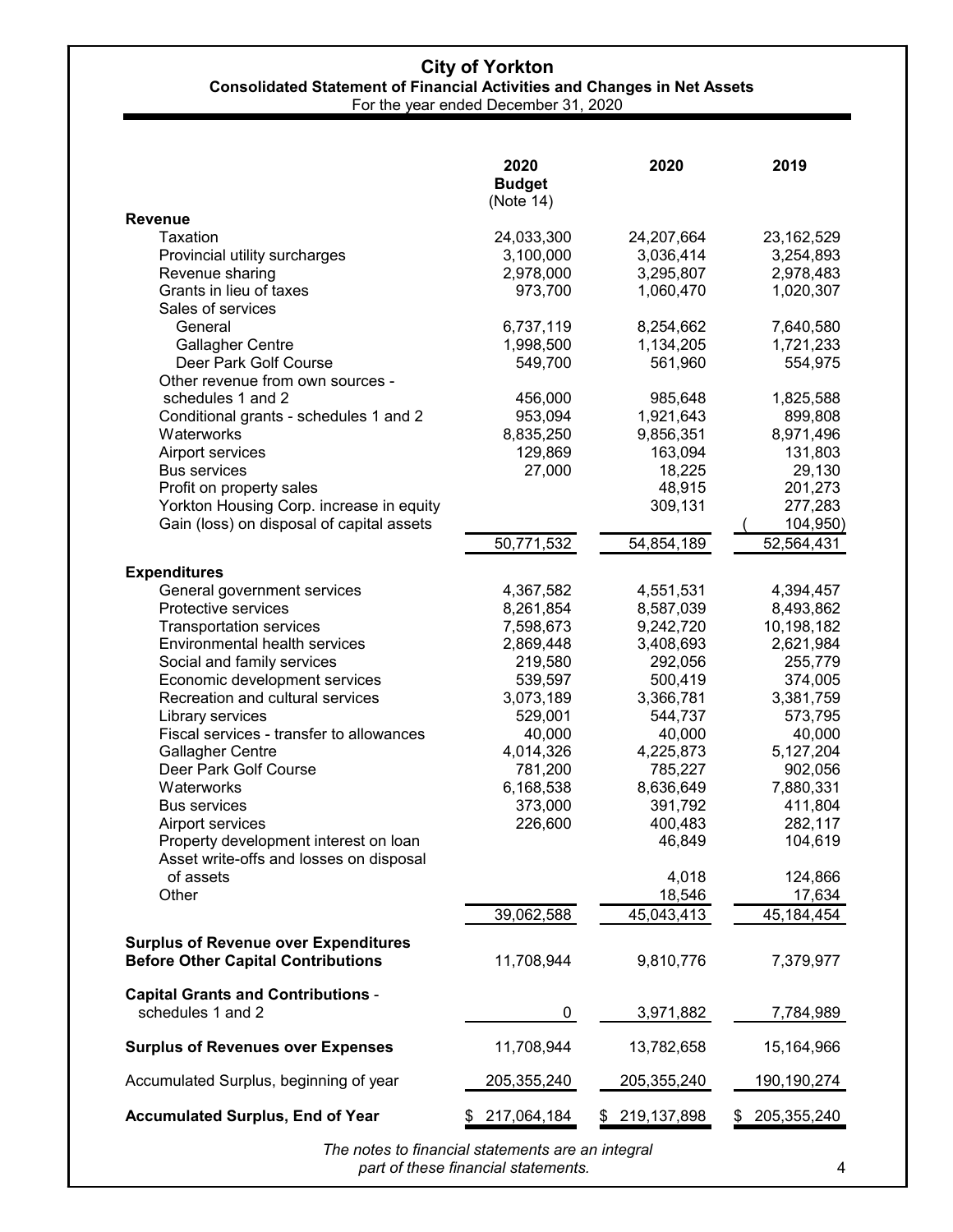#### **City of Yorkton Consolidated Statement of Changes in Net Financial Assets** For the year ended December 31, 2020

|                                                                                                                                                                                                                                   | 2020<br><b>Budget</b><br>(Note 14) | 2020<br><b>Actual</b>                             | 2019<br><b>Actual</b>                                           |
|-----------------------------------------------------------------------------------------------------------------------------------------------------------------------------------------------------------------------------------|------------------------------------|---------------------------------------------------|-----------------------------------------------------------------|
| <b>Surplus</b>                                                                                                                                                                                                                    | 11,708,944                         | 13,782,658                                        | 15,164,966                                                      |
| (Acquisition) of tangible capital assets<br>Change in capital assets in progress<br>Amortization of tangible capital assets<br>Proceeds on disposal of tangible capital assets<br>Loss on the disposal of tangible capital assets | 3,390,000)                         | 12,540,772)<br>6,061,209)<br>6,535,207<br>332,377 | 5,600,644)<br>(13, 183, 625)<br>6,442,120<br>227,019<br>104,950 |
| <b>Surplus (Deficit) of Capital Expenses over</b><br><b>Expenditures</b>                                                                                                                                                          | 3,390,000)                         | (11,734,397)                                      | 12,010,180)                                                     |
| (Acquisition) of supplies inventories<br>Consumption of supplies inventory<br>(Acquisition) of prepaid expense<br>Use of prepaid expense                                                                                          |                                    | 171,730)<br>50,012)                               | 356,889<br>59,945                                               |
| <b>Surplus (Deficit) of Expenses of Other</b><br><b>Non-Financial over Expenditures</b>                                                                                                                                           | $\mathbf{0}$                       | 221,742)                                          | 416,834                                                         |
| <b>Increase in Net Financial Assets</b>                                                                                                                                                                                           | 8,318,944                          | 1,826,519                                         | 3,571,620                                                       |
| Net Financial Assets, beginning of year                                                                                                                                                                                           | 36, 165, 269                       | 36, 165, 269                                      | 32,593,649                                                      |
| Net Financial Assets, End of Year                                                                                                                                                                                                 | \$44,484,213                       | \$37,991,788                                      | 36,165,269<br>\$.                                               |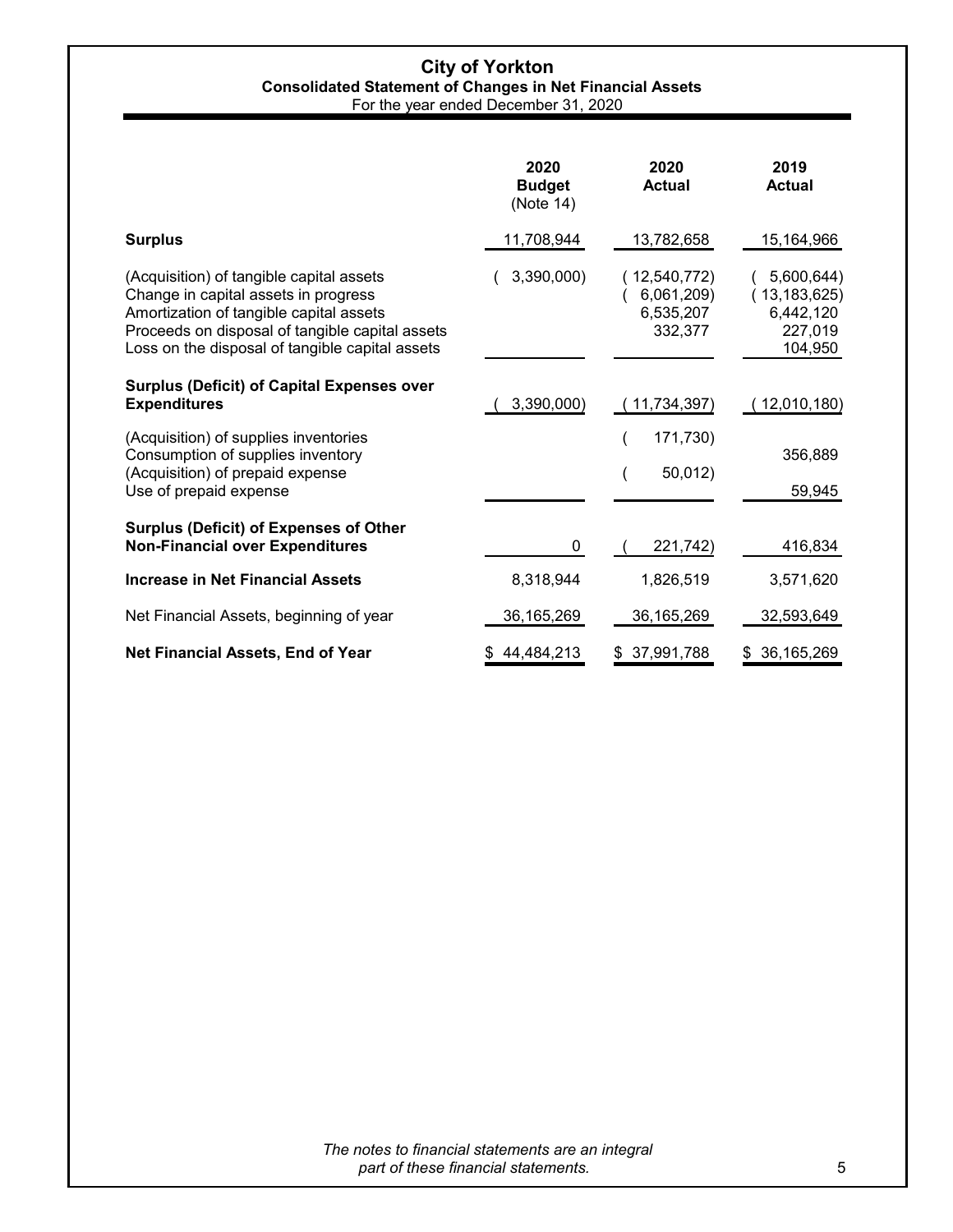## **City of Yorkton**

#### **Consolidated Statement of Cash Flow**

For the year ended December 31, 2020

|                                                                                                                                                                       | 2020                                                | 2019                                                  |
|-----------------------------------------------------------------------------------------------------------------------------------------------------------------------|-----------------------------------------------------|-------------------------------------------------------|
| Cash Provided by (used for) the Following Activities                                                                                                                  |                                                     |                                                       |
| <b>Operating:</b>                                                                                                                                                     |                                                     |                                                       |
| <b>Surplus</b>                                                                                                                                                        | 13,782,658                                          | 15,164,966                                            |
| Amortization                                                                                                                                                          | 6,535,207                                           | 6,442,120                                             |
| Loss on disposal of tangible capital assets                                                                                                                           |                                                     | 104,950                                               |
|                                                                                                                                                                       | 20,317,865                                          | 21,712,036                                            |
| <b>Change in Assets/Liabilities</b>                                                                                                                                   |                                                     |                                                       |
| Taxes receivable - municipal                                                                                                                                          | 421,629                                             | 282,587)                                              |
| Other receivables                                                                                                                                                     | 4,518,620                                           | 6,462,480)                                            |
| Land for resale                                                                                                                                                       | 13,355<br>(                                         | 64,895)                                               |
| Accounts payable                                                                                                                                                      | 1,958,103                                           | 213,967                                               |
| Taxpayer deposits                                                                                                                                                     | 119,832)<br>$\left($                                | 126,345                                               |
| Deferred revenue                                                                                                                                                      | 550,942                                             | 1,473,101                                             |
| Other liabilities                                                                                                                                                     | 352,736                                             | 523,044                                               |
| Stock and supplies for use                                                                                                                                            | 171,731)                                            | 356,889                                               |
| Prepayments and deferred charges                                                                                                                                      | 50,012)                                             | 59,953                                                |
| <b>Net Cash from (used for) Operations</b>                                                                                                                            | 27,764,965                                          | 17,655,373                                            |
| Capital:<br>Acquisition of capital assets<br>Proceeds from the disposal of capital assets<br>Change in capital assets in progress<br>Net Cash from (used for) Capital | 12,540,772)<br>332,377<br>6,061,209)<br>18,269,604) | 5,600,644)<br>227,019<br>13, 183, 625)<br>18,557,250) |
| Investing:<br>Proceeds on disposal of long-term investments<br>Additions to long-term investments<br>Net Cash from (used for) Investing                               | 545,262<br>309,131)<br>236,131                      | 292,521)<br>292,521)                                  |
| Financing:<br>Long-term debt repaid                                                                                                                                   | 2,346,736)                                          | 2,722,719)                                            |
| Increase (Decrease) in Cash Resources                                                                                                                                 | 7,384,756                                           | 3,917,117)                                            |
| Cash and investments, beginning of year                                                                                                                               | 25, 134, 195                                        | 29,051,312                                            |
| Cash and Investments, End of Year                                                                                                                                     | 32,518,951<br>\$                                    | 25, 134, 195<br>\$                                    |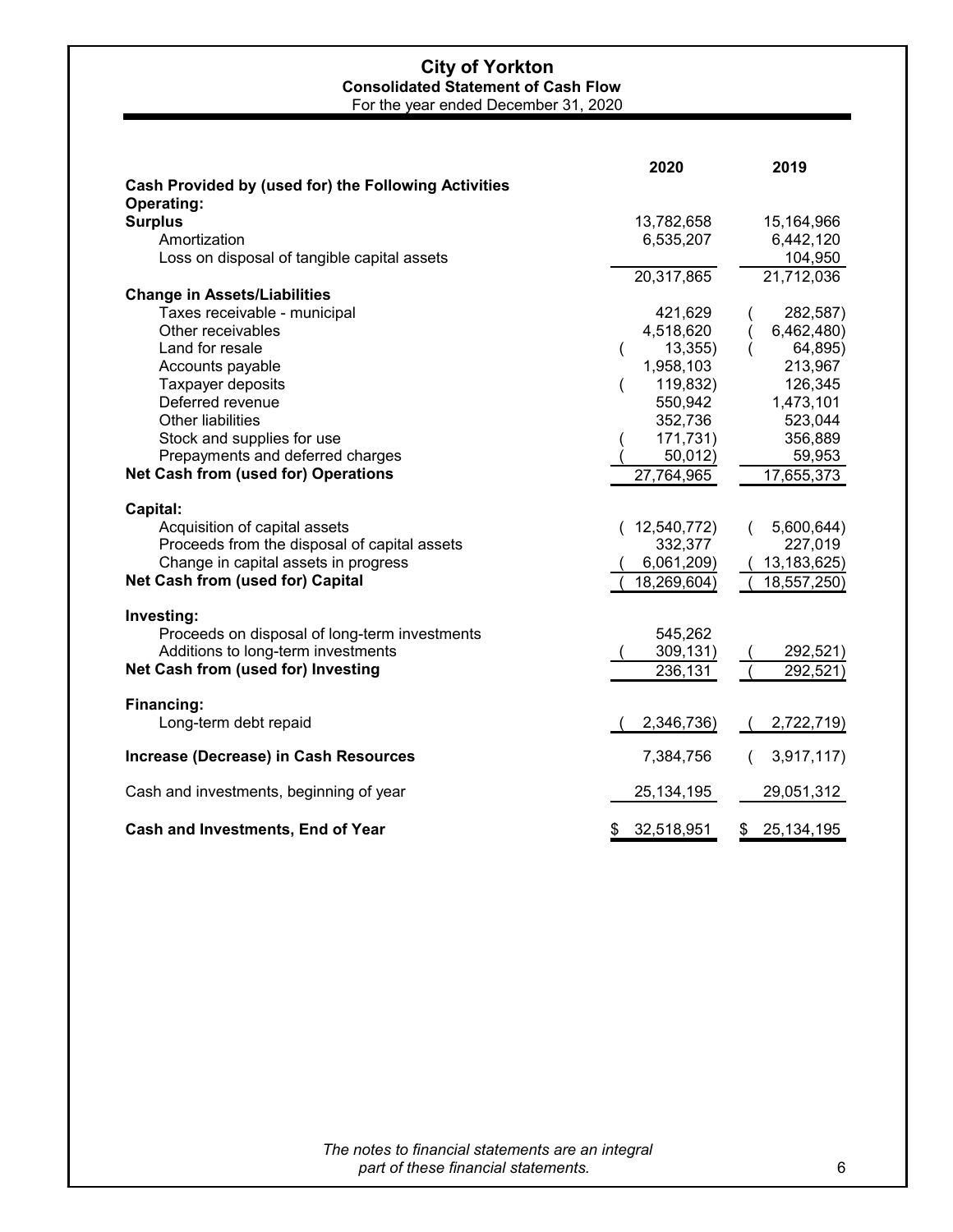#### 1. **Basis of Presentation of Financial Statements**

These consolidated financial statements report the activities of the City of Yorkton and include the operating, capital, property development and other funds. The operating fund includes the operations of the Gallagher Centre, Deer Park Golf Course, waterworks, bus and the Yorkton Municipal Airport Authority Inc.

All interfund assets, liabilities, revenues and expenditures have been eliminated.

The city also owns 100% of the shares in Yorkton Housing Corporation. This investment has been accounted for on the equity method.

#### 2. **Significant Accounting and Reporting Policies**

The consolidated financial statements of the municipality are prepared by management in accordance with the local government accounting standards established by the Public Sector Accounting Board of the Chartered Professional Accountants of Canada. Significant aspects of the accounting policies are as follows:

(a) Basis of accounting

The financial statements are prepared using the accrual basis of accounting. The accrual basis of accounting recognized revenue as they become available and measurable; expenses are recognized as they are incurred and measurable as a result of the receipt of goods and services and the creation of a legal obligation to pay.

The city's financial transactions are segmented into various self-balancing funds. These have been consolidated for reporting purposes.

(b) Collection of funds for other authorities

Collection of funds by the municipality for the school board, municipal hail and conservation and development authorities are collected and remitted in accordance with relevant legislation.

(c) Government transfers

Government transfers are recognized as either expenditures or revenues in the period that the events giving rise to the transfer occurred, as long as:

- (i) the transfer is authorized;
- (ii) eligibility criteria have been met by the recipient; and
- (iii) a reasonable estimate of the amount can be made.

Unearned government transfer amounts received but not earned will be recorded as deferred revenue.

Earned government transfer amounts not received will be recorded as an amount receivable.

(d) Deferred revenue - fees and charges

Certain user charges and fees are collected for which the related services have yet to be performed. Revenue is recognized in the period when the related expenses are incurred or services performed.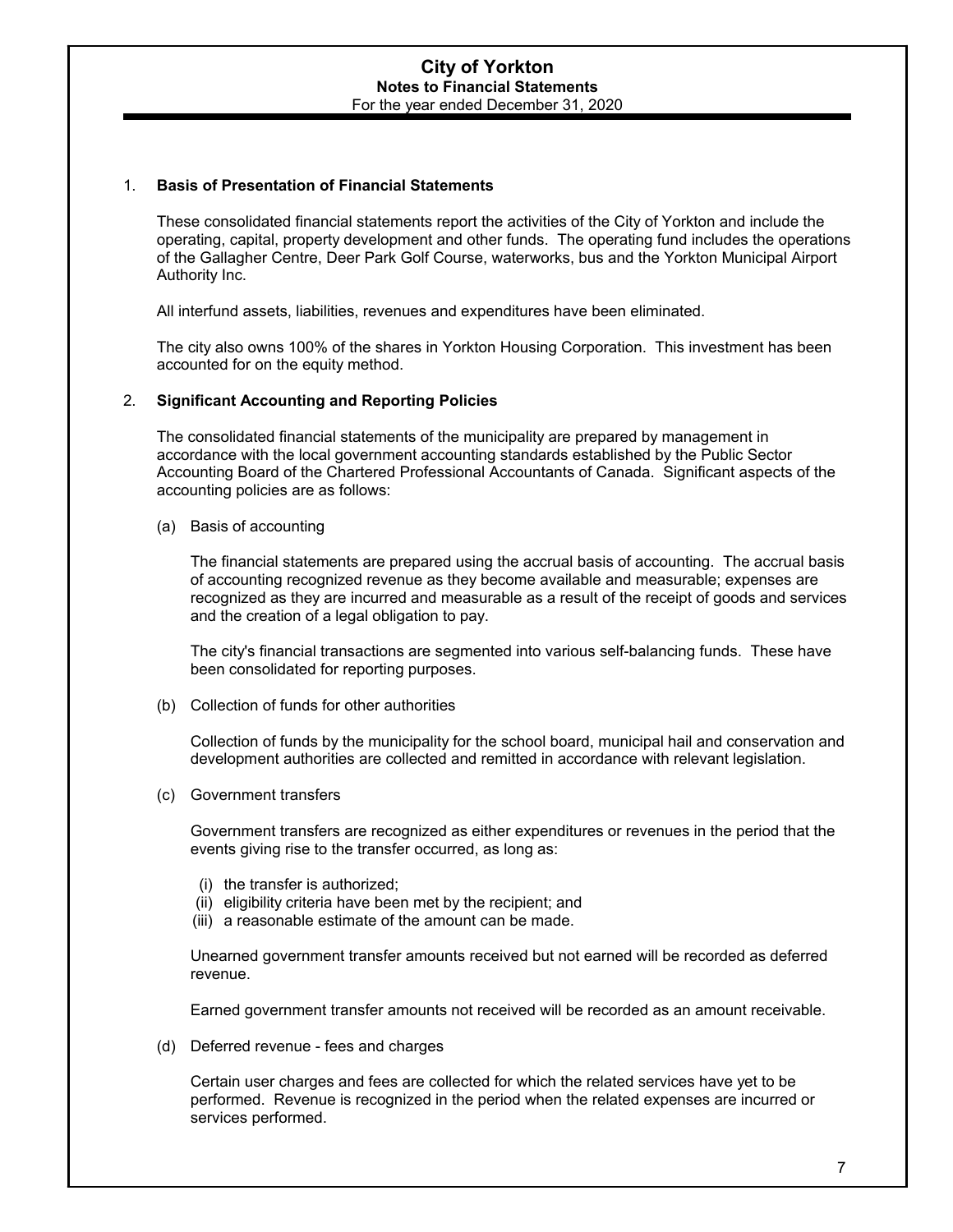#### 2. **Significant Accounting and Reporting Policies** - continued

(e) Net financial assets

Net financial assets at the end of an accounting period are the net amount of financial assets less liabilities outstanding. Financial assets represent items such as cash and those other assets on hand which could provide resources to discharge existing liabilities or finance future operations. These include realizable assets which are convertible to cash and not intended for consumption in the normal course of operations.

(f) Non-financial assets

Tangible capital and other non-financial assets are accounted for as assets by the government because they can be used to provide government services in future periods. These assets do not normally provide resources to discharge the liabilities of the government unless they are sold.

(g) Appropriated reserves

Reserves are established at the discretion of council to designate surplus for future operating and capital transactions. Amounts so designated are described on schedule 5.

(h) Investments

Portfolio investments are valued at the lower of cost, less any provisions for other than temporary impairment. Investments with terms longer than one year have been classified as other long-term investments concurrent with the nature of the investment.

Investments with significant influence are presented using the equity method.

(i) Inventories

Inventories of materials and supplies expected to be used by the municipality are valued at the lower of cost or replacement cost. Inventories of land, materials and supplies held for resale are valued at the lower of cost or net realizable value. Cost is determined by the average cost method. Net realizable value is the estimated selling price in the ordinary course of business.

(j) Cash and temporary investments

Cash is represented by cash on hand and/or in bank accounts. Temporary investments are represented by term deposits and/or guaranteed investment certificates due within one year.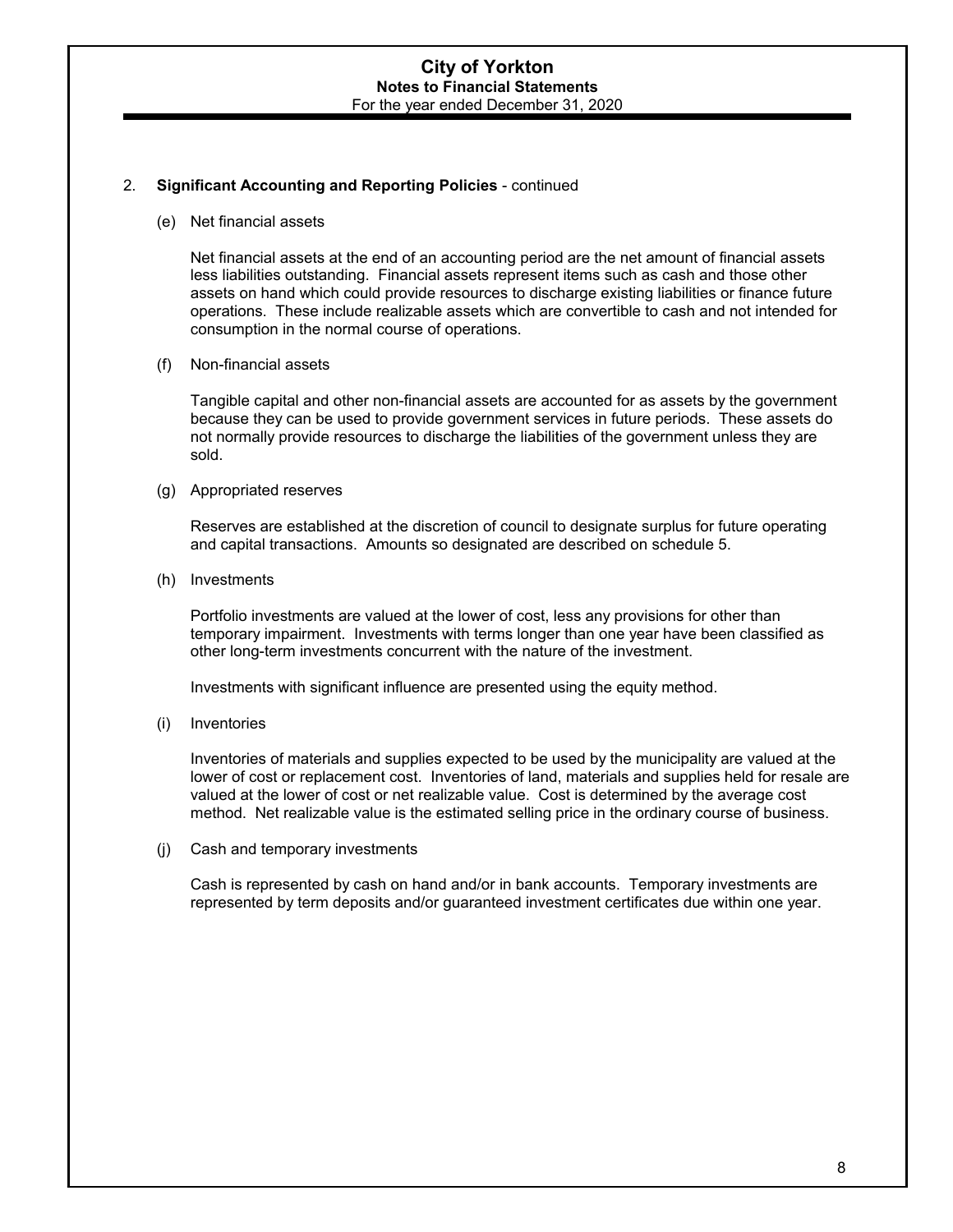#### 2. **Significant Accounting and Reporting Policies** - continued

#### (k) Tangible capital assets

All tangible capital asset acquisitions or betterments made throughout the year are recorded at their acquisition cost. Initial costs for tangible capital assets that were acquired and developed prior to 2009 were obtained via historical cost information or using current fair market values discounted by a relevant inflation factor back to the point of acquisition. Donated tangible capital assets received are recorded at their fair market value at the date of contribution. The tangible capital assets that are recognized at a nominal value are disclosed in schedule 4. The cost of these tangible capital assets less any residual value are amortized over the asset's useful life using the straight-line method of amortization. The municipality's tangible capital asset useful lives are estimated as follows:

| <b>General Assets</b>   |               |
|-------------------------|---------------|
| Land improvements       | 50 years      |
| <b>Buildings</b>        | 50 years      |
| Machinery and equipment | 7-50 years    |
| <b>Treatment Plants</b> |               |
| Water                   | 20-50 years   |
| Sewer                   | $15-50$ years |
| Infrastructure Assets   |               |
| Waterworks              | 75 years      |
| Sewer                   | 75 years      |
| Storm                   | 35 years      |
| <b>Sidewalks</b>        | $20-30$ years |
| Roads                   | $15-30$ years |
|                         |               |

#### (l) Government contributions

Government contributions for the acquisition of capital assets are reported as capital revenue and do not reduce the cost of the related asset.

#### (m) Works of art

Assets that have a historical or cultural significance, which include works of art, monuments and other cultural artifacts are not recognized as tangible capital assets because a reasonable estimate of future benefits associated with this property cannot be made.

#### (n) Capitalization of interest

The municipality does not capitalize interest incurred while a tangible capital asset is under construction.

(o) Leases

All leases are recorded on the financial statement as either a capital or operating lease. Any lease that transfers the majority of benefits and risk associated with the leased asset is classified as a capital lease. At the inception of a capital lease, an asset and a payment obligation are recorded at an amount equal to the lesser of the present value of the minimum lease payments and the asset's fair market value. Assets under capital leases are amortized on a straight-line basis over their estimated useful lives (lease term). Any other lease not meeting the before-mentioned criteria is classified as an operating lease and rental payments are expensed as incurred.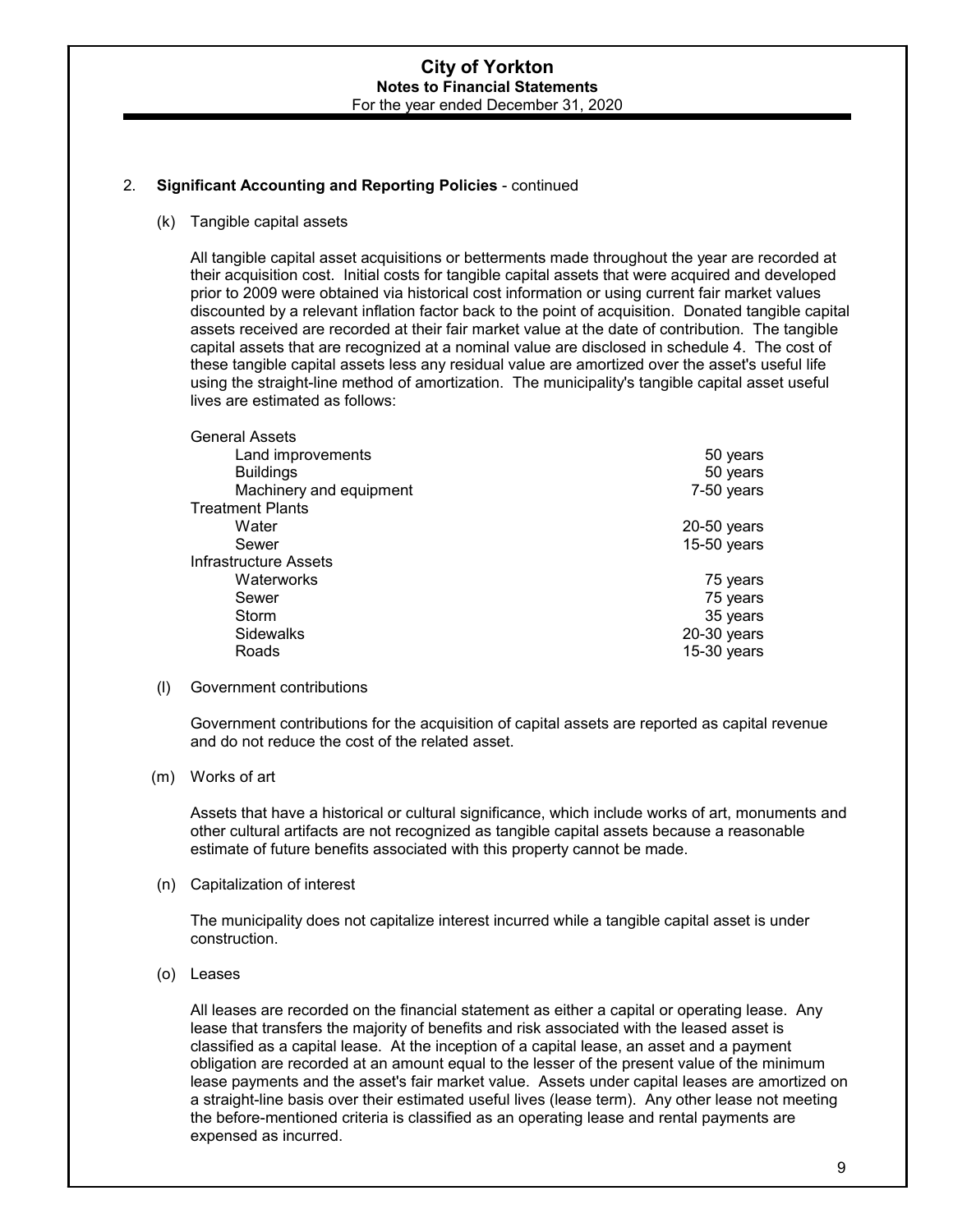#### 2. **Significant Accounting and Reporting Policies** - continued

#### (p) Measurement uncertainty

The preparation of financial statements in conformity with the Public Sector Accounting Board's recommendation requires management to make estimates and assumptions that affect the reported amount of assets and liabilities and disclosure of contingent assets and liabilities at the date of the financial statements, and the reported amounts of revenue and expenditures during the period. Accounts receivable are stated after evaluation as to their collectability and an appropriate allowance for doubtful accounts is provided where considered necessary.

The measurement of materials and supplies are based on estimates of volume and quality.

The opening asset costs of tangible capital assets have been estimated where actual costs were not available.

Amortization is based on the estimated useful lives of tangible capital assets.

These estimates and assumptions are reviewed periodically and, as adjustments become necessary, they are reported in earnings in the periods in which they become known.

(q) Landfill closure and post-closure liability

Legislation requires closure and post-closure of solid waste landfill sites. Closure care includes final covering and landscaping of the landfill and implementation of drainage and gas management plans. Post-closure care requirements include cap maintenance, ground water monitoring, gas management system operations, inspections and annual reports. The liability recognized in the financial statements is subject to measurement uncertainty. The recognized amounts are based on the city's best information and judgement.

(r) Liability for contaminated sites

Contaminated sites are a result of contamination being introduced into air, soil, water or sediment of a chemical, organic or radioactive material or live organism that exceeds an environmental standard. The liability is recorded net of any expected recoveries. A liability for remediation of contaminated sites is recognized when all the following criteria are met: i) an environmental standard exists; ii) contamination exceeds the environmental standard; iii) the City of Yorkton is directly responsible; or accepts responsibility; and iv) a reasonable estimate of the amount can be made.

(s) Revenue

Property tax revenue is based on assessments determined in accordance with provincial legislation and the formulas, principles and rules in the Saskatchewan Assessment Manual. Tax mill rates are established annually. Taxation revenues are recorded annually upon receipt of the taxable assessment values as per the Saskatchewan Assessment Management Agency. Penalties on overdue taxes are recorded in the period levied.

Utility revenue is recognized in the period in which the service has been provided.

All other revenue is recorded when received, or receivable, collection is likely and the amount can be reasonably determined.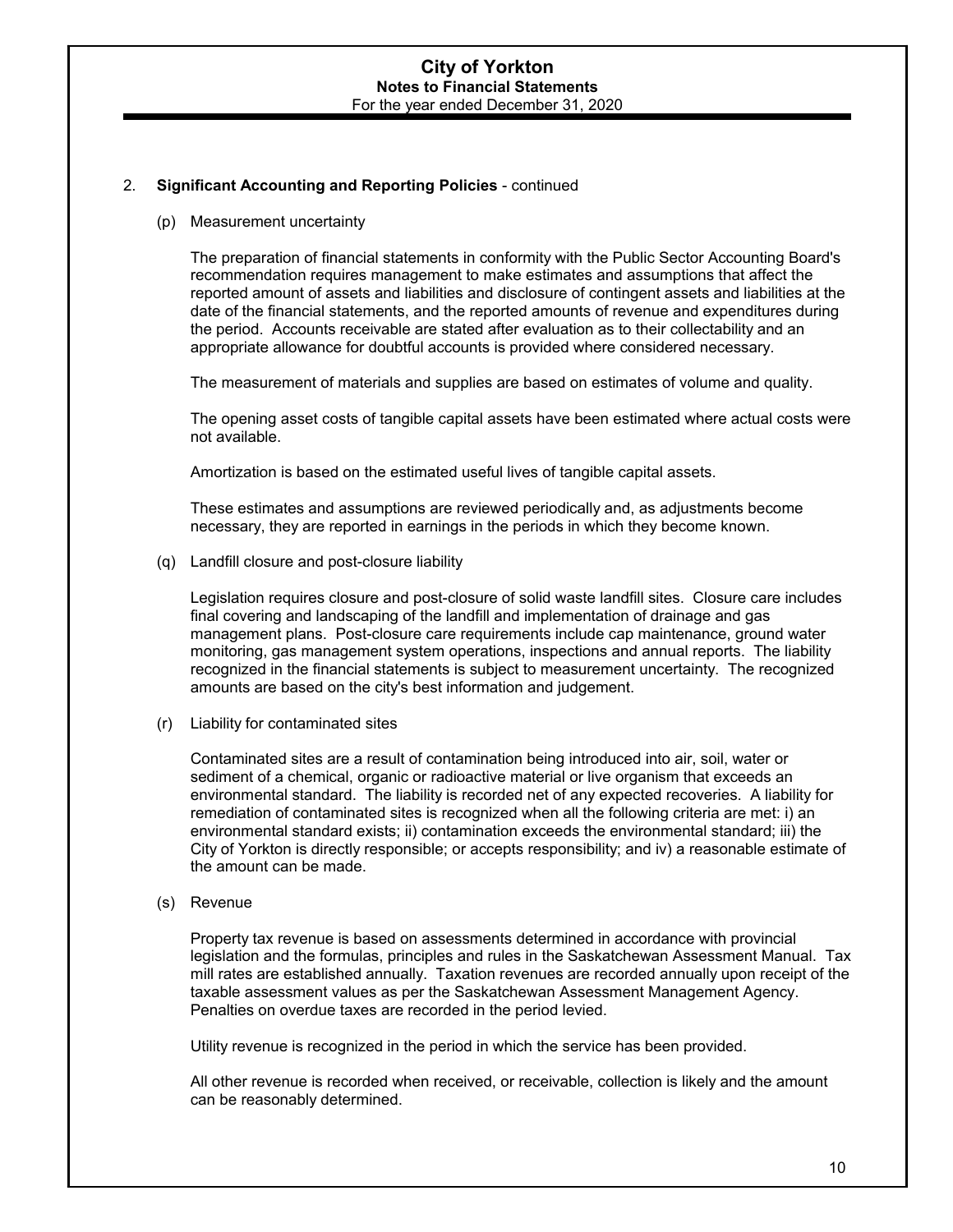#### 2. **Significant Accounting and Reporting Policies** - continued

(t) New standards and amendments to standards

Effective for fiscal years beginning on or after April 1, 2022:

PS 1201 Financial statement presentation, replaces PS 1200 with revised general reporting principles and standards of presentation and disclosure in government financial statements. Requires a new statement of remeasurement gains and losses separate from the statement of operations arising from the remeasurement of financial instruments and items denominated in foreign currencies, as well as the government's proportionate share of other comprehensive income that arises when a government includes the results of government business enterprises and partnerships. Effective in the period PS 3450 and PS 2601 are adopted.

PS 2601 Foreign currency translation, replaces PS 2600 with revised guidance on the recognition, presentation and disclosure of transactions that are denominated in a foreign currency. Requires that monetary assets and liabilities denominated in a foreign currency and non-monetary items included in the fair value category, denominated in a foreign currency, be adjusted to reflect the exchange rates in effect at the financial statement date. Unrealized gains and losses are to be presented in the statement of remeasurement gains and losses.

PS 3041 Portfolio investments, replaces PS 3040 with revised guidance on accounting for, and presentation and disclosure of, portfolio investments. Upon adoption of PS 3450 and PS 3041, PS 3030, Temporary Investments, will no longer apply. Effective in the period PS 3450, PS 2601 and PS 1201 are adopted.

PS 3450 Financial instruments, a new standard establishing guidance on the recognition, measurement, presentation and disclosure of financial instruments, including derivatives. The standard requires fair value measurement of derivatives and equity instrument that are quoted in an active market; all other financial instruments can be measured at cost/amortized cost or fair value at the election of the government. Unrealized gains and losses are presented in a new statement of remeasurement gains and losses. There is the requirement to disclose the nature and extent of risks arising from financial instruments, and clarification is given for the derecognition of financial liabilities.

PS 3280 Asset retirement obligations, a new standard establishing guidance on the accounting and reporting of legal obligations associated with the retirement of tangible capital assets controlled by a government or government organization. A liability for a retirement obligation can apply to tangible capital assets either in productive use or no longer in productive use. As this standard includes solid waste landfill sites active and post-closing obligations upon adoption of this new standard, existing solid waste landfill closure and post-closure liability section PS 3270 will be withdrawn.

Effective for fiscal years beginning on or after April 1, 2023:

PS 3400 Revenue, a new standard establishing guidance on how to account for and report on revenue. The standard provides a framework for recognizing, measuring and reporting revenues that arise from transactions that include performance obligations and transactions that do not have performance obligations. Performance obligations are enforeceable promises to provide specific goods or services to a specific payer.

The extent of the impact on adoption of these future standards is not known at this time.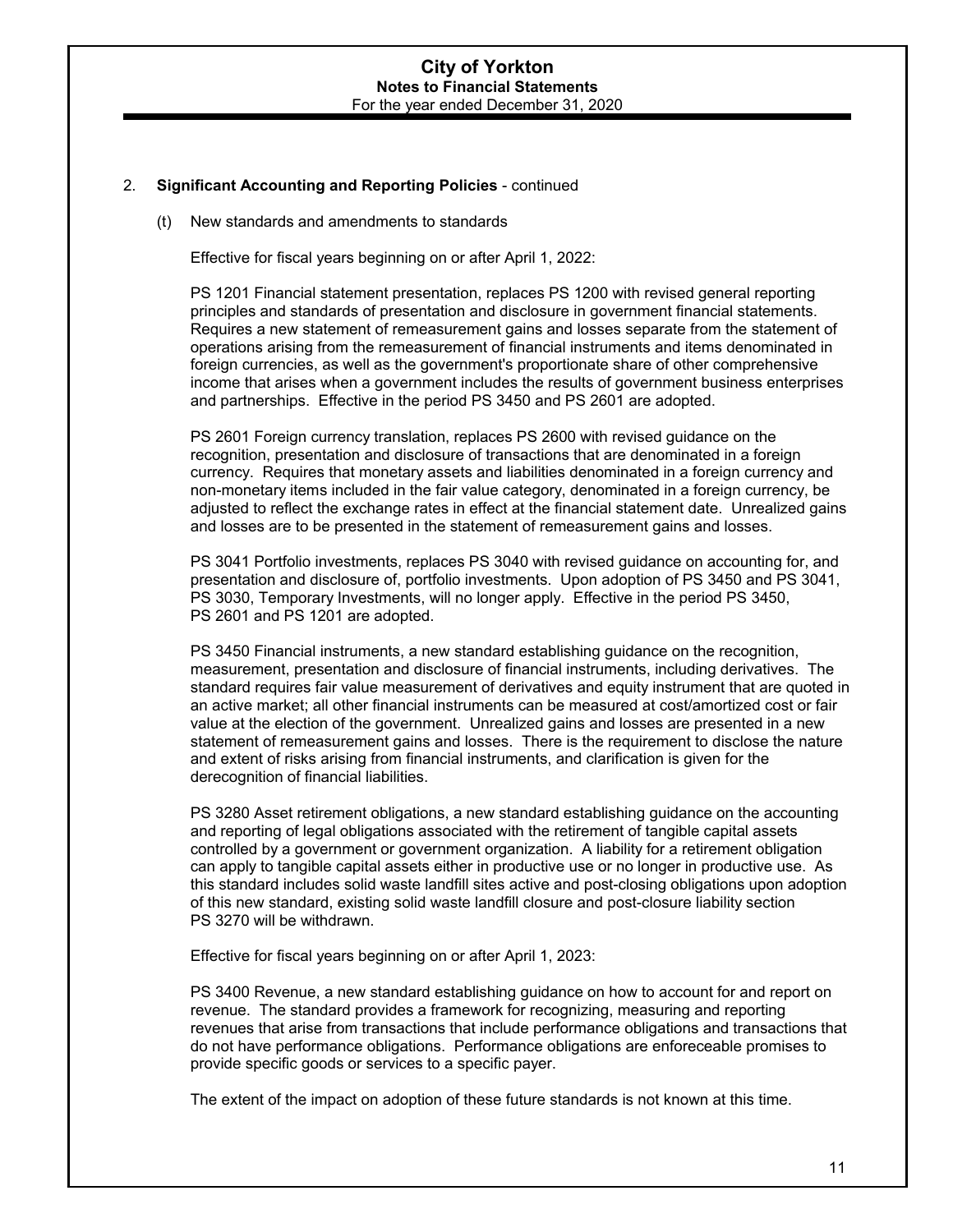## **City of Yorkton**

**Notes to Financial Statements**

For the year ended December 31, 2020

|    |                                                                                                                                        |    | 2020                                                                                                       | 2019                                                                                                       |
|----|----------------------------------------------------------------------------------------------------------------------------------------|----|------------------------------------------------------------------------------------------------------------|------------------------------------------------------------------------------------------------------------|
| 3. | <b>Cash and Temporary Investments</b>                                                                                                  |    |                                                                                                            |                                                                                                            |
|    | Cash                                                                                                                                   | \$ | 32,518,948                                                                                                 | \$<br>25,134,189                                                                                           |
| 4. | <b>Taxes Receivable</b>                                                                                                                |    |                                                                                                            |                                                                                                            |
|    | Taxes receivable are shown net of allowances for<br>uncollectible accounts as follows:                                                 |    |                                                                                                            |                                                                                                            |
|    | <b>Total taxes</b><br>Less: School share<br>Less: Allowance for doubtful accounts                                                      |    | 3,216,386<br>416,315<br>2,800,071<br>115,000                                                               | 3,900,455<br>574,161<br>3,326,294<br>115,000                                                               |
|    |                                                                                                                                        | S  | 2,685,071                                                                                                  | \$<br>3,211,294                                                                                            |
| 5. | <b>Accounts Receivable</b>                                                                                                             |    |                                                                                                            |                                                                                                            |
|    | Intergovernmental accounts<br>Water and sewer accounts<br>Property accounts<br>Other accounts<br>Less: Allowance for doubtful accounts |    | 1,246,107<br>1,431,703<br>7,671<br>2,440,393<br>5,125,874<br>86,958                                        | 5,929,599<br>1,422,490<br>110,309<br>2,154,384<br>9,616,782<br>59,245                                      |
|    |                                                                                                                                        |    | 5,038,916                                                                                                  | \$<br>9,557,537                                                                                            |
| 6. | <b>Property Held for Resale</b>                                                                                                        |    |                                                                                                            |                                                                                                            |
|    | Property is shown net of allowances for losses as follows:                                                                             |    |                                                                                                            |                                                                                                            |
|    | Tax title property - at cost<br>Less: School share<br>Less: Allowance for losses                                                       |    | 778,567<br>73,451<br>705,116<br>535,800                                                                    | 734,627<br>73,451<br>661,176<br>535,800                                                                    |
|    |                                                                                                                                        |    | 169,316                                                                                                    | 125,376                                                                                                    |
|    | Other property held<br>Residential<br>Commercial<br>Industrial<br>Rental housing<br>Farmland<br>Other<br>Less: Allowances for losses   |    | 4,942,552<br>4,960,298<br>549,553<br>19,391<br>7,435,378<br>195,445<br>18,102,617<br>326,474<br>17,776,143 | 4,942,552<br>4,951,821<br>556,888<br>19,391<br>7,435,378<br>227,172<br>18,133,202<br>326,474<br>17,806,728 |
|    |                                                                                                                                        | \$ | 17,945,459                                                                                                 | \$<br>17,932,104                                                                                           |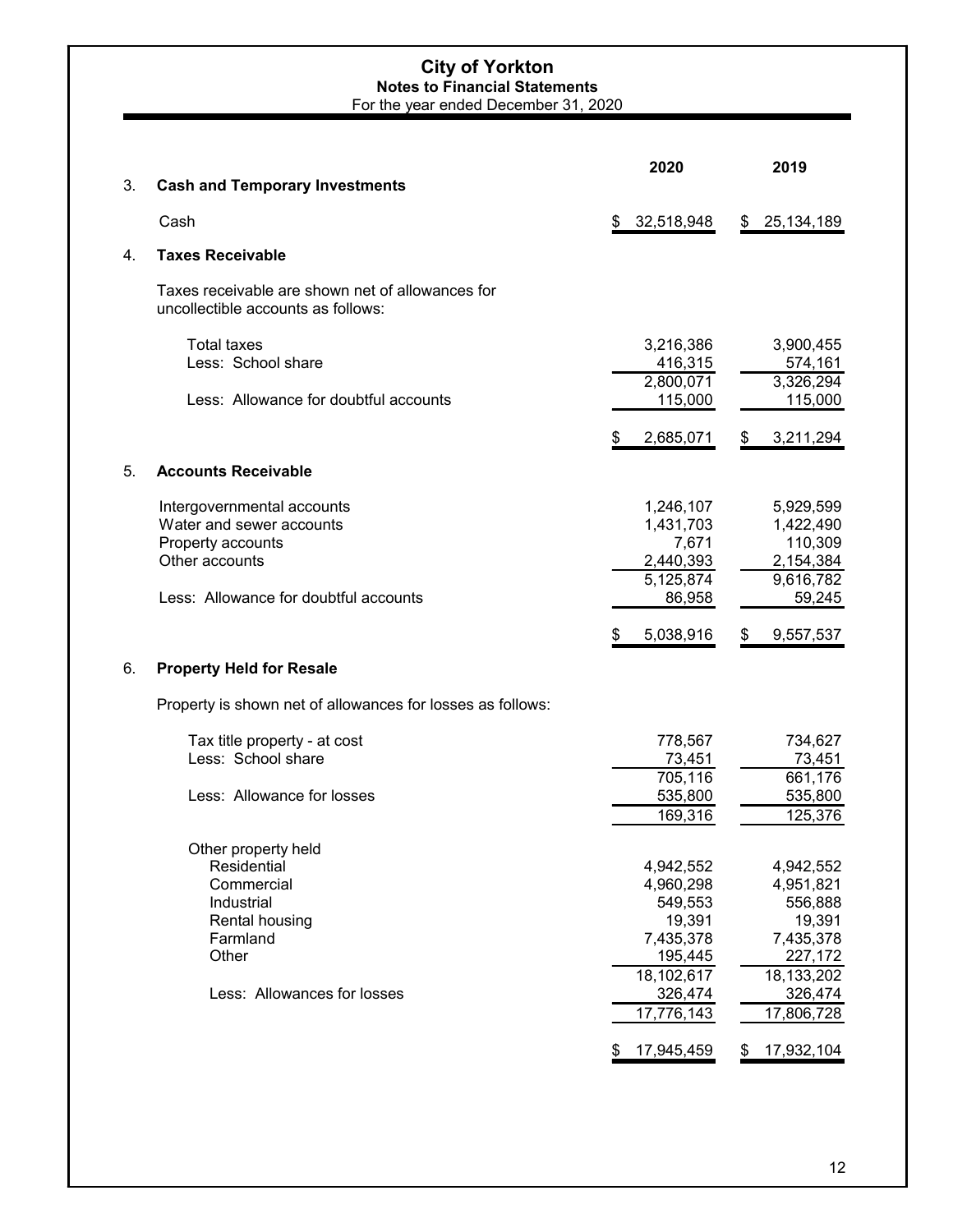#### 7. **Inventories**

Inventories consist of materials and supplies purchased for own use and for resale. It is not possible to determine which inventories are for resale and which are for own use. A substantial portion is used in property development which is for resale.

|    |                                                                       | 2020                | 2019                |
|----|-----------------------------------------------------------------------|---------------------|---------------------|
| 8. | <b>Long-Term Investments</b>                                          |                     |                     |
|    | Long-term investments consist of the following:                       |                     |                     |
|    | Equity in subsidized housing<br>Shares in Yorkton Housing Corporation | 4,595,612<br>49,741 | 4,286,481<br>49,741 |
|    | Other                                                                 | 10                  | 545,272             |
|    |                                                                       | 4,645,363           | 4,881,494           |

The investments in subsidized housing are detailed in the capital fund Statement of Financial Position.

The city owns 100% of the shares in Yorkton Housing Corporation, a non-profit organization providing housing to seniors under an agreement with Canada Mortgage and Housing Corporation. The following is a schedule of relevant information for this organization.

#### **Yorkton Housing Corporation Condensed Statement of Operations and Changes in Net Assets**

|                                     | 2020      | 2019      |
|-------------------------------------|-----------|-----------|
| Revenues                            | 1,395,457 | 1,379,725 |
| Expenditures                        | 1,086,326 | 1,102,442 |
| Excess of revenue over expenditures | 309.131   | 277.283   |
| Net assets, beginning of year       | 3,916,798 | 3,639,515 |
| Net assets, end of year             | 4,225,929 | 3,916,798 |

#### **Condensed Statement of Financial Position**

| <b>Current assets</b><br>Long-term investments<br>Capital assets | 1,017,086<br>366,103<br>5,867,143 | 849,473<br>331,190<br>6,012,863 |
|------------------------------------------------------------------|-----------------------------------|---------------------------------|
|                                                                  | 7,250,332<br>\$                   | 7,193,526<br>\$                 |
|                                                                  |                                   |                                 |
| <b>Current liabilities</b>                                       | 223,991                           | 215,370                         |
| Forgivable demand loan                                           | 2,395,708                         | 2,545,736                       |
| Long-term loans payable                                          | 354.957                           | 465,872                         |
| Share capital                                                    | 49.746                            | 49,746                          |
| Unrestricted net assets                                          | 2,467,785                         | 2,305,465                       |
| Restricted net assets                                            | 806,720                           | 720,306                         |
| Capital fund - Independent Manor                                 | 951,425                           | 891,031                         |
|                                                                  | 7.250.332<br>\$                   | 7.193.526<br>S                  |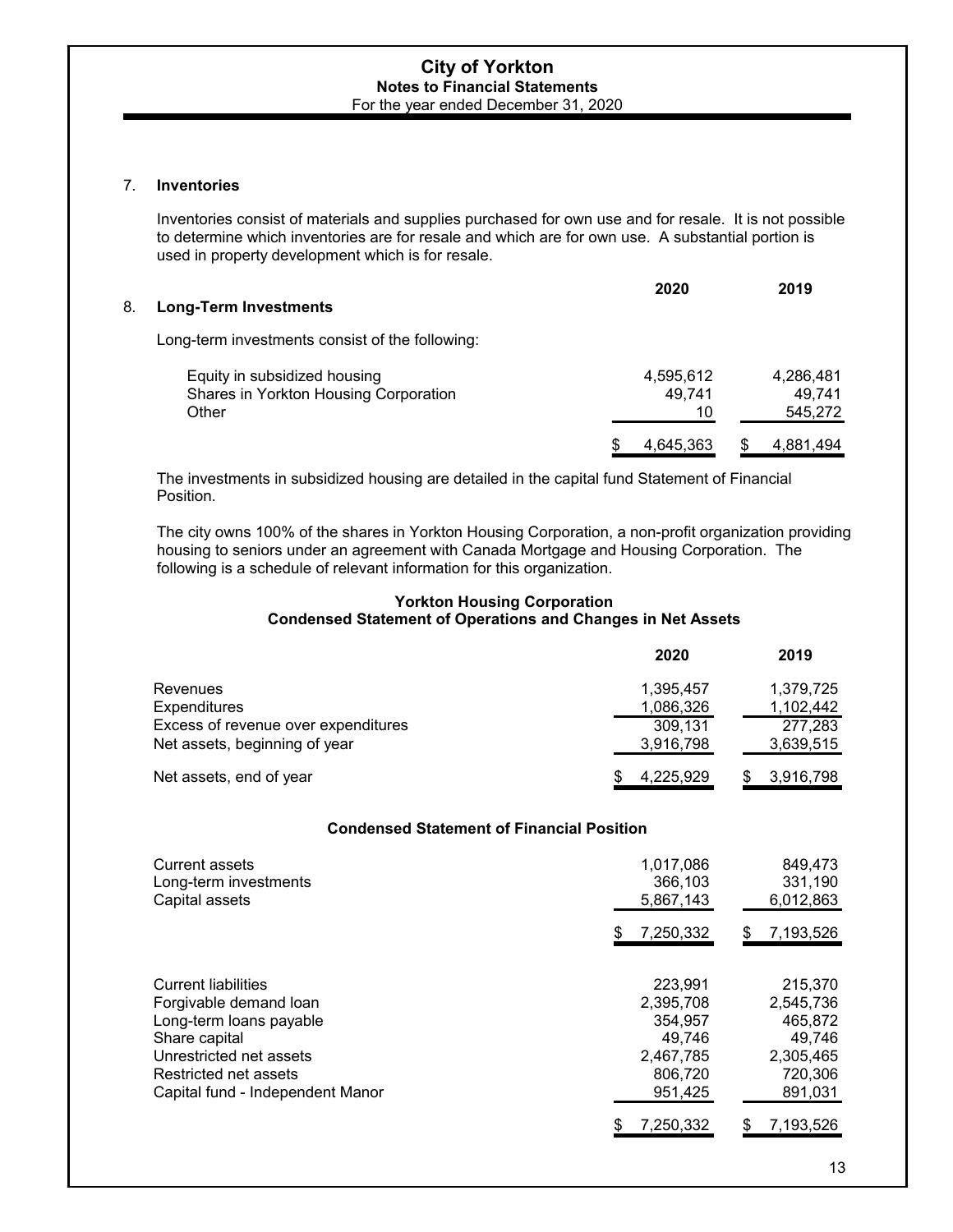#### 9. **Bank Indebtedness**

Bank indebtedness includes an operating loan with a limit of \$3,000,000 (2019 - \$3,000,000) and bearing interest at prime minus 0.50%. As of December 31, 2018, no amount has been drawn. Assets pledged as collateral are assignment of taxes.

#### 10. **Long-Term Debt**

Loans:

Bank loan #1 is repayable at \$696,198 annually to TD Canada Trust and bears interest in a swap arrangement at a rate no higher than 2.25%. It matures in 2027 and is secured by future tax revenues. The outstanding balance at year end is \$4,184,426.

Bank loan #2 is repayable at approximately \$444,000 semi-annually to RBC Royal Bank and bears interest in a swap arrangement at a rate no higher than 4.29%. It matures in 2023 and is secured by future water revenues. The outstanding balance at year end is \$2,510,000.

Bank loan #3 is repayable at approximately \$648,789 annually to Canada Mortgage & Housing Corporation and bears interest at rate of 3.83%. It matures in 2025 and is secured by future property tax revenues. The outstanding balance at year end is \$2,906,861.

Future principal and interest payments are as follows:

|            | <b>Principal</b> | <b>Interest</b> | 2020<br><b>Total</b> | 2019<br>Total |
|------------|------------------|-----------------|----------------------|---------------|
| 2020       |                  |                 |                      | 2,712,297     |
| 2021       | 1,945,594        | 284,357         | 2,229,951            | 2,229,951     |
| 2022       | 2,012,939        | 214,492         | 2,227,431            | 2,227,431     |
| 2023       | 2,083,384        | 142.067         | 2,225,451            | 2,225,451     |
| 2024       | 1,248,968        | 96,019          | 1,344,987            | 1,344,987     |
| 2025       | 1,298,209        | 58,258          | 1,356,467            | 1,344,987     |
| Thereafter | 1,012,193        | 23,170          | 1,035,363            | 1,035,363     |
|            |                  |                 |                      |               |
|            | \$<br>9,601,287  | \$<br>818,363   | 10,419,650<br>\$     | 13,120,467    |

#### 11. **Landfill Closure and Post-Closure**

The City of Yorkton currently operates a municipal landfill located at Sec13-26-04-W2M. The estimate of closure and post-closure care costs associated with historical landfill is based on a final closure surface area of 225,451 m2. For the purpose of estimating the annual post-closure care costs, management has estimated that this historical landfill will be closed in 2085 and the post-closure care would commence in 2086 which will continue for the next 25 years and terminate in the year 2111. At the discount rate of 2%, the estimated closure cost in today's dollars would be \$2,147,950.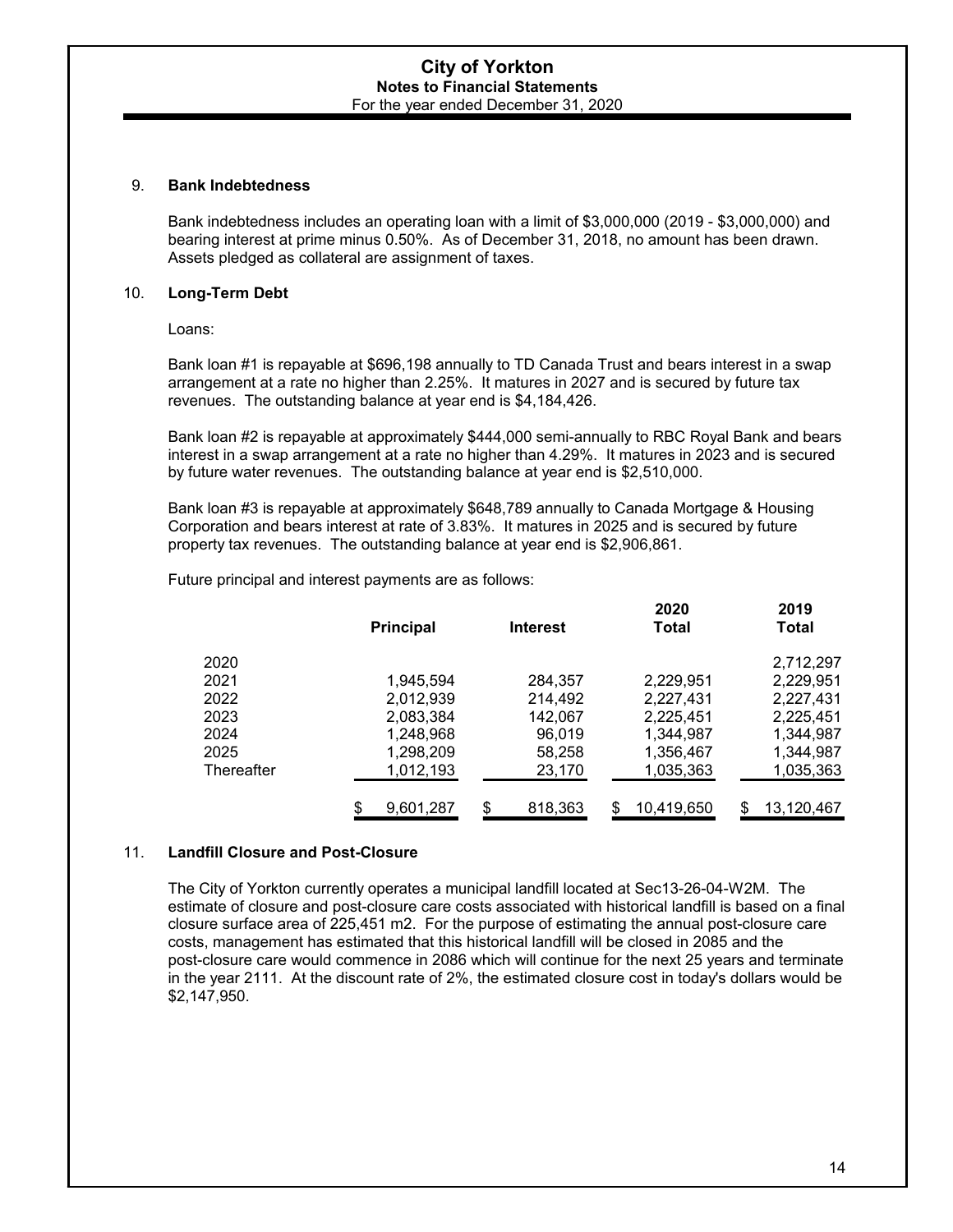#### 12. **Contaminated Sites**

The City of Yorkton does not recognize any contaminated site liabilities for a contaminated site as the city is not expected to give up future economic benefits, management plans to retain ownership of the contaminated site with no change in its current use. Therefore, at this time, management does not believe that a requirement to remediate exists.

#### 13. **Contractual Rights**

Contractual rights are rights to economic resources arising from contracts or agreements that will result in an asset and revenue in the future. Significant contractual rights of the municipality are as follows:

- The City entered into an agreement in July 2020 with the Minister of Government relations as part of a program entitled, Municipal Economic Enhancement Program 2020. Under this agreement, the City has a contractual right to receive contributions for eligible expenditures up to a maximum of \$2,348,953 by March 31, 2022.
- The City has an agreement with The Yorkton Business Improvement District which was signed in November 2018 for a maximum donation of \$500,000 to be paid in 10 annual instalments of \$50,000 in exchange for the donation to be used to pay for costs associated with the construction of a bridge and street lighting on a section of Dracup Avenue in the City of Yorkton. The first payment under this agreement was received in 2018.
- The City has a number of lease agreements signed with various organizations that will provide for the following revenues over the next five years: 2021 - \$419,770 2022 - \$257,461 2023 - \$126,528 2024 - \$101,869 2025 - \$93,786

#### 14. **Budget**

The figures shown under the "Budget" column in the Statement of Operations and attached schedules have not been audited and are provided for information purposes only.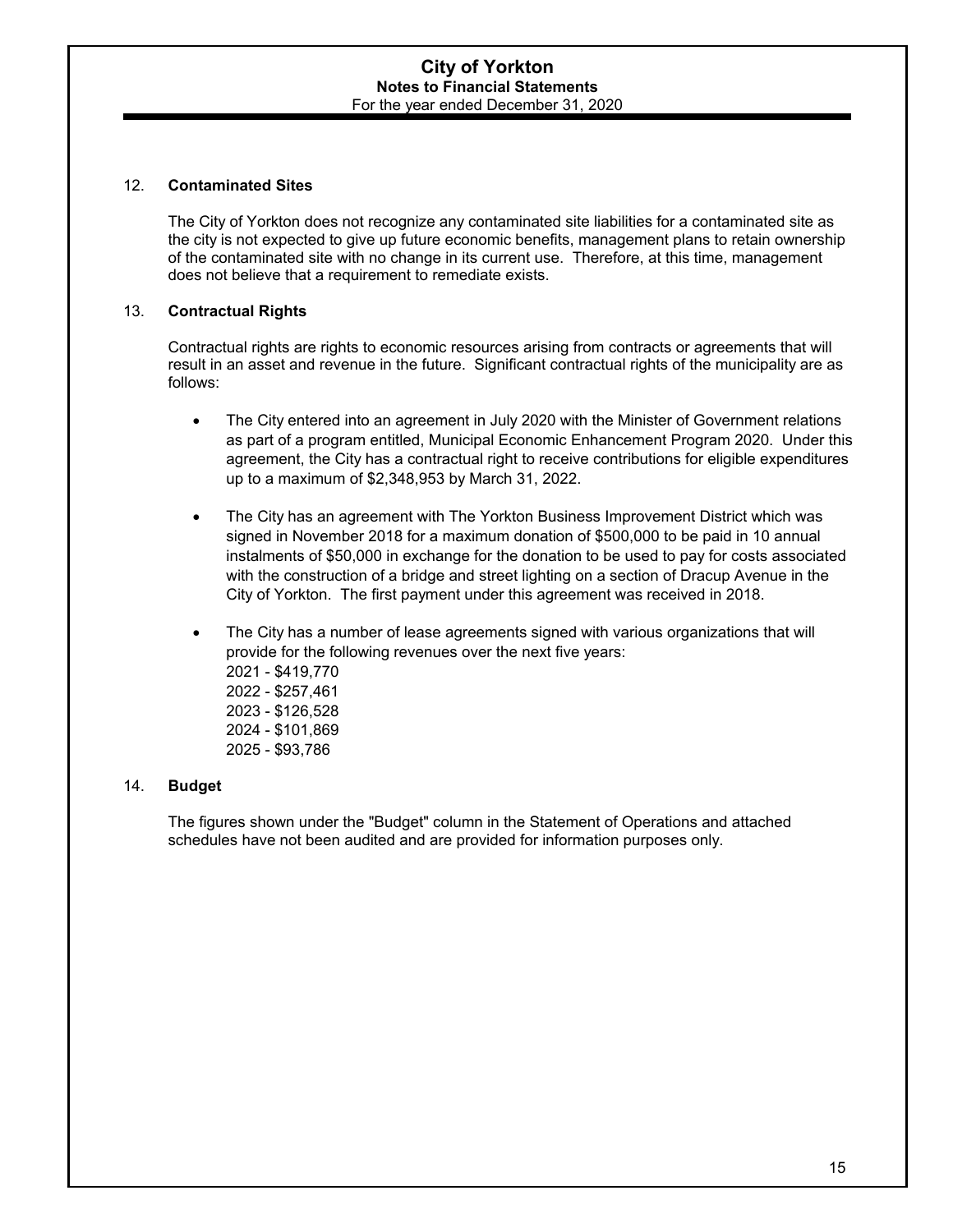## **City of Yorkton Operating Fund Statement of Financial Position**

As at December 31, 2020

|                                          | 2020             | 2019             |
|------------------------------------------|------------------|------------------|
| <b>Assets</b>                            |                  |                  |
| <b>Financial assets</b>                  |                  |                  |
| Cash and temporary investments           | 31,579,529       | 24,271,256       |
| Taxes receivable                         | 2,685,071        | 3,211,294        |
| Accounts receivable                      | 2,946,745        | 3,449,288        |
| Due from other funds                     | 4,244,033        | 9,112,111        |
| Inventories                              | 1,832,925        | 1,661,194        |
| Prepaid expenses                         | 66,437           | 16,425           |
| Property held for resale                 | 169,316          | 125,376          |
| Long-term investments                    | 10               | 545,272          |
|                                          | 43,524,066       | 42,392,216       |
| Liabilities                              |                  |                  |
| Accounts payable and accrued liabilities | 7,398,881        | 5,440,778        |
| Tax prepayments                          | 2,023,758        | 2,128,352        |
| Taxpayer deposits                        | 213,579          | 333,411          |
| Deferred revenues                        | 2,652,050        | 547,521          |
| Other liabilities                        | 106,588          | 101,250          |
| Landfill post-closure liability          | 2,147,950        | 1,354,552        |
|                                          | 14,542,806       | 9,905,864        |
|                                          |                  |                  |
| <b>Net Assets</b>                        | 28,981,260<br>S  | 32,486,352<br>\$ |
| <b>Municipal Position</b>                |                  |                  |
| Unappropriated net assets                | 3,462,474        | 3,462,475        |
| Appropriated net assets - reserves       | 25,518,786       | 29,023,877       |
|                                          |                  |                  |
|                                          | 28,981,260<br>\$ | 32,486,352<br>\$ |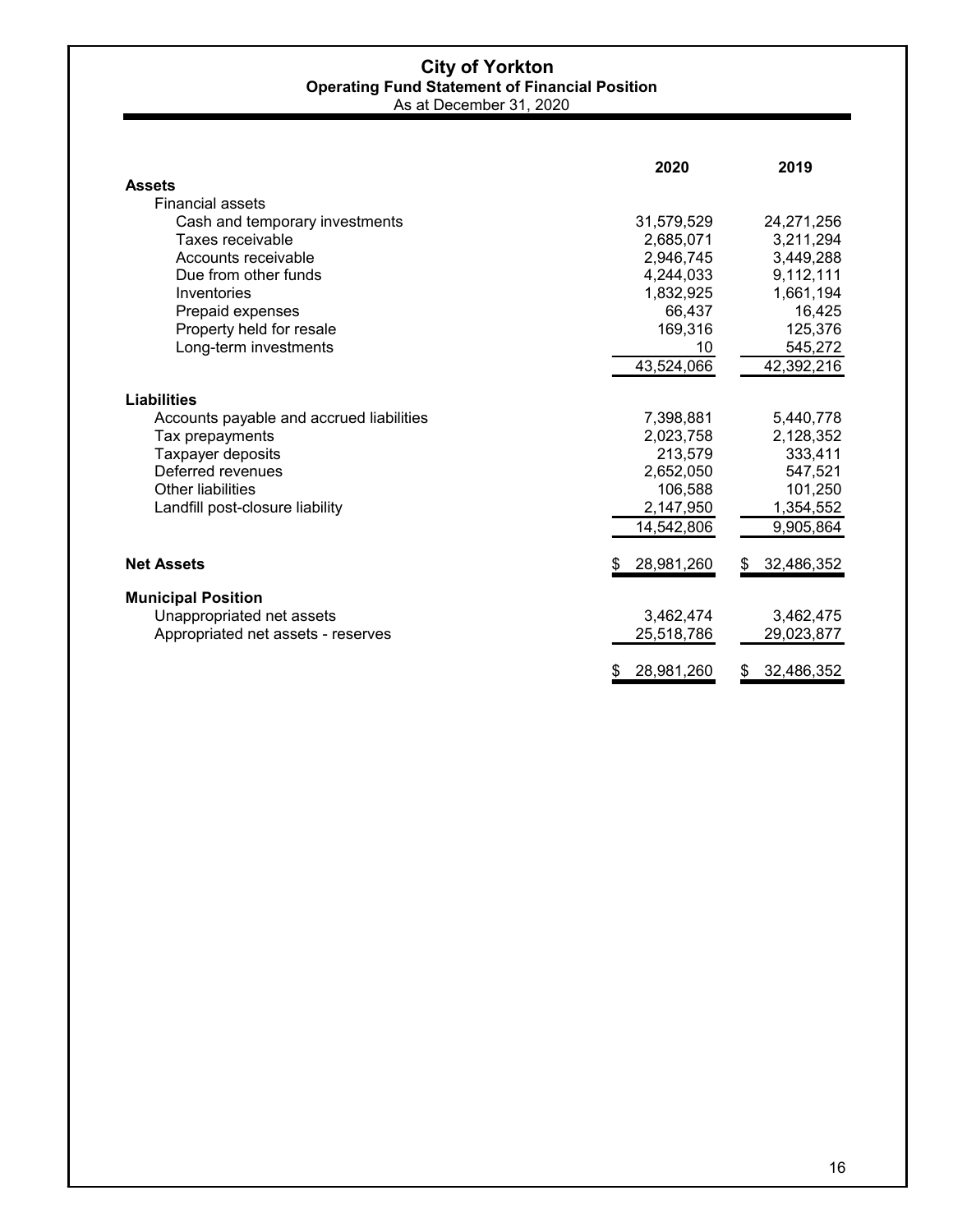## **City of Yorkton Statement of Financial Activities and Changes in Net Assets - Operating Fund**

For the year ended December 31, 2020

|                                                           | 2020<br><b>Budget</b><br>(Note 14) | 2020<br><b>Actual</b> | 2019<br><b>Actual</b> |
|-----------------------------------------------------------|------------------------------------|-----------------------|-----------------------|
| Revenue - page 23                                         |                                    |                       |                       |
| Taxation                                                  | 24,033,300                         | 24,207,664            | 23,162,529            |
| Provincial utility surcharges                             | 3,100,000                          | 3,036,414             | 3,254,893             |
| Revenue sharing                                           | 2,978,000                          | 3,295,807             | 2,978,483             |
| Grants in lieu of taxes                                   | 973,700                            | 1,060,470             | 1,020,307             |
| Sales of services                                         |                                    |                       |                       |
| General                                                   | 6,737,119                          | 8,254,662             | 7,640,580             |
| <b>Gallagher Centre</b>                                   | 1,998,500                          | 1,134,205             | 1,721,233             |
| Deer Park Golf Course                                     | 549,700                            | 561,960               | 554,975               |
| Other revenue from own sources                            | 456,000                            | 530,477               | 1,417,193             |
| Grants from other governments                             | 953,094                            | 1,921,643             | 899,808               |
| Waterworks                                                | 8,835,250                          | 9,856,351             | 8,971,496             |
| <b>Bus services</b>                                       | 27,000                             | 18,225                | 29,130                |
| Airport services                                          | 129,869<br>50,771,532              | 163,094<br>54,040,972 | 131,803<br>51,782,430 |
|                                                           |                                    |                       |                       |
| Expenditures - pages 24-27<br>General government services | 4,367,582                          | 4,551,534             | 4,394,449             |
| Protective services                                       | 8,261,854                          | 8,587,039             | 8,493,862             |
| <b>Transportation services</b>                            | 7,598,673                          | 9,242,720             | 10,198,182            |
| Environmental health services                             | 2,869,448                          | 3,408,693             | 2,621,984             |
| Social and family services                                | 219,580                            | 292,056               | 255,779               |
| Economic development services                             | 539,597                            | 500,419               | 374,005               |
| Recreation and cultural services                          | 3,073,189                          | 3,366,781             | 3,381,759             |
| Library services                                          | 529,001                            | 544,737               | 573,795               |
| Fiscal services - transfer to allowances                  | 40,000                             | 40,000                | 40,000                |
| <b>Gallagher Centre</b>                                   | 4,014,326                          | 4,225,873             | 5,127,204             |
| Deer Park Golf Course                                     | 781,200                            | 785,227               | 902,056               |
| Waterworks                                                | 6,168,538                          | 8,636,649             | 7,880,331             |
| <b>Bus services</b>                                       | 373,000                            | 391,792               | 411,804               |
| Airport services                                          | 226,600                            | 400,483               | 282,117               |
|                                                           | 39,062,588                         | 44,974,003            | 44,937,327            |
| <b>Excess of Revenue over Expenditures</b>                | 11,708,944                         | 9,066,969             | 6,845,103             |
| <b>Capital/Debt</b>                                       |                                    |                       |                       |
| Capital outlays from operations/other sources             | 285,879)                           | 16,897,174            | 10,213,663            |
| Long-term debt repaid                                     | 2,967,862                          | 2,967,923             | 2,906,072             |
| Amortization                                              |                                    | (6, 535, 207)         | (6,442,120)           |
| Long-term debt issued<br>Internal debt repaid             | 77,074                             | 77,074                | 75,194                |
|                                                           | 2,759,057                          | 13,406,964            | 6,752,809             |
| Surplus (Deficit) for the Year                            | 8,949,887                          | 4,339,995)            | 92,294                |
| Transfer from (to) reserves<br>Transfer from other funds  | 5,883,358)                         | 4,339,994             | 167,242)<br>74,958    |
|                                                           | 5,883,358)                         | 4,339,994             | 92,284)               |
| <b>Change in Unappropriated Net Assets</b>                | 3,066,529<br>\$                    | 1)                    | 10                    |
| Unappropriated net assets, beginning of year              |                                    | 3,462,475             | 3,462,465             |
| <b>Unappropriated Net Assets, End of Year</b>             |                                    | 3,462,474<br>\$       | 3,462,475<br>\$       |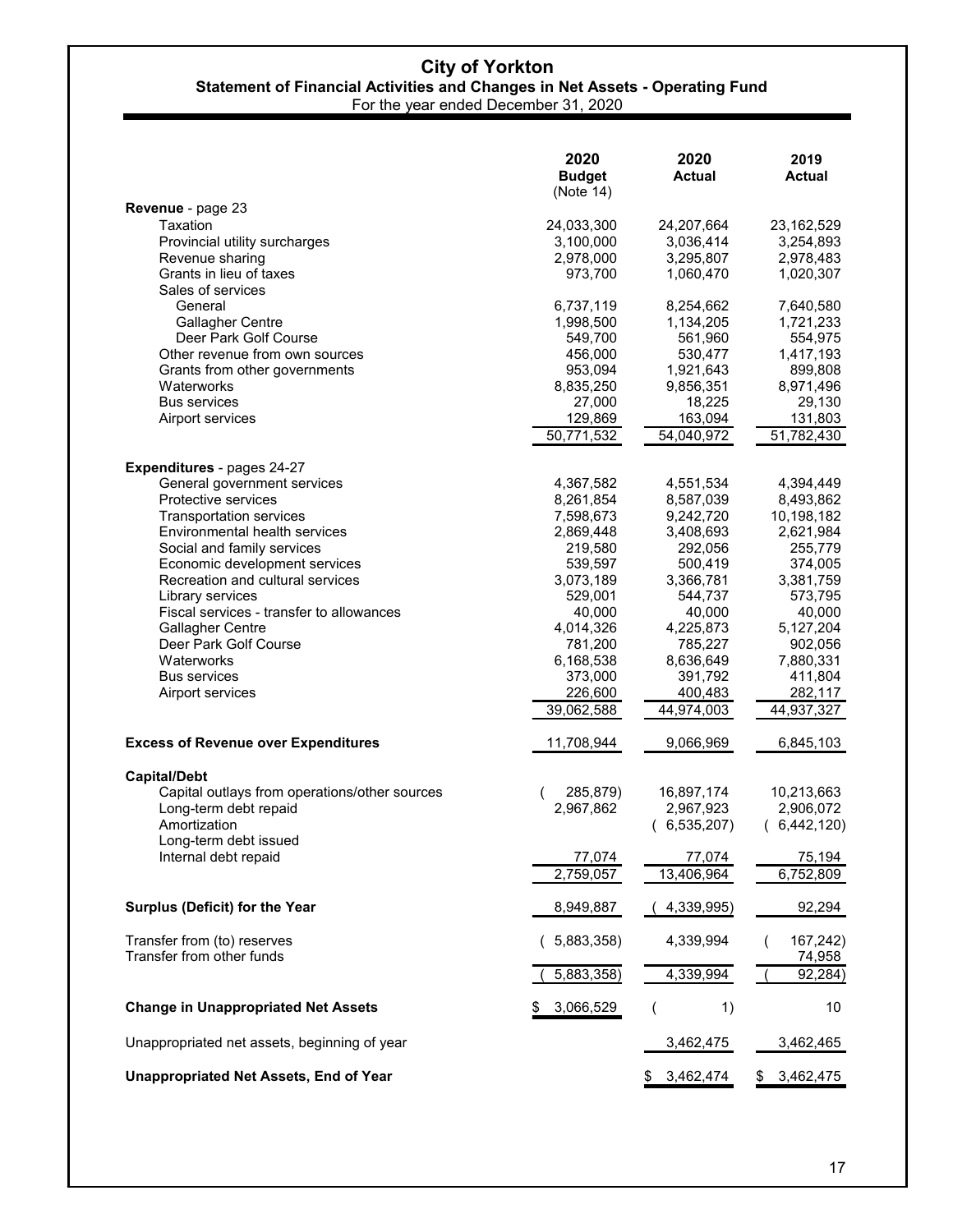## **City of Yorkton Capital Fund Statement of Financial Position**

As at December 31, 2020

|                                                     | 2020              | 2019              |
|-----------------------------------------------------|-------------------|-------------------|
| <b>Assets</b>                                       |                   |                   |
| <b>Financial assets</b>                             |                   |                   |
| Accounts receivable                                 | 2,084,500         | 5,997,940         |
| Long-term investments                               |                   |                   |
| Shares in Yorkton Housing Corporation               | 49,741            | 49,741            |
| Equity in low rental housing units                  | 33,750            | 33,750            |
| Equity in senior citizens' apartments               | 152,840           | 152,840           |
| Equity in Sask. Housing apartments - Victoria Court | 78,607            | 78,607            |
| Equity in Sask. Housing apartments - Fisher Court   | 104,488           | 104,488           |
| Equity in Yorkton Housing Corporation               | 4,225,927         | 3,916,796         |
|                                                     | 6,729,853         | 10,334,162        |
|                                                     |                   |                   |
| <b>Liabilities</b>                                  |                   |                   |
| Deferred capital grants                             | 697,675           | 2,251,261         |
| <b>Contaminated sites</b>                           |                   | 446,000           |
| Due to other funds                                  | 6,669,482         | 11,096,269        |
| Capital bank loan                                   | 9,601,287         | 11,948,023        |
|                                                     | 16,968,444        | 25,741,553        |
| <b>Net Financial Assets</b>                         | 10,238,591)       | 15,407,391)       |
| <b>Non-Financial Assets</b>                         |                   |                   |
| Tangible capital assets                             | 151,599,373       | 145,926,186       |
| Capital projects in progress                        | 27,647,375        | 21,586,166        |
|                                                     | 179,246,748       | 167,512,352       |
| <b>Net Assets</b>                                   | 169,008,157       | 152,104,961<br>\$ |
| <b>Municipal Position</b>                           |                   |                   |
| Equity in capital assets                            | \$<br>169,008,158 | 152,104,961<br>\$ |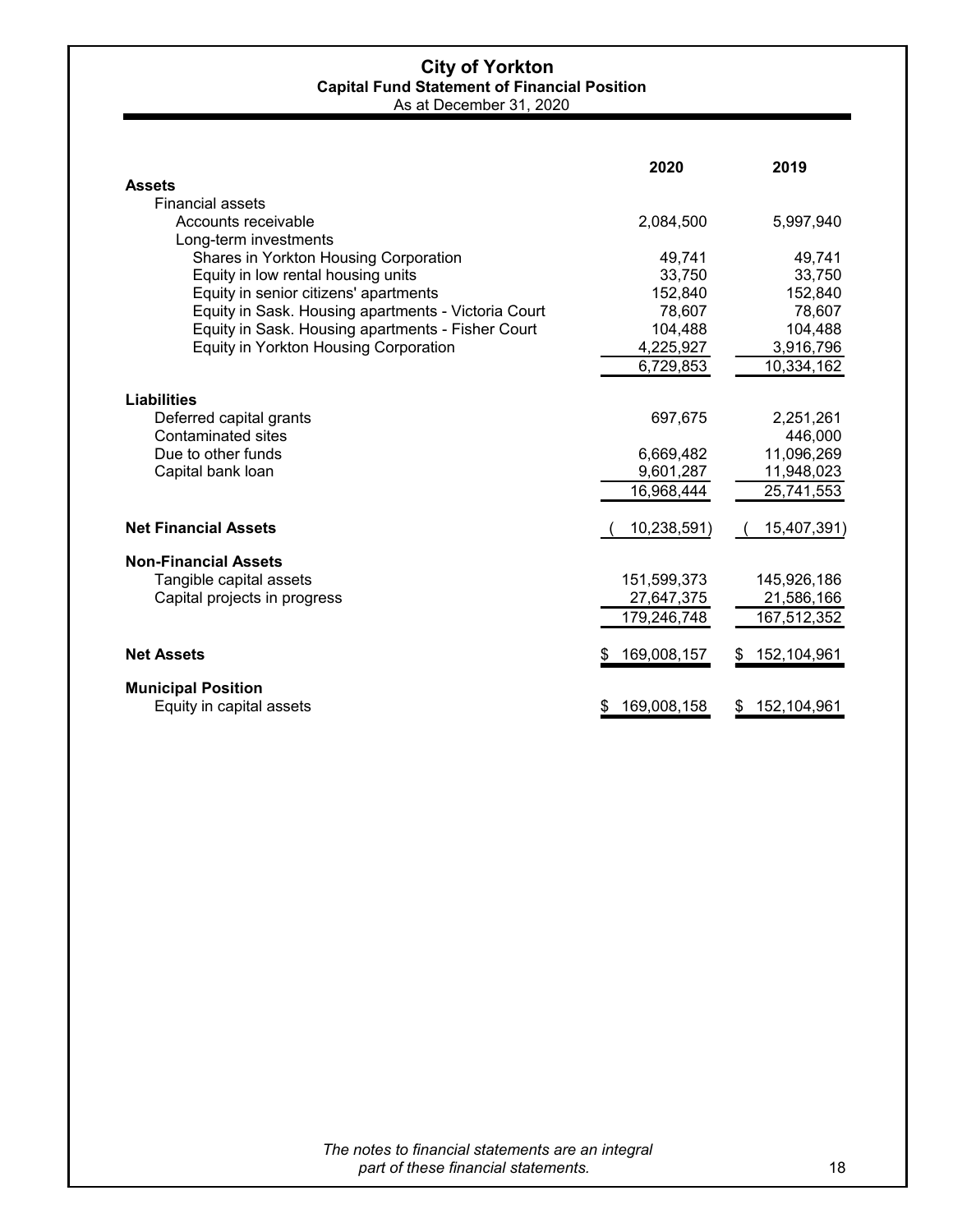## **City of Yorkton Statement of Financial Activities and Changes in Net Assets - Capital Fund**

For the year ended December 31, 2020

|                                                         | 2020              | 2019              |
|---------------------------------------------------------|-------------------|-------------------|
| <b>Revenue</b>                                          |                   |                   |
| Capital grants by function - schedules 1 and 2          | 3,730,929         | 7,784,989         |
| Capital contributions - schedules 1 and 2               | 240,953           |                   |
| Yorkton Housing Corporation increase in equity          | 309,131           | 277,283           |
| Gain on disposal of capital assets                      |                   | 104,950)          |
|                                                         | 4,281,013         | 7,957,322         |
|                                                         |                   |                   |
| <b>Expenditures</b>                                     |                   |                   |
| Transfers to allowances                                 | 688               | 116,000           |
| Amortization                                            | 6,535,207         | 6,442,120         |
|                                                         | 6,535,895         | 6,558,120         |
|                                                         |                   |                   |
| <b>Excess (Deficiency) of Revenue Over Expenditures</b> | 2,254,882)        | 1,399,202         |
|                                                         |                   |                   |
| Transfers from operations and reserves                  | 19,158,079        | 15,794,963        |
| Transfers from (to) other funds                         |                   | 22,378)           |
|                                                         | 19,158,079        | 15,772,585        |
| <b>Increase in Net Assets</b>                           | 16,903,197        | 17, 171, 787      |
|                                                         |                   |                   |
| Balance, beginning of year                              | 152,104,961       | 134,933,174       |
|                                                         |                   |                   |
| <b>Balance, End of Year</b>                             | 169,008,158<br>\$ | 152,104,961<br>\$ |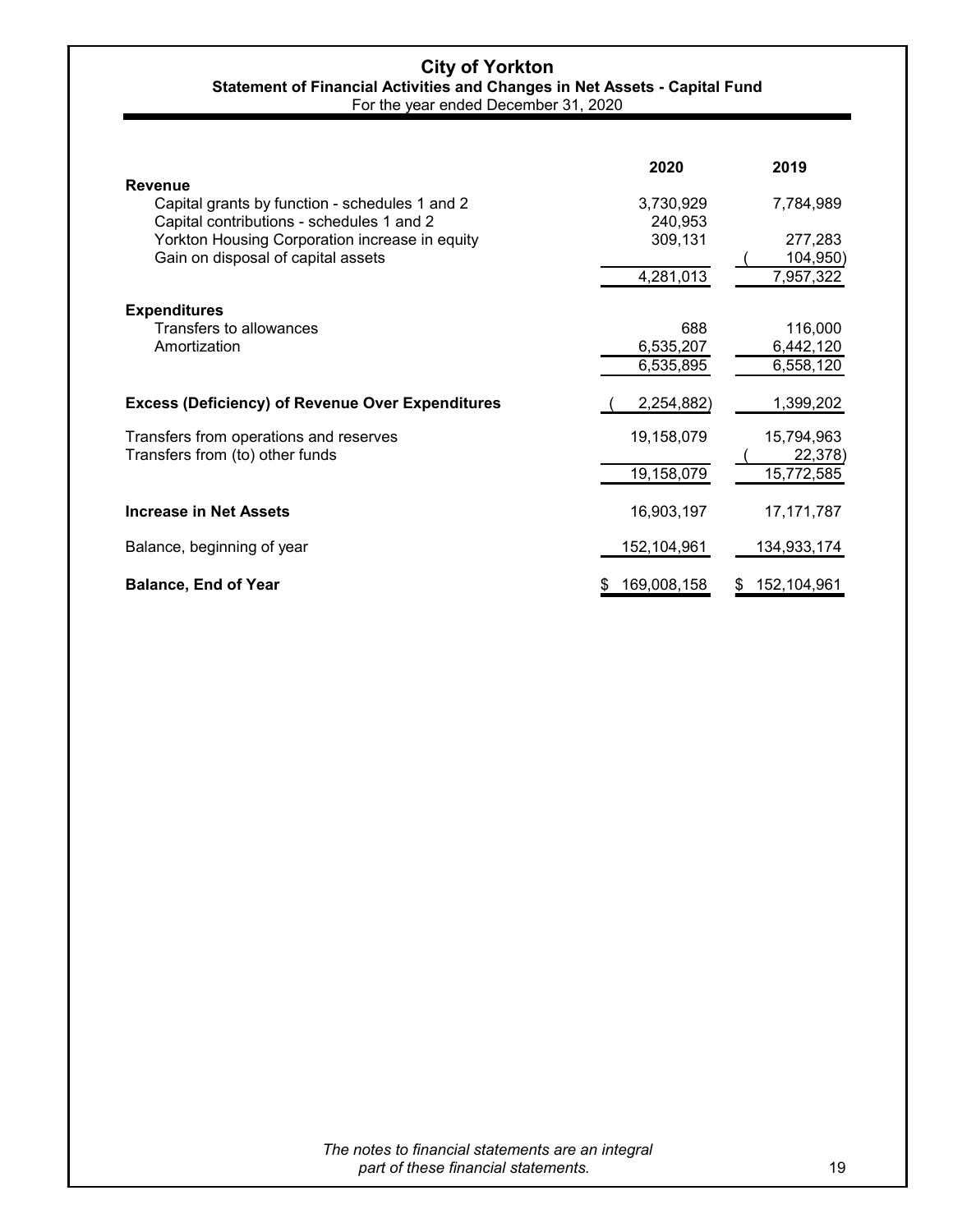#### **City of Yorkton Property Development Fund Statement of Financial Position** As at December 31, 2020

|                                    | 2020             | 2019             |
|------------------------------------|------------------|------------------|
| <b>Assets</b>                      |                  |                  |
| <b>Financial assets</b>            |                  |                  |
| Cash and temporary investments     | 939,419          | 862,934          |
| Accounts receivable                | 7,671            | 110,309          |
| Property held for resale - note 6  | 17,796,201       | 17,806,728       |
|                                    | 18,743,291       | 18,779,971       |
| Liabilities                        |                  |                  |
| Due to other funds                 | 2,425,449)       | 1,984,159)       |
| Other liabilities                  | 201              | 201              |
|                                    | 2,425,248)       | 1,983,958)       |
| <b>Net Assets</b>                  | 21,168,539<br>S  | 20,763,929<br>\$ |
| <b>Municipal Position</b>          |                  |                  |
| Equity in property for resale      | 11,314,171       | 10,909,559       |
| Appropriated net assets - reserves | 9,854,368        | 9,854,368        |
|                                    | 21,168,539<br>\$ | 20,763,927<br>S  |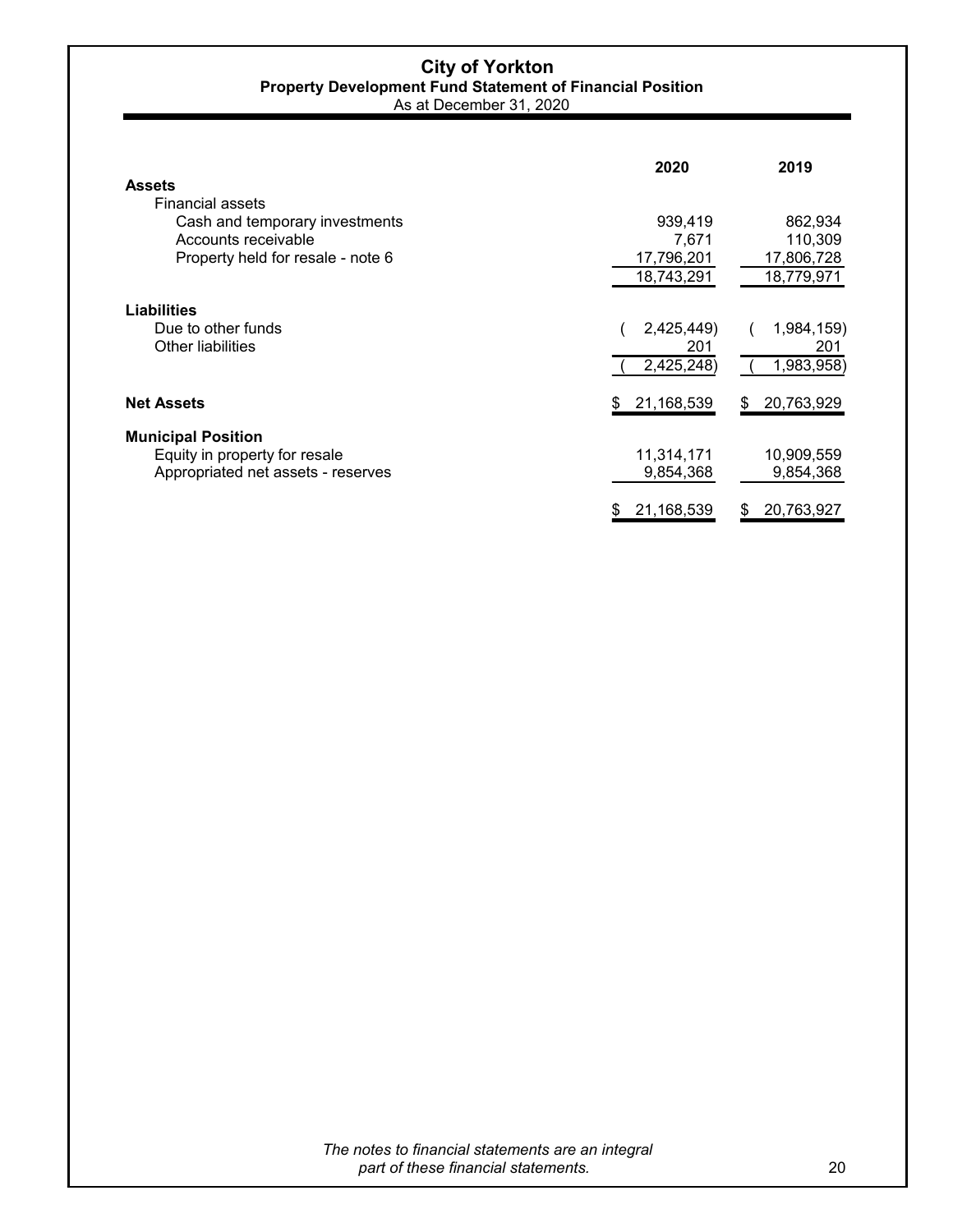## **City of Yorkton**

#### **Statement of Financial Activities and Changes in Net Assets - Property Development Fund** For the year ended December 31, 2020

|                                            | 2020             | 2019             |
|--------------------------------------------|------------------|------------------|
| Revenue                                    |                  |                  |
| Interest income                            | 7,238            | 12,935           |
| Rent - mobile home subdivision             | 355,005          | 353,340          |
| Rent - other                               | 42,120           | 42,120           |
| Profit on property sales                   | 48,915           | 201,273          |
|                                            | 453,278          | 609,668          |
| <b>Expenditures</b>                        |                  |                  |
| Interest on Ioan                           | 46,849           | 104,619          |
| Losses on property sales                   | 3.330            | 8,866            |
| Writedown of assets and other costs        | 18,546           | 17,634           |
|                                            | 68,725           | 131,119          |
| <b>Excess of Revenue Over Expenditures</b> | 384,553          | 478.549          |
| Balance, beginning of year                 | 10,909,559       | 10,431,010       |
| <b>Balance, End of Year</b>                | 11,294,112<br>S. | 10,909,559<br>\$ |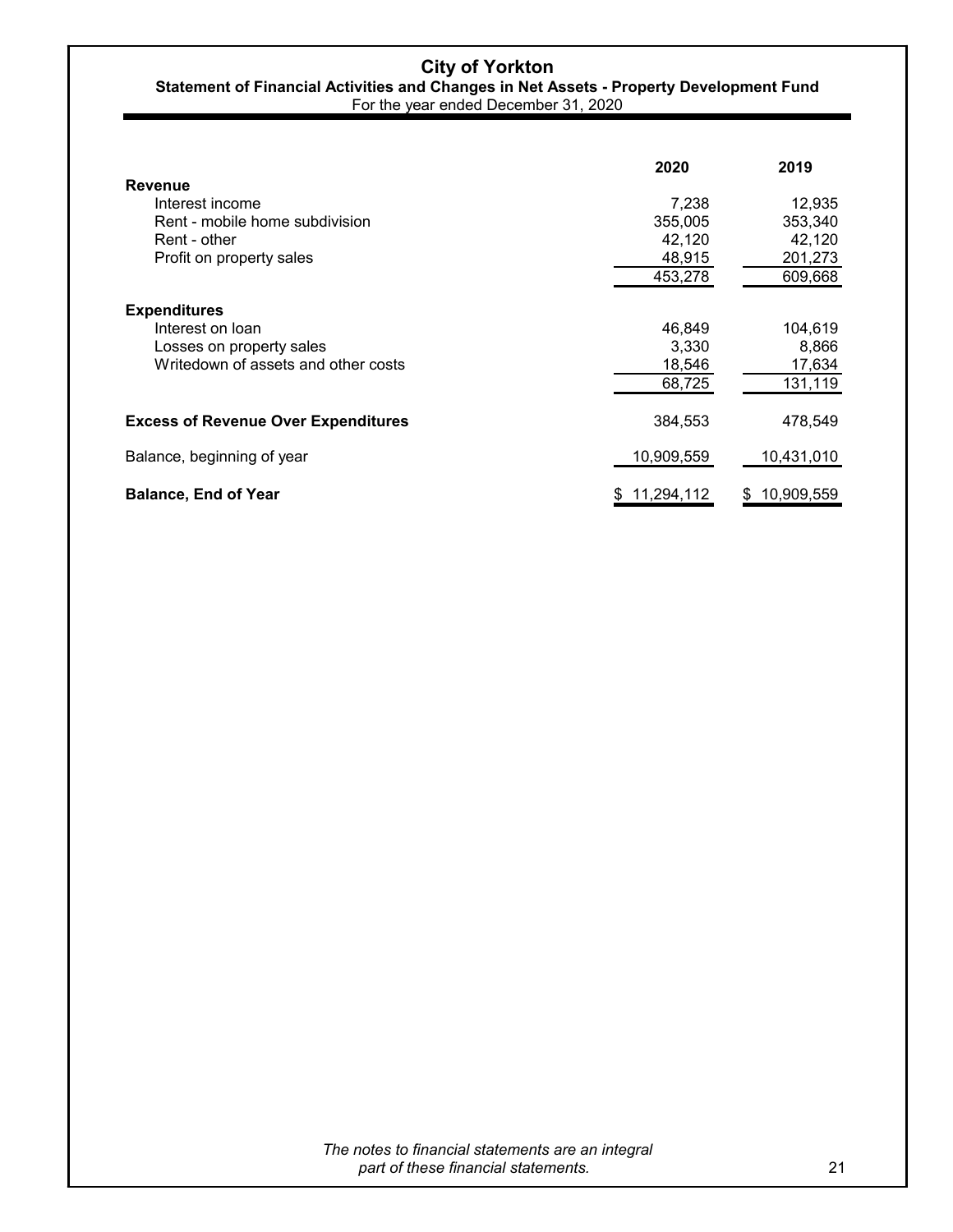# **City of Yorkton**

## **Statement of Financial Activities and Changes in Net Assets - Other Funds**

For the year ended December 31, 2020

| <b>Cemetery Perpetual Care Fund</b>                                    | 2020 | 2019                         |
|------------------------------------------------------------------------|------|------------------------------|
| <b>Revenue</b>                                                         | 0    | $\Omega$                     |
| <b>Expenditures</b>                                                    | 0    |                              |
| <b>Excess of Revenue Over Expenditures</b>                             |      |                              |
| Transfers from (to) capital fund<br>Transfers from (to) operating fund | 0    | 22,378<br>74,874)<br>52,496) |
| Increase (Decrease) in Net Assets                                      | 0    | 52,496)                      |
| Balance, beginning of year                                             | 0    | 52,496                       |
| <b>Balance, End of Year</b>                                            | \$   | 0                            |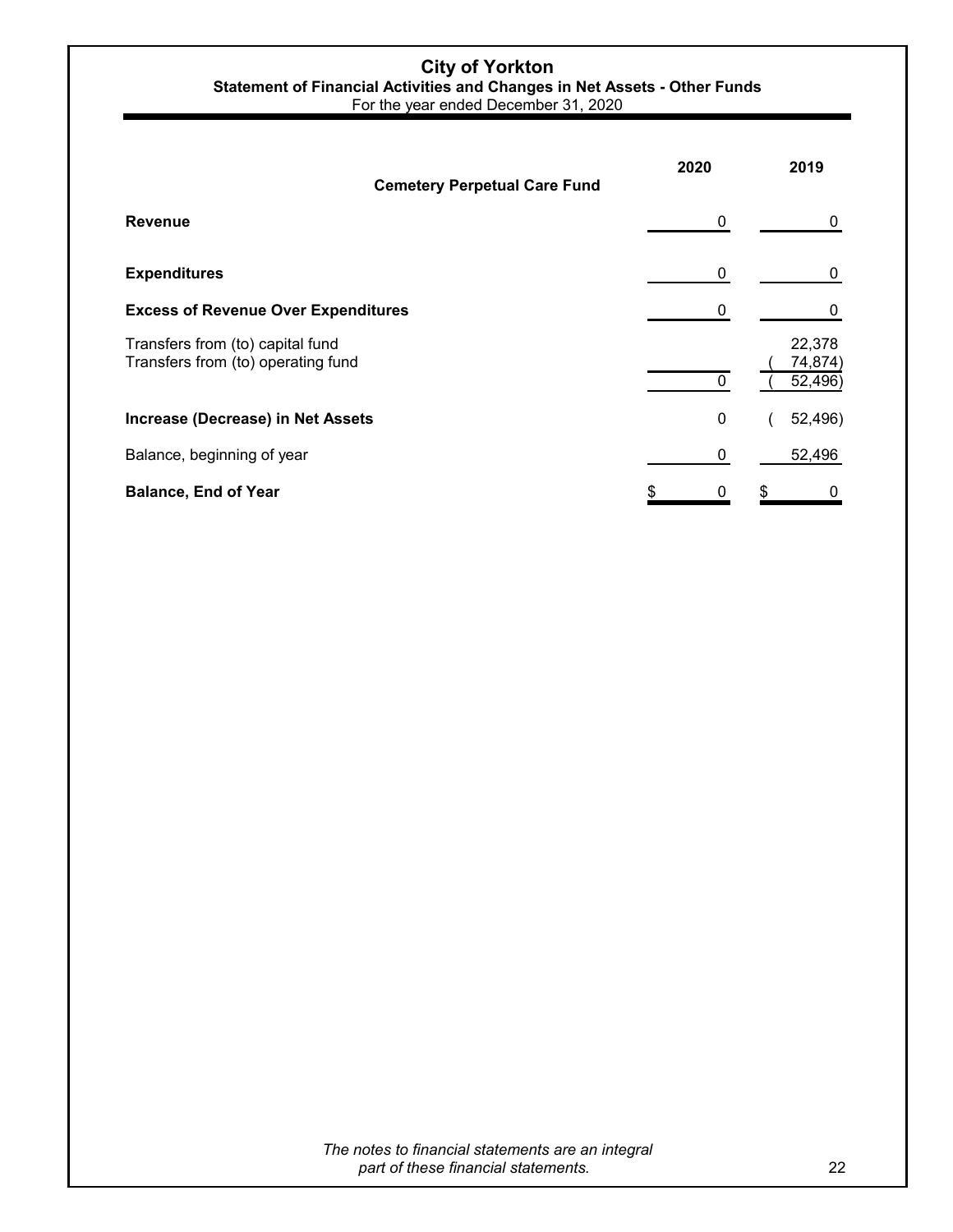#### **City of Yorkton Schedules of Revenues - Operating Fund**

For the year ended December 31, 2020

|                                       | 2020<br><b>Budget</b><br>(Note 14) | 2020<br><b>Actual</b> | 2019<br><b>Actual</b> |
|---------------------------------------|------------------------------------|-----------------------|-----------------------|
| <b>Sales of Services</b>              |                                    |                       |                       |
| General                               | 276,800                            | 271,670               | 276,284               |
| Protective                            | 401,690                            | 397,730               | 437,740               |
| Transportation                        | 1,771,500                          | 2,156,637             | 2,428,356             |
| Environmental                         | 3,678,629                          | 4,937,833             | 3,897,152             |
| Public health                         | 134,000                            | 111,240               | 135,824               |
| Recreation                            | 474,500                            | 379,552               | 465,224               |
|                                       | 6,737,119                          | 8,254,662             | 7,640,580             |
| Gallagher Centre                      | 1,998,500                          | 1,134,205             | 1,721,233             |
| Deer Park Golf Course                 | 549,700                            | 561,960               | 554,975               |
|                                       | 9,285,319<br>S                     | \$<br>9,950,827       | \$<br>9,916,788       |
| <b>Other Revenue from Own Sources</b> |                                    |                       |                       |
| Interest                              | 228,000                            | 362,687               | 773,671               |
| Tax penalties                         | 195,000                            | 150,965               | 270,338               |
| Other                                 |                                    |                       | 109,250               |
| Donations                             | 6,000                              | 6,000                 | 237,345               |
| Library services                      | 27,000                             | 10,825                | 26,589                |
|                                       | 456,000                            | 530,477<br>\$         | \$<br>1,417,193       |
| <b>Grants from Other Governments</b>  |                                    |                       |                       |
| Safe Restart                          |                                    | 974,925               |                       |
| Protective                            | 670,000                            | 698,125               | 650,375               |
| Recreational                          | 221,094                            | 198,302               | 194,584               |
| Transit for disabled - operating      | 62,000                             | 50,291                | 54,849                |
|                                       | \$<br>953,094                      | \$<br>1,921,643       | \$<br>899,808         |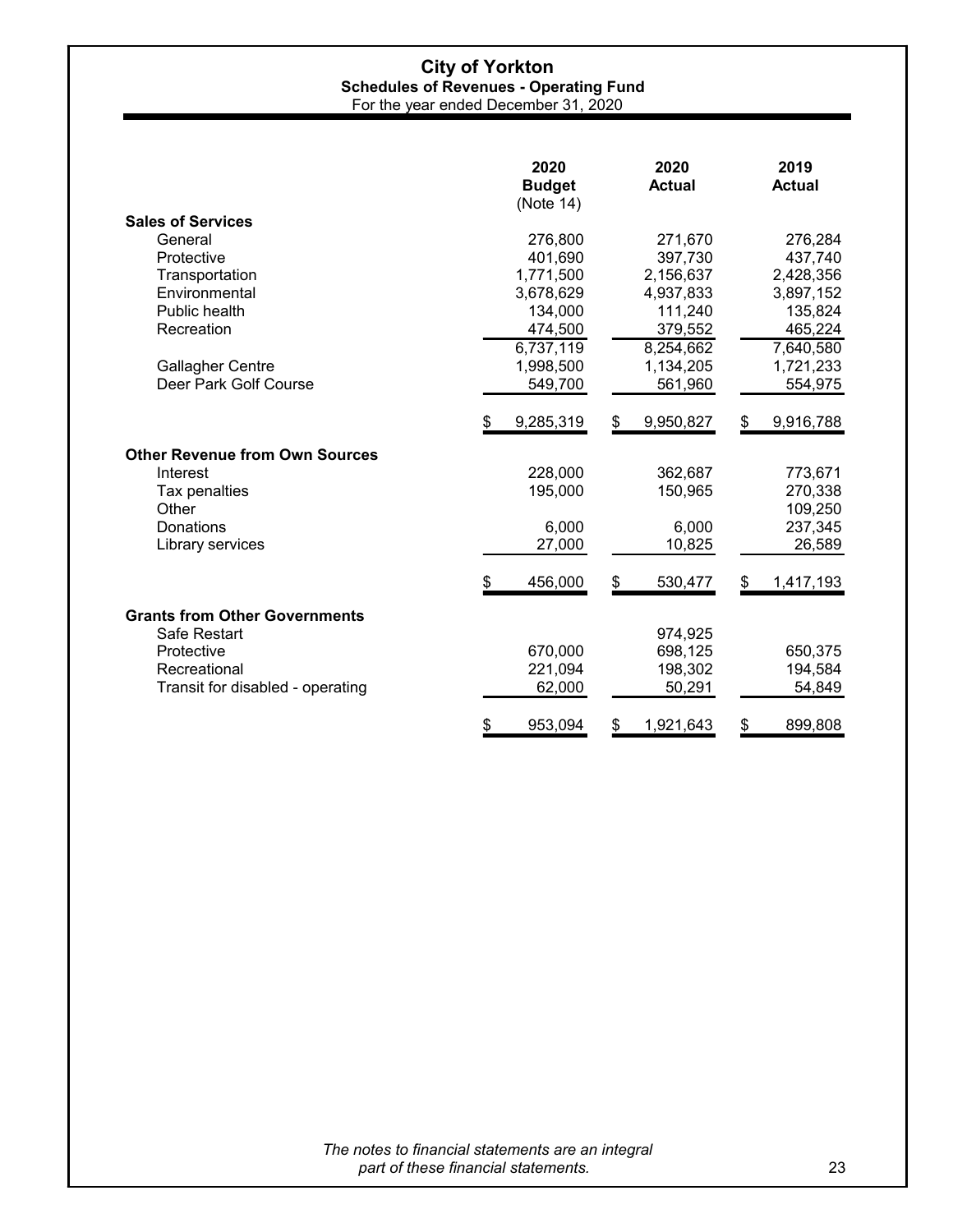#### **City of Yorkton Schedules of Expenditures - Operating Fund** For the year ended December 31, 2020

|                                                           | 2020<br><b>Budget</b><br>(Note 14) | 2020<br><b>Actual</b>      | 2019<br><b>Actual</b>     |
|-----------------------------------------------------------|------------------------------------|----------------------------|---------------------------|
| <b>General Government Services</b>                        |                                    |                            |                           |
| Legislative                                               | 361,555                            | 402,163                    | 348,297                   |
| Grants                                                    | 510,420                            | 490,872                    | 499,076                   |
| Receptions and recognitions                               | 7,000                              | 5,700                      | 6,000                     |
| Administrative                                            | 2,256,592                          | 2,185,144                  | 2,125,236                 |
| <b>Taxation policies</b>                                  | 221,000                            | 409,165                    | 295,064                   |
| Office services                                           | 551,306                            | 560,105                    | 532,059                   |
| Advisory and technical services                           | 301,000                            | 266,661                    | 291,175                   |
| City office building                                      | 497,739                            | 510,486                    | 609,979                   |
| City-owned property<br>City hall building costs allocated | 6,000                              | 12,920                     | 15,005                    |
| to other departments<br>Amortization                      | 345,030)<br>(                      | 345,031)<br>53,346         | 376,500)<br>(<br>49,066   |
|                                                           | 4,367,582                          | 4,551,531                  | 4,394,457                 |
| Capital outlays from operations                           |                                    |                            | 9,420                     |
| Amortization                                              |                                    | 53,346)<br>(               | 49,066)<br>$\overline{(}$ |
| Transfer to reserves                                      | 45,000                             | 1,705,784                  | 625,749                   |
|                                                           | 4,412,582                          | 6,203,969<br>\$            | 4,980,560<br>\$           |
| <b>Protective Services</b>                                |                                    |                            |                           |
| R.C.M.P. costs                                            | 5,005,919                          | 4,847,975                  | 4,684,400                 |
| Bylaw control and court costs                             | 308,481                            | 311,095                    | 316,199                   |
| Fire department                                           |                                    |                            |                           |
| Administration                                            | 426,470                            | 456,487                    | 427,851                   |
| Suppression and education                                 | 2,095,655                          | 2,130,688                  | 2,197,894                 |
| Training                                                  | 91,000                             | 10,931                     | 40,309                    |
| Trucks and equipment                                      | 90,820                             | 137,482                    | 106,551                   |
| Fire hall maintenance                                     | 88,390                             | 112,335                    | 98,659                    |
| E.M.O.                                                    | 15,635                             | 23,458                     | 30,564                    |
| Occupational Health and Safety                            | 8,500                              | 1,961                      | 18,313                    |
| Interest on long-term debt                                | 130,984                            | 121,041                    | 140,508                   |
| Amortization                                              |                                    | 433,586                    | 432,614                   |
|                                                           | 8,261,854                          | 8,587,039                  | 8,493,862                 |
| Amortization                                              |                                    | 433,586)<br>$\overline{(}$ | 432,614)<br>(             |
| Capital outlays from operations                           |                                    |                            | 71,207                    |
| Long-term debt repaid                                     | 517,805                            | 517,805                    | 498,705                   |
| Transfer to reserves                                      | 190,000                            | 328,000                    | 193,564                   |
|                                                           | 8,969,659                          | 8,999,258<br>\$            | \$<br>8,824,724           |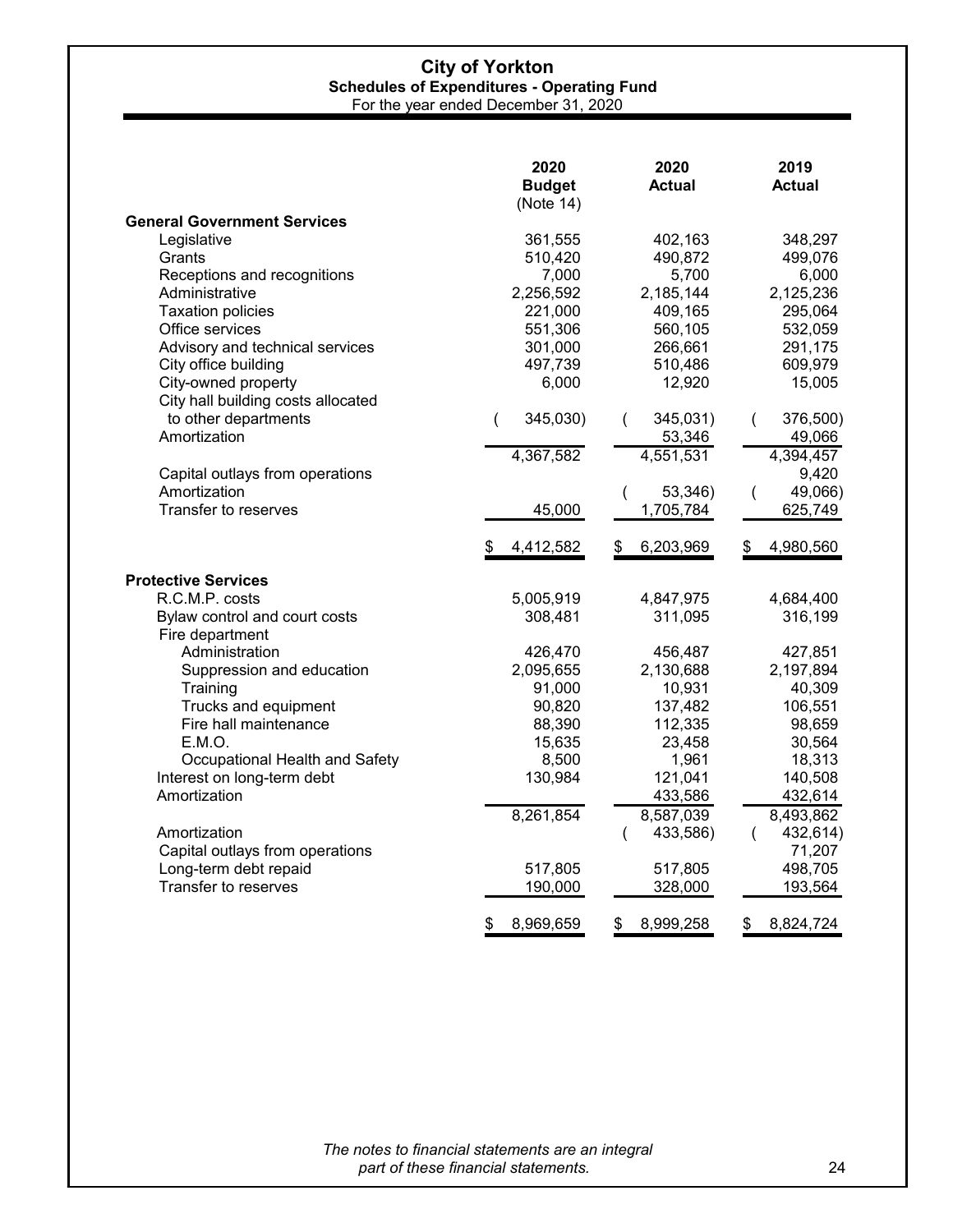#### **City of Yorkton Schedules of Expenditures - Operating Fund** For the year ended December 31, 2020

|                                                      | 2020<br><b>Budget</b><br>(Note 14) | 2020<br><b>Actual</b> | 2019<br><b>Actual</b> |
|------------------------------------------------------|------------------------------------|-----------------------|-----------------------|
| <b>Transportation Services</b>                       |                                    |                       |                       |
| Engineering and planning administration              | 1,251,796                          | 1,104,724             | 1,125,739             |
| Public works administration                          | 1,101,000                          | 1,242,411             | 1,076,215             |
| Workshop                                             | 80,700                             | 70,441                | 98,200                |
| Street cleaning                                      | 168,000                            | 146,489               | 132,558               |
| Surfaced streets and lanes                           | 1,235,300                          | 891,569               | 1,515,691             |
| Gravelled streets and lanes                          | 186,000                            | 165,054               | 219,447               |
| Drainage and storm sewer maintenance                 | 346,600                            | 185,975               | 307,860               |
| Flood drainage                                       | 76,924                             | 80,741                | 108,320               |
| Inspections and other                                | 116,500                            | 126,681               | 80,728                |
| Ice control                                          | 117,500                            | 188,895               | 138,087               |
| Snow removal                                         | 634,500                            | 610,661               | 669,824               |
| Maintenance curbs and sidewalks                      | 370,500                            | 333,770               | 379,764               |
| <b>Street lighting</b>                               | 510,409                            | 527,608               | 552,971               |
| Decorative lighting                                  | 13,500                             | 16,800                | 14,012                |
| Traffic control                                      | 196,898                            | 154,150               | 194,476               |
| Street signs and markings                            | 23,000                             | 12,580                | 16,298                |
| Maintenance of railway crossings                     | 25,000                             | 28,416                | 24,736                |
| Parking lots and meters                              | 35,300                             | 25,064                | 30,144                |
| Custom work                                          | 20,300                             | 10,773                | 36,127                |
| Fleet services                                       | 984,257                            | 920,936               | 1,079,421             |
| Interest on long-term debt                           | 104,689                            | 104,081               | 115,845               |
| Amortization                                         |                                    | 2,294,901             | 2,281,719             |
|                                                      | 7,598,673                          | 9,242,720             | 10,198,182            |
| Amortization                                         |                                    | (2,294,901)           | (2,281,719)           |
| Capital outlays from operations                      | 285,879)<br>(                      | 11,481,878            | 3,873,670             |
| Long-term debt repaid<br>Transfer to (from) reserves | 591,509<br>2,255,466               | 591,570               | 579,819<br>613,157    |
|                                                      |                                    | 6,152,519)            |                       |
|                                                      | 10,159,769                         | \$12,868,748          | \$12,983,109          |
| <b>Environmental Health Services</b>                 |                                    |                       |                       |
| Superintendence                                      |                                    | 18,000                | 18,000                |
| Refuse removal                                       | 668,588                            | 515,080               | 626,442               |
| Waste disposal - contaminated soils                  |                                    | 11,080                | 173                   |
| Waste disposal - grounds                             | 1,234,160                          | 1,898,167             | 999,147               |
| Waste disposal - gate                                | 71,700                             | 77,056                | 71,038                |
| Recycling                                            | 895,000                            | 889,310               | 907,184               |
|                                                      | 2,869,448                          | 3,408,693             | 2,621,984             |
| Transfer to reserves                                 | 809,180                            | 1,529,139             | 1,275,168             |
|                                                      | \$<br>3,678,628                    | \$<br>4,937,832       | \$<br>3,897,152       |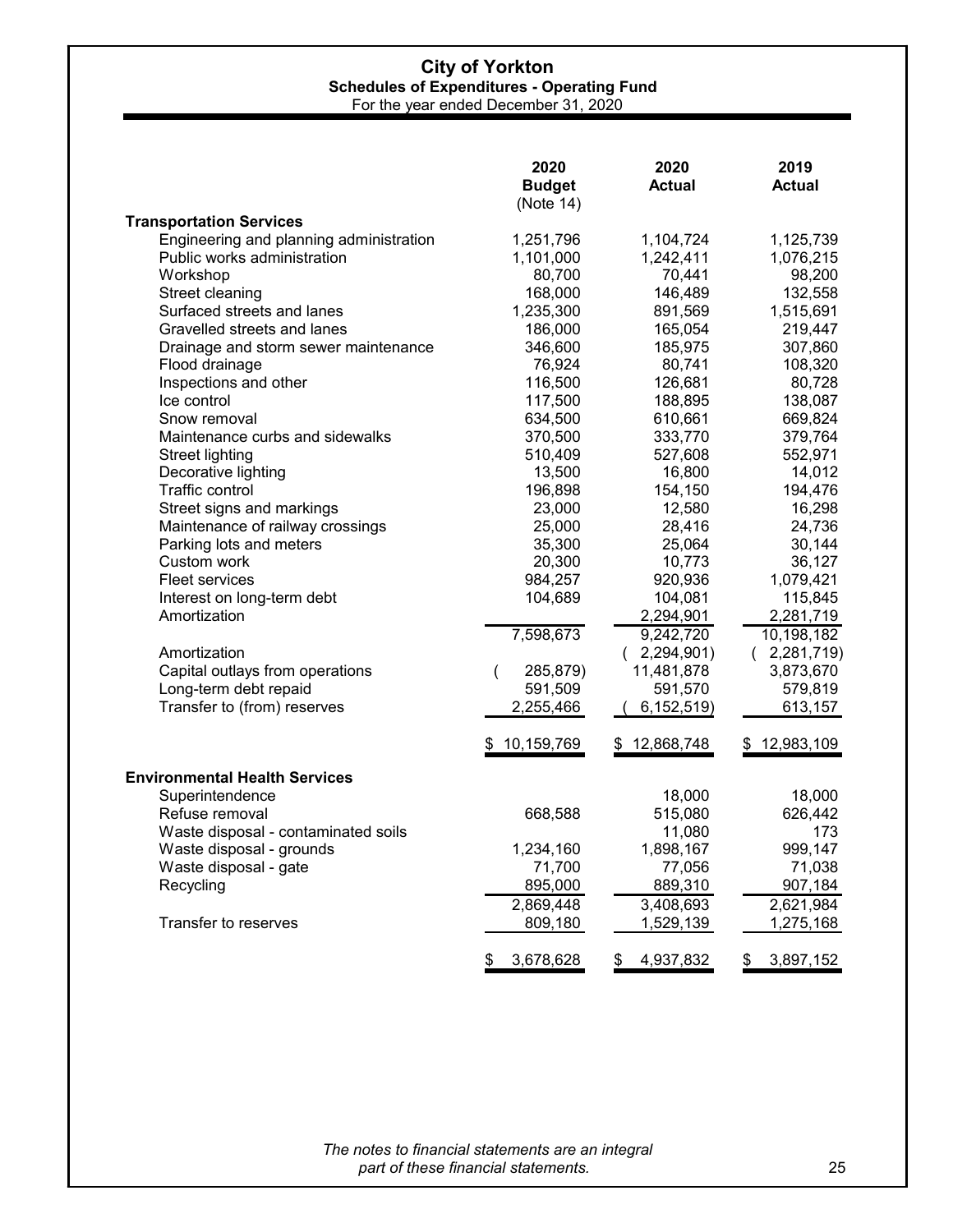## **City of Yorkton Schedules of Expenditures - Operating Fund**

For the year ended December 31, 2020

|                                                 | 2020<br><b>Budget</b><br>(Note 14) | 2020<br><b>Actual</b> | 2019<br>Actual |
|-------------------------------------------------|------------------------------------|-----------------------|----------------|
| <b>Social and Family Services</b>               |                                    |                       |                |
| Sask. Abilities Council                         | 30,000                             | 30,000                | 30,143         |
| Occupational Health and Safety                  | 3,000                              | 1,500                 | 1,912          |
| Cemeteries                                      | 186,580                            | 172,565               | 176,263        |
| Amortization                                    |                                    | 87,991                | 47,461         |
|                                                 | 219,580                            | 292,056               | 255,779        |
| Capital outlays from operations<br>Amortization |                                    | 379,703               | 13,609         |
| Transfer to (from) reserves                     | 5,000                              | 87,991)<br>196,203)   | 47,461)        |
|                                                 |                                    |                       | 236,710        |
|                                                 | 224,580<br>\$                      | 387,565               | 458,637<br>\$  |
| <b>Economic Development Services</b>            |                                    |                       |                |
| Administration                                  | 360,931                            | 309,315               | 238,239        |
| Economic development and tourism                | 112,000                            | 110,376               | 82,821         |
| Heritage committee                              | 39,166                             | 41,229                | 28,879         |
| Housing                                         | 10,000                             | 22,278                | 6,845          |
| <b>Yorkton Creek Watershed Association</b>      | 17,500                             | 17,221                | 17,221         |
|                                                 | 539,597                            | 500,419               | 374,005        |
| Capital outlays from operations                 | O                                  | 5,420                 | 3,684          |
| Transfer to (from) reserves                     | 110,000)                           | 62,890)               | 3,684)         |
|                                                 | 429,597<br>\$                      | 442,949<br>\$         | 374,005<br>\$  |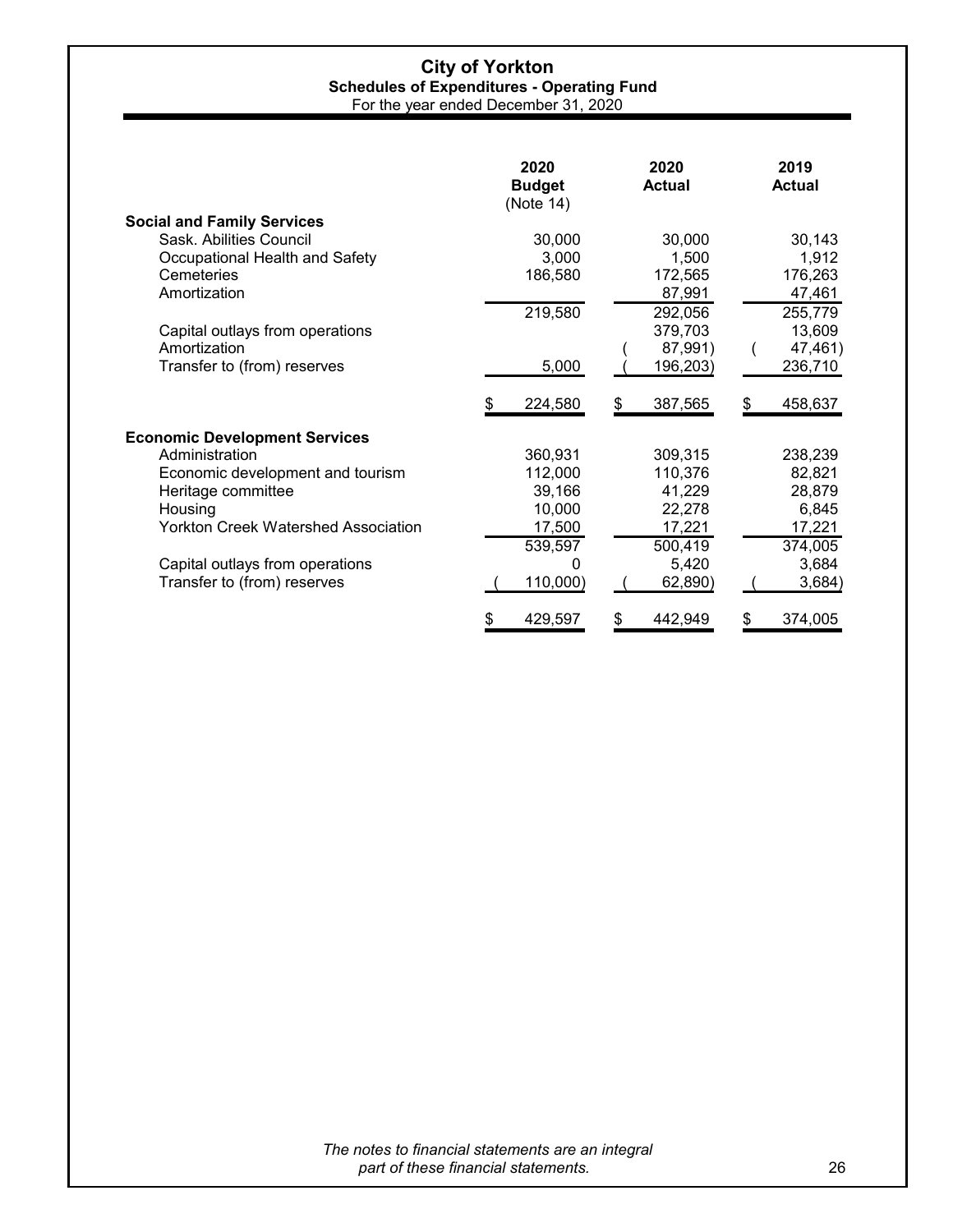#### **City of Yorkton Schedules of Expenditures - Operating Fund** For the year ended December 31, 2020

|                                         | 2020<br><b>Budget</b><br>(Note 14) | 2020<br><b>Actual</b> | 2019<br><b>Actual</b>     |
|-----------------------------------------|------------------------------------|-----------------------|---------------------------|
| <b>Recreation and Cultural Services</b> |                                    |                       |                           |
| Administration                          | 315,761                            | 304,018               | 300,422                   |
| Parks shop                              | 394,200                            | 392,908               | 367,393                   |
| Parks maintenance                       | 435,406                            | 453,396               | 438,049                   |
| Forestry                                | 284,878                            | 321,437               | 297,740                   |
| Soccer fields                           | 35,100                             | 12,842                | 17,271                    |
| <b>Horticultural services</b>           | 123,900                            | 109,083               | 92,886                    |
| Pest control                            | 39,200                             | 30,482                | 27,456                    |
| <b>Ball diamonds</b>                    | 123,800                            | 108,842               | 139,965                   |
| Outdoor recreational facilities         | 142,500                            | 93,231                | 81,630                    |
| Campground                              |                                    | 7,038                 | 3,553                     |
| Other facilities                        | 55,100                             | 51,315                | 56,704                    |
| Kinsmen Arena - operation               | 317,900                            | 319,747               | 301,549                   |
| Godfrey Dean                            | 78,350                             | 68,841                | 80,885                    |
| Recreation programs                     | 403,794                            | 331,957               | 370,689                   |
| <b>CDPR</b> facilities                  | 195,770                            | 326,320               | 386,704                   |
| Gloria Hayden Community Centre          | 127,530                            | 94,120                | 121,125                   |
| Amortization                            |                                    | 341,204               | 297,738                   |
|                                         | 3,073,189                          | 3,366,781             | 3,381,759                 |
| Amortization                            |                                    | 341,204)              | 297,738)<br>(             |
| Capital outlays from operations         |                                    | 523,169               | 500,772                   |
| Transfer to (from) reserves             | 200,000                            | 211,462)              | 284,123)                  |
|                                         | \$<br>3,273,189                    | 3,337,284<br>\$       | \$<br>3,300,670           |
| <b>Library Services</b>                 |                                    |                       |                           |
| Library building maintenance            | 94,801                             | 86,738                | 104,186                   |
| Library operations                      | 49,200                             | 33,406                | 46,325                    |
| Regional library charges                | 385,000                            | 385,000               | 385,000                   |
| Amortization                            |                                    | 39,593                | 38,284                    |
|                                         | 529,001                            | 544,737               | 573,795                   |
| Amortization                            |                                    | 39,593)               | 38,284)<br>$\overline{(}$ |
| Capital outlays from operations         |                                    |                       | 19,631                    |
| Internal debt repaid                    | 77,074                             | 77,074                | 75,194                    |
|                                         | 606,075<br>\$                      | 582,218<br>\$         | \$<br>630,336             |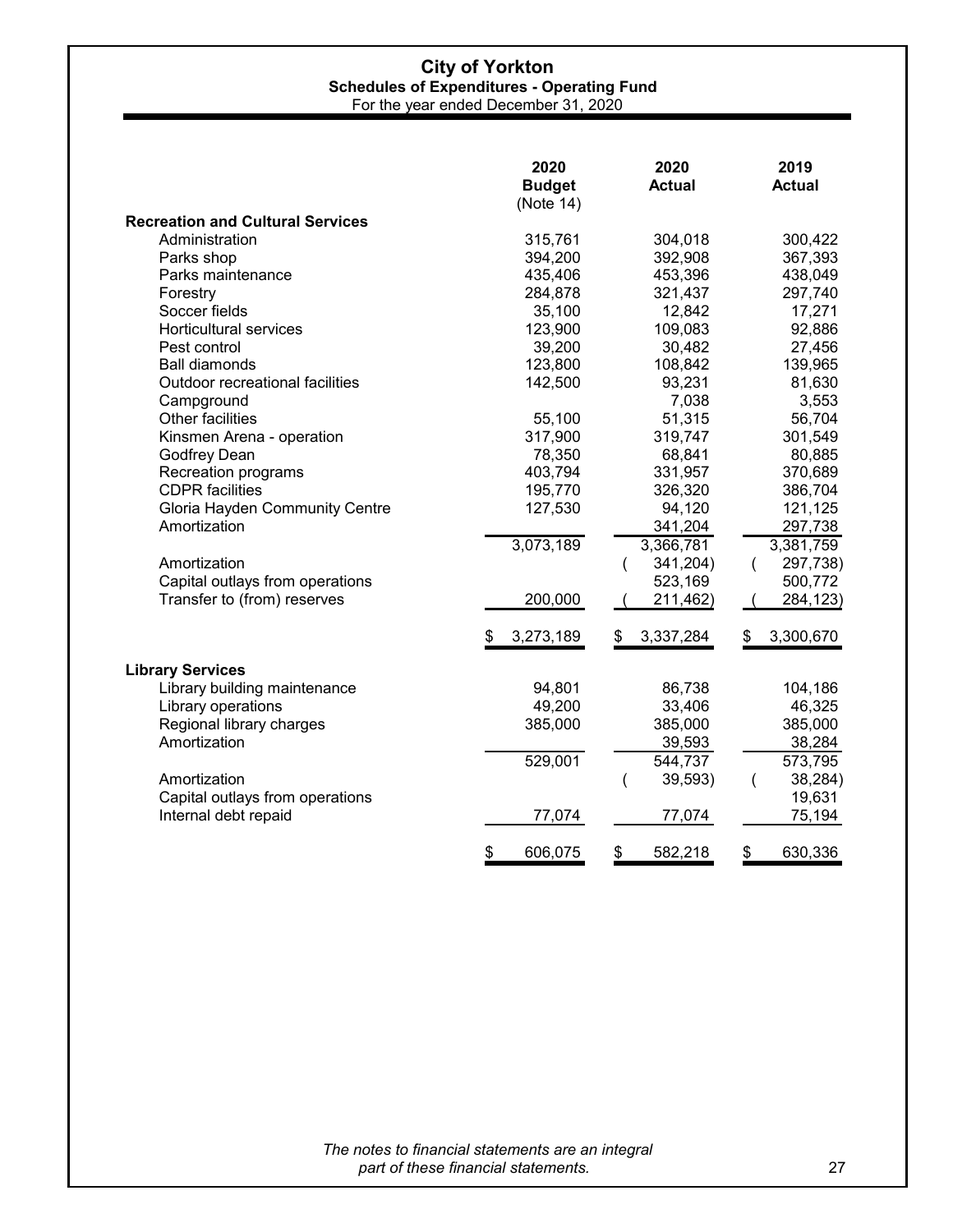## **City of Yorkton Schedule of Financial Activities - Gallagher Centre**

For the year ended December 31, 2020

|                                       | 2020<br><b>Budget</b><br>(Note 14) | 2020<br><b>Actual</b> | 2019<br><b>Actual</b> |
|---------------------------------------|------------------------------------|-----------------------|-----------------------|
| <b>Revenue</b>                        |                                    |                       |                       |
| Arena                                 | 316,500                            | 238,120               | 280,133               |
| Flexi hall                            | 129,000                            | 61,622                | 134,865               |
| Water park                            | 640,000                            | 210,039               | 559,789               |
| Agri-pavilion                         | 15,000                             | 5,463                 | 5,931                 |
| Grounds                               | 47,000                             | 36,579                | 37,803                |
| Convention centre                     | 160,000                            | 56,644                | 129,497               |
| Curling rink rental                   | 43,000                             | 59,887                | 39,545                |
| Other rentals                         | 98,000                             | 167,077               | 92,545                |
| Concessions                           | 443,000                            | 143,279               | 296,311               |
| Other revenue                         | 69,000                             | 71,795                | 46,814                |
| Advertising revenue                   | 38,000                             | 83,700                | 98,000                |
|                                       | 1,998,500                          | 1,134,205             | 1,721,233             |
| <b>Expenditures</b>                   |                                    |                       |                       |
| General                               | 1,401,650                          | 1,399,325             | 1,568,821             |
| Arena                                 | 506,350                            | 210,936               | 347,273               |
| Flexi hall                            | 10,500                             | 44,623                | 44,008                |
| Water park                            | 1,365,420                          | 980,681               | 1,373,027             |
| Agri-pavilion                         | 33,500                             | 58,214                | 53,008                |
| Grounds                               | 33,000                             | 63,925                | 59,030                |
| <b>Exhibition buildings</b>           | 20,000                             | 30,419                | 15,986                |
| Convention centre                     | 47,000                             | 45,607                | 77,914                |
| Curling rink                          | 16,000                             | 28,806                | 28,790                |
| Concessions                           | 516,200                            | 346,390               | 543,689               |
| Interest on long-term debt            | 64,706                             | 64,706                | 62,356                |
| Amortization                          |                                    | 952,241               | 953,302               |
|                                       | 4,014,326                          | 4,225,873             | 5,127,204             |
| <b>Excess (Deficiency) of Revenue</b> |                                    |                       |                       |
| <b>Over Expenditures</b>              | 2,015,826)                         | 3,091,668)            | 3,405,971)            |
| Amortization                          |                                    | 952,241)              | 953,302)              |
| Capital outlays from operations       |                                    | 361,289               | 190,346               |
| Long-term debt repaid                 | 1,086,548                          | 1,086,548             | 1,086,548             |
| Transfer to (from) reserves           | 150,000                            | 176,289)              | 170,780)              |
|                                       | 1,236,548                          | 319,307               | 152,812               |
| <b>Surplus (Deficit)</b>              | \$(3,252,374)                      | \$(3,410,975)         | 3,558,783)<br>\$(     |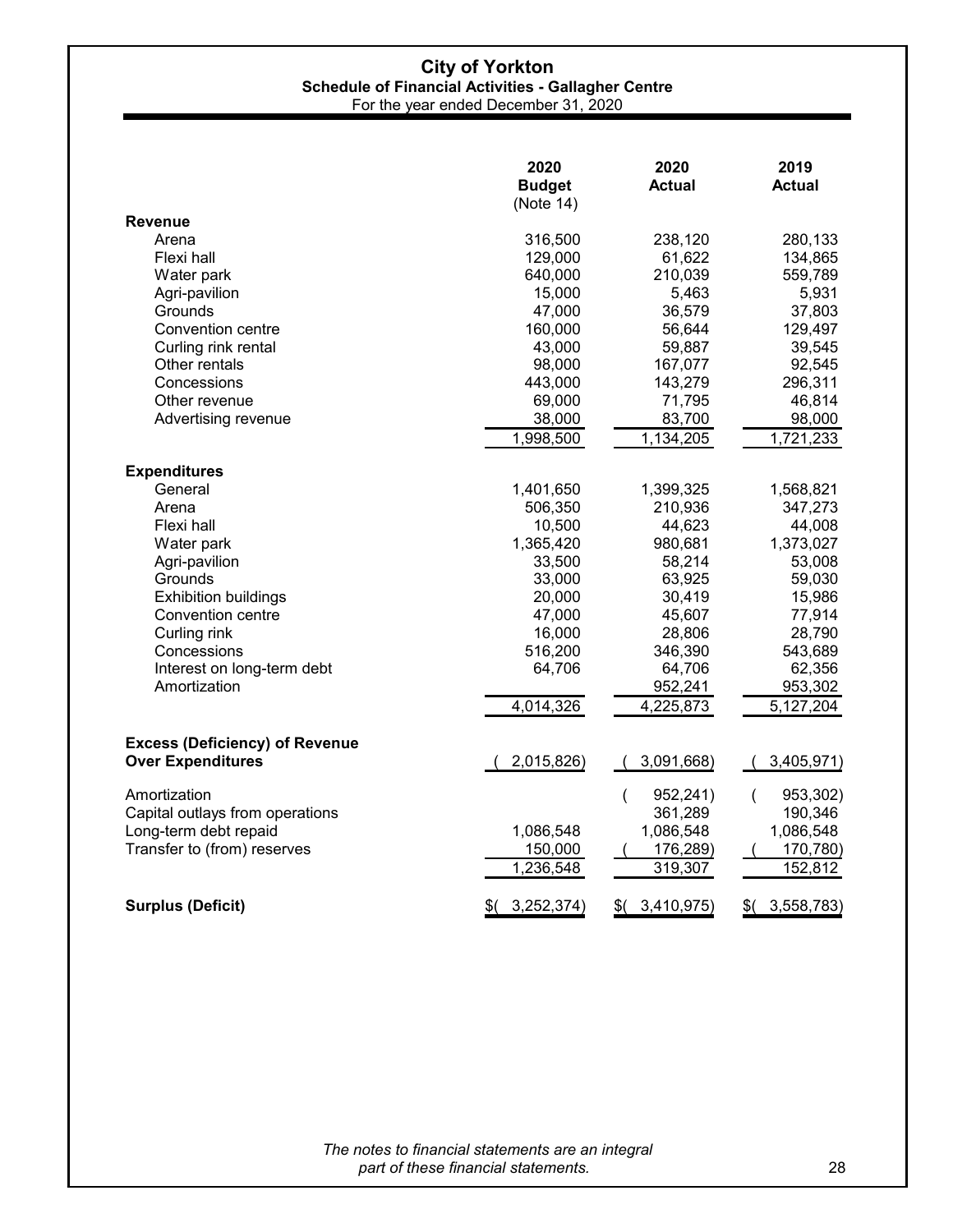#### **City of Yorkton Schedule of Financial Activities - Deer Park Golf Course** For the year ended December 31, 2020

| <b>Revenue</b>                                  | 2020<br><b>Budget</b><br>(Note 14) | 2020<br>Actual     | 2019<br><b>Actual</b> |
|-------------------------------------------------|------------------------------------|--------------------|-----------------------|
| Season tickets                                  | 205,000                            | 173,352            | 192,610               |
| Green fees                                      | 160,000                            | 242,676            | 171,756               |
| Other                                           | 182,200                            | 144,182            | 188,309               |
| Concession/lounge                               | 2,500                              | 1,750              | 2,300                 |
|                                                 | 549,700                            | 561,960            | 554,975               |
| <b>Expenditures</b>                             |                                    |                    |                       |
| General                                         | 97,900                             | 107,969            | 101,697               |
| Golf course                                     | 625,800                            | 559,013            | 611,160               |
| Club house                                      | 57,500                             | 54,351             | 113,558               |
| Amortization                                    |                                    | 63,894             | 75,641                |
|                                                 | 781,200                            | 785,227            | 902,056               |
| <b>Excess (Deficiency) of Revenue</b>           |                                    |                    |                       |
| <b>Over Expenditures</b>                        | 231,500)                           | 223,267)           | 347,081)              |
| Amortization<br>Capital outlays from operations |                                    | 63,894)<br>191,541 | 75,641)<br>459,459    |
| Transfer to (from) reserves                     | 24,000<br>24,000                   | 20,051)<br>107,596 | 121,734)<br>262,084   |
| <b>Surplus (Deficit)</b>                        | 255,500)                           | 330,863)<br>\$(    | \$(609, 165)          |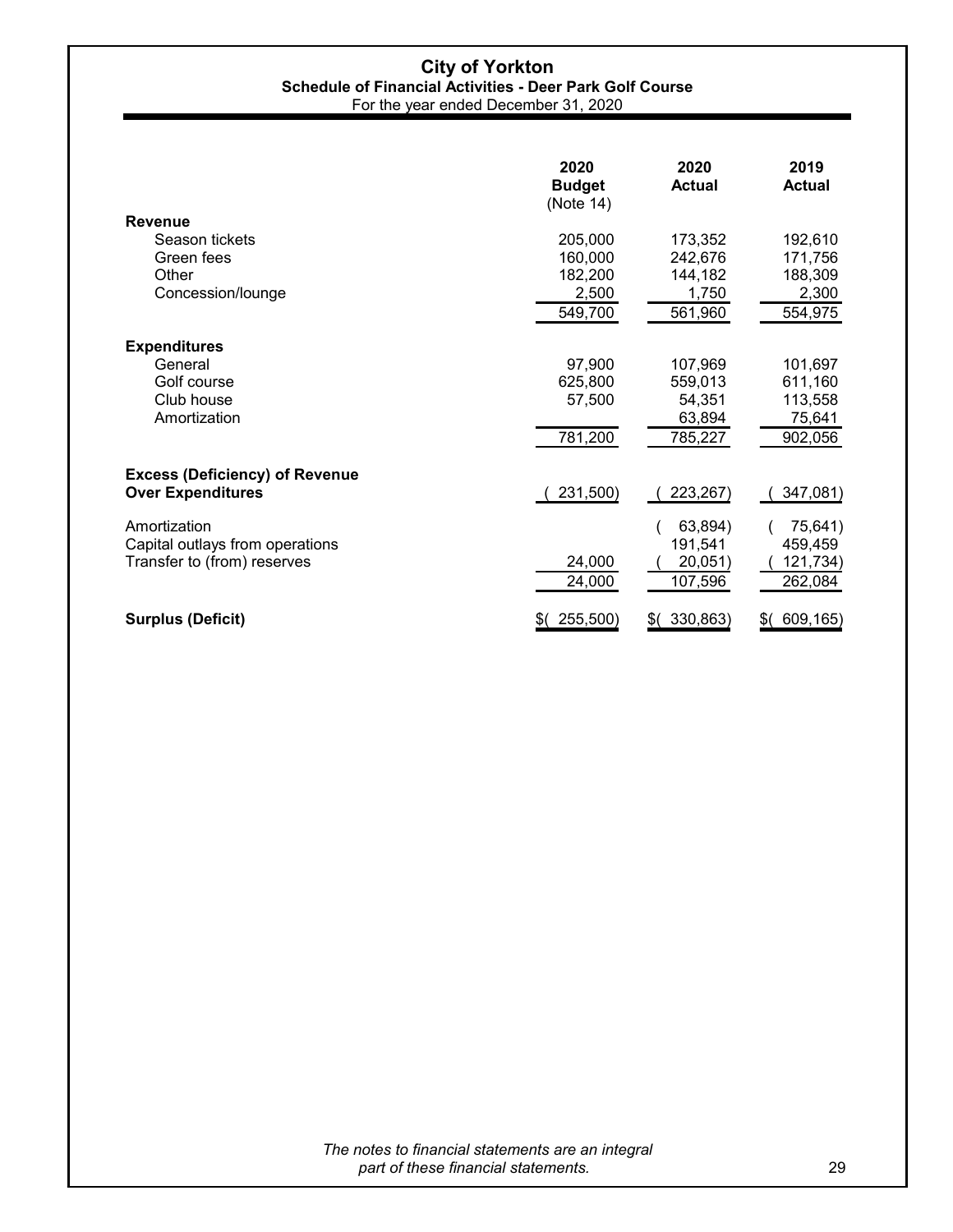#### **City of Yorkton Schedule of Financial Activities - Waterworks**

For the year ended December 31, 2020

|                                            | 2020<br><b>Budget</b><br>(Note 14) | 2020<br><b>Actual</b> | 2019<br><b>Actual</b> |
|--------------------------------------------|------------------------------------|-----------------------|-----------------------|
| <b>Revenue</b>                             |                                    |                       |                       |
| Sale of water                              | 7,193,250                          | 7,950,223             | 7,523,620             |
| Infrastructure                             | 1,400,000                          | 1,332,973             | 1,124,099             |
| Sewer service tax                          | 60,000                             | 392,728               | 108,387               |
| Sundry                                     | 167,000                            | 159,563               | 199,742               |
| Conditional grant - federal                | 3,000                              | 6,339                 | 1,548                 |
| <b>Connection fees</b>                     | 12,000                             | 14,525                | 14,100                |
|                                            | 8,835,250                          | 9,856,351             | 8,971,496             |
| <b>Expenditures</b>                        |                                    |                       |                       |
| General administration                     | 1,043,505                          | 1,179,306             | 998,460               |
| Water meter services                       | 188,653                            | 179,693               | 172,046               |
| Wells                                      | 326,000                            | 286,564               | 291,877               |
| <b>Distribution systems</b>                | 1,622,613                          | 2,157,622             | 1,831,727             |
| Water treatment plants                     | 892,000                            | 854,598               | 750,547               |
| Water tower                                | 15,900                             | 16,155                | 15,939                |
| Sewage plant                               | 1,250,500                          | 1,197,961             | 1,099,909             |
| Sanitary sewers                            | 548,222                            | 401,996               | 286,416               |
| Sewer and water connections                | 165,078                            | 219,588               | 178,928               |
| Interest on long-term debt                 | 116,067                            | 104,696               | 147,117               |
| Amortization                               |                                    | 2,038,470             | 2,107,365             |
|                                            | 6,168,538                          | 8,636,649             | 7,880,331             |
| <b>Excess of Revenue Over Expenditures</b> | 2,666,712                          | 1,219,702             | 1,091,165             |
| Amortization                               |                                    | 2,038,470)            | 2,107,365)            |
| Capital outlays from operations            |                                    | 3,954,174             | 3,806,771             |
| Long-term debt repaid                      | 772,000                            | 772,000               | 741,000               |
| Transfer to (from) reserves                | 1,894,712                          | 1,468,003)            | 1,349,241)            |
|                                            | 2,666,712                          | 1,219,701             | 1,091,165             |
| <b>Surplus</b>                             | \$<br>0                            | 1                     | \$<br>0               |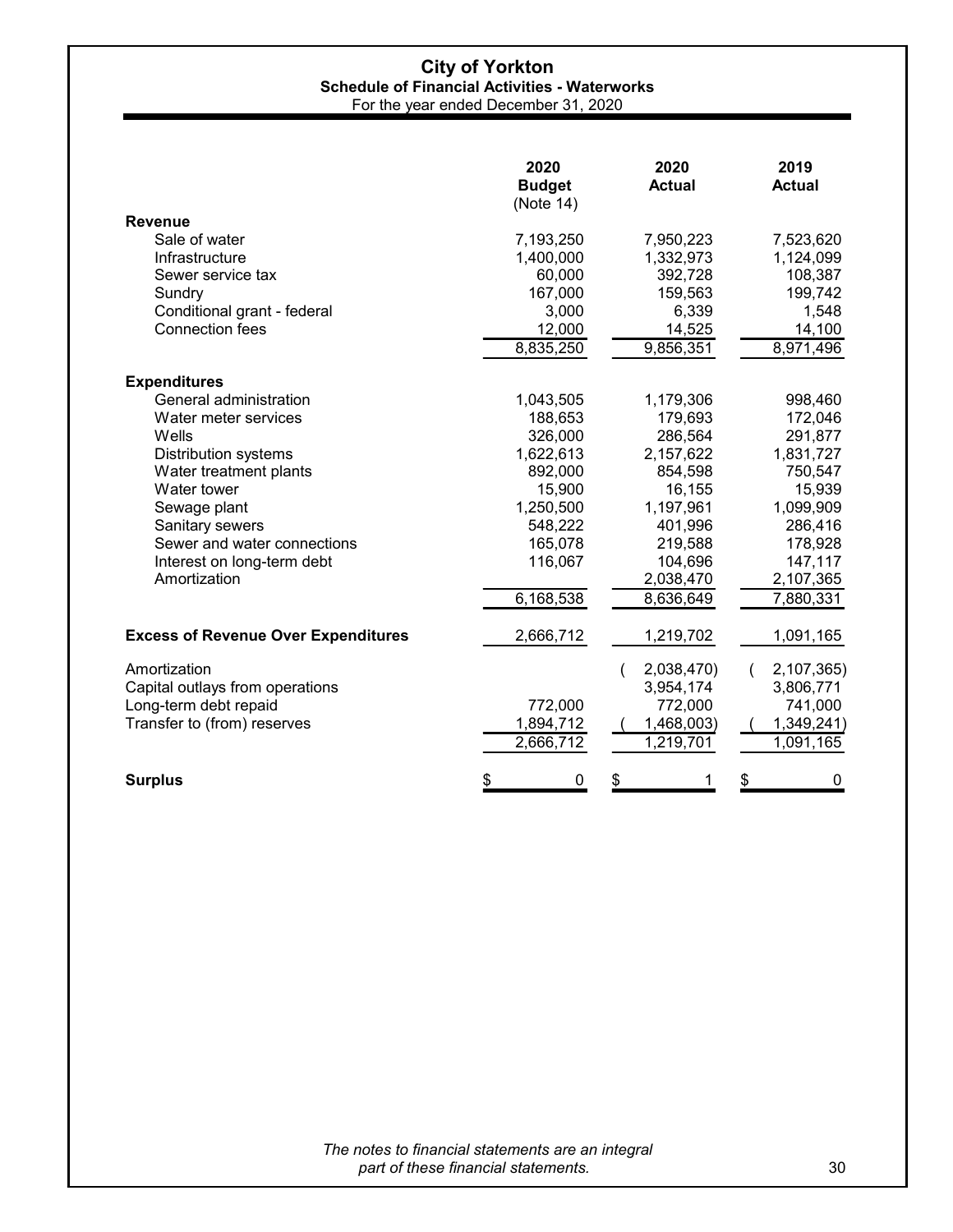## **City of Yorkton Statement of Financial Activities - Bus Services**

For the year ended December 31, 2020

|                                                                          | 2020<br><b>Budget</b><br>(Note 14) | 2020<br>Total                          | 2019<br>Total                          |
|--------------------------------------------------------------------------|------------------------------------|----------------------------------------|----------------------------------------|
| <b>Revenue</b><br><b>Ticket sales</b>                                    | 27,000                             | 18,225                                 | 29,130                                 |
| <b>Expenditures</b><br>Operating contract<br>Maintenance<br>Amortization | 358,000<br>15,000<br>373,000       | 370,314<br>11,063<br>10,415<br>391,792 | 380,332<br>15,967<br>15,505<br>411,804 |
| <b>Excess (Deficiency) of Revenue Over</b><br><b>Expenditures</b>        | 346,000)                           | 373,567)                               | 382,674)                               |
| Amortization<br>Transfer to reserves                                     | 10,000<br>10,000                   | 10,415)<br>10,000<br>415)              | 15,505)<br>12,550<br>2,955)            |
| <b>Surplus (Deficit)</b>                                                 | 356,000)<br>\$(                    | 373,152)<br>\$(                        | \$(<br>379,719)                        |

## **Schedule of Financial Activities - Airport Services**

| <b>Revenue</b>                             |                 |                 |                 |
|--------------------------------------------|-----------------|-----------------|-----------------|
| Leases                                     | 84,869          | 111,281         | 98,907          |
| Usage fees/taxes                           | 45,000          | 51,813          | 32,896          |
|                                            | 129,869         | 163,094         | 131,803         |
| <b>Expenditures</b>                        |                 |                 |                 |
| Administration                             | 12,500          | 14,331          | 14,894          |
| <b>Utilities</b>                           | 24,600          | 21,493          | 23,811          |
| Structural maintenance                     | 7,000           | 2,731           | 4,834           |
| Airfield maintenance                       | 131,500         | 120,926         | 76,228          |
| Mobile maintenance                         | 51,000          | 21,435          | 18,926          |
| Amortization                               |                 | 219,567         | 143,424         |
|                                            | 226,600         | 400,483         | 282,117         |
| <b>Excess (Deficiency) of Revenue Over</b> |                 |                 |                 |
| <b>Expenditures</b>                        | 96,731)         | 237,389)        | 150,314)        |
| Amortization                               |                 | 219,567)        | 143,424)        |
| Capital outlays from operations            |                 |                 | 1,265,094       |
| Transfer to (from) reserves                | 335,000         | 374,500         | 860,094)        |
|                                            | 335,000         | 154,933         | 261,576         |
| <b>Surplus (Deficit)</b>                   | 431,731)<br>\$( | 392,322)<br>\$( | 411,890)<br>\$( |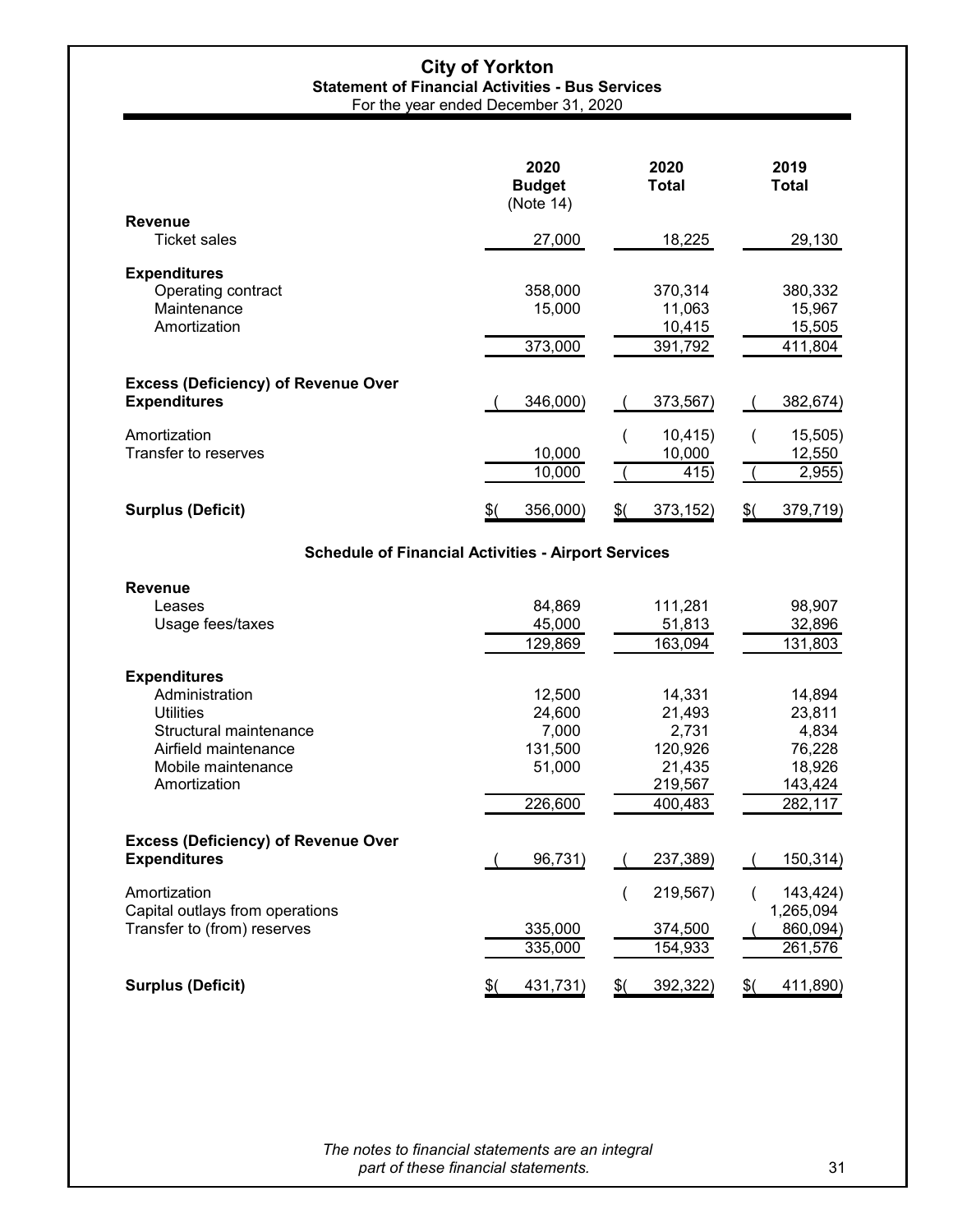#### **City of Yorkton Consolidated Schedule of Revenues by Function Schedule 1 Schedule 1 Schedule 1** For the year ended December 31, 2020

|                                                               | General<br>Government | <b>Protective</b><br><b>Services</b> | Transport.<br><b>Services</b> | Environ.<br>& Public<br>Health | Planning &<br>Develop. | Rec. &<br><b>Culture</b> | <b>Utilities</b><br><b>Services</b> | Total                      |
|---------------------------------------------------------------|-----------------------|--------------------------------------|-------------------------------|--------------------------------|------------------------|--------------------------|-------------------------------------|----------------------------|
| <b>Conditional Grants</b>                                     | 974,925               | 698,125                              | $\Omega$                      | 0                              | 50,291                 | 198,302                  | $\Omega$                            | 1,921,643                  |
| <b>Operating Revenues</b><br>Interest<br>Tax penalties        | 362,687<br>150,965    |                                      |                               |                                | 7,238                  |                          |                                     | 369,925<br>150,965         |
| Donations<br>Rent - mobile home subdivision<br>Rent - other   | 6,000                 |                                      |                               |                                | 355,005<br>42,120      |                          |                                     | 6,000<br>355,005<br>42,120 |
| Other revenue                                                 | 50,808<br>570,460     | 0                                    | $\Omega$                      | 0                              | 404,363                | 10,825<br>10,825         | 0                                   | 61,633<br>985,648          |
|                                                               | \$<br>1,545,385 \$    | 698,125 \$                           | 0 <sup>5</sup>                | 0 <sup>5</sup>                 | 454,654 \$             | 209,127 \$               | 0 <sup>5</sup>                      | 2,907,291                  |
| <b>Capital Grants</b><br>New Deal for Municipalities<br>Other | $\pmb{0}$             | 0                                    | 2,999,942<br>298,035          | 0                              | $\mathbf 0$            | $\Omega$<br>48,000       | $\Omega$<br>384,952                 | 2,999,942<br>730,987       |
| Other                                                         | 0                     | 0                                    | 3,297,977                     | 0                              | 0<br>240,953           | 48,000                   | 384,952                             | 3,730,929<br>240,953       |
|                                                               | \$<br>0 <sup>5</sup>  | $0$ \$                               | 3,297,977 \$                  | 0 <sup>5</sup>                 | 240,953 \$             | 48,000 \$                | 384,952 \$                          | 3,971,882                  |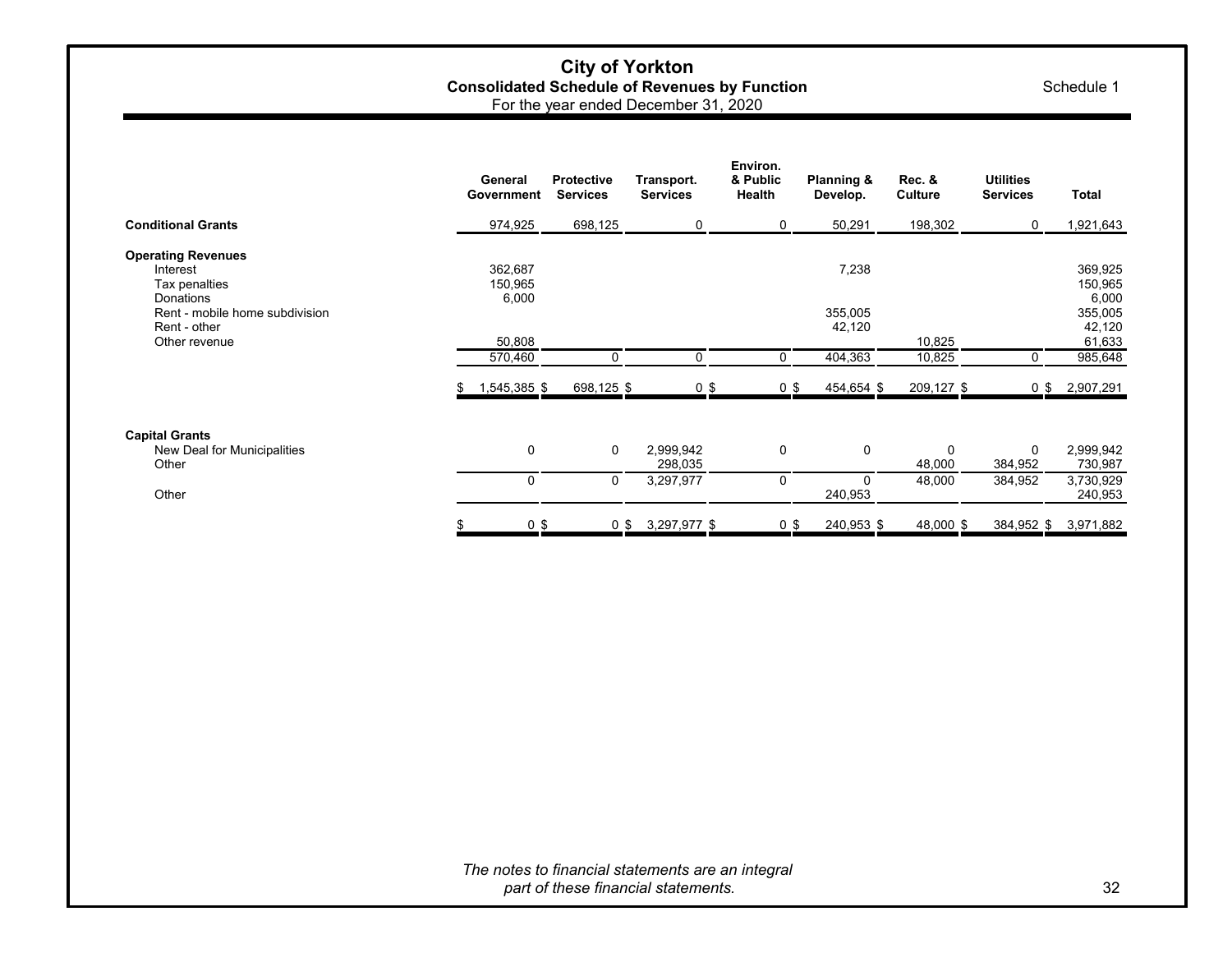#### **City of Yorkton Consolidated Schedule of Revenues by Function Schedule 2 All and Schedule 2 All and Schedule 2** For the year ended December 31, 2019

|                                                                                                                                        | General<br>Government                    | <b>Protective</b><br><b>Services</b> | Transport.<br><b>Services</b> | Environ.<br>& Public<br>Health | Planning &<br>Develop.      | Rec. &<br><b>Culture</b> | <b>Utilities</b><br><b>Services</b> | Total                                                         |
|----------------------------------------------------------------------------------------------------------------------------------------|------------------------------------------|--------------------------------------|-------------------------------|--------------------------------|-----------------------------|--------------------------|-------------------------------------|---------------------------------------------------------------|
| <b>Conditional grants</b>                                                                                                              | 0                                        | 650,375                              | 0                             | 0                              | 54,849                      | 194,584                  | 0                                   | 899,808                                                       |
| Gain on Sale of Capital Assets                                                                                                         | 0                                        | 0                                    | 104,950)                      | 0                              | 0                           | 0                        | 0                                   | 104,950)                                                      |
| <b>Operating Revenues</b><br>Interest<br>Tax penalties<br>Donations<br>Rent - mobile home subdivision<br>Rent - other<br>Other revenue | 773,671<br>270,338<br>237,345<br>109,250 |                                      |                               |                                | 12,935<br>353,340<br>42,120 | 26,589                   |                                     | 786,606<br>270,338<br>237,345<br>353,340<br>42,120<br>135,839 |
|                                                                                                                                        | ,390,604                                 | O                                    | $\Omega$                      |                                | 408,395                     | 26,589                   | 0                                   | 825,588,                                                      |
|                                                                                                                                        | ,390,604 \$                              | 650,375 \$                           | 104,950)\$                    | 0 <sup>5</sup>                 | 463,244 \$                  | 221,173 \$               | 0 <sup>5</sup>                      | 2,620,446                                                     |
| New Deal for Municipalities<br>Other                                                                                                   |                                          |                                      | 208,285<br>268,933            |                                | 257,760                     | 14,963                   | 7,035,048                           | 208,285<br>7,576,704                                          |
|                                                                                                                                        | \$<br>0 <sup>5</sup>                     | 0 <sup>5</sup>                       | 477,218 \$                    | 0 <sup>5</sup>                 | 257,760 \$                  | 14,963 \$                | 7,035,048 \$                        | 7,784,989                                                     |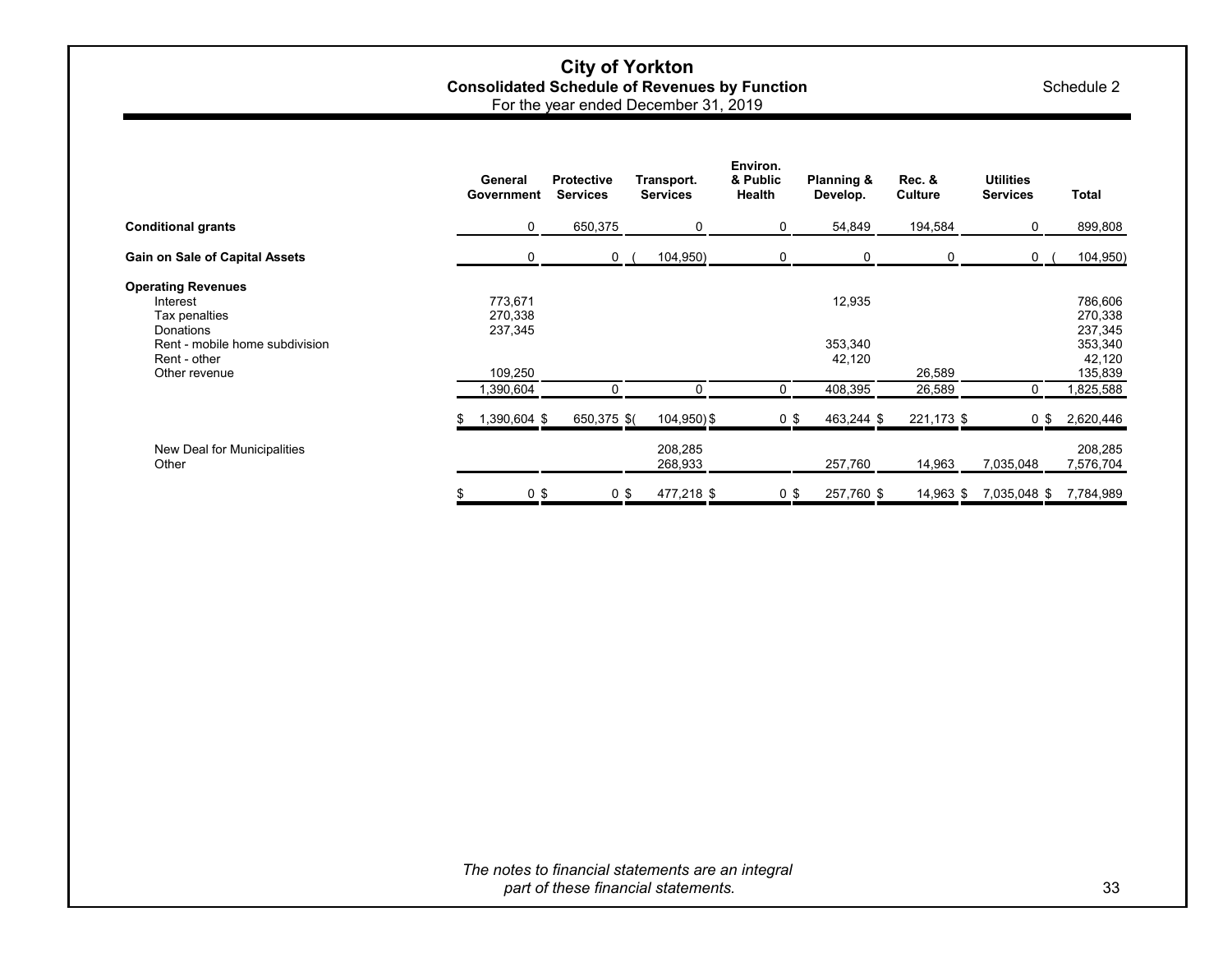#### **City of Yorkton Consolidated Schedule of Tangible Capital Assets by Object Schedule 3 Schedule 3** For the year ended December 31, 2020

|                                                                                                                                                                       |      |         |                      | <b>General Assets</b>   |                                                         |                       | <b>Treatment Plants</b> |  |  |
|-----------------------------------------------------------------------------------------------------------------------------------------------------------------------|------|---------|----------------------|-------------------------|---------------------------------------------------------|-----------------------|-------------------------|--|--|
|                                                                                                                                                                       | Land |         | Land<br>Improve.     | <b>Buildings</b>        | Machinery,<br><b>Equipment &amp;</b><br><b>Vehicles</b> | Water                 | <b>Sewer</b>            |  |  |
| Asset Cost                                                                                                                                                            |      |         |                      |                         |                                                         |                       |                         |  |  |
| <b>Opening Asset Cost</b>                                                                                                                                             |      | 277.956 | 15,501,106           | 57,320,302              | 13,852,164                                              | 24,423,678            | 10,494,090              |  |  |
| Additions during the year                                                                                                                                             |      | 26,727  | 1,446,680            | 422,807                 | 782,375                                                 |                       |                         |  |  |
| Disposals and write-down                                                                                                                                              |      |         |                      |                         |                                                         |                       |                         |  |  |
| during the year                                                                                                                                                       |      |         |                      |                         | 720,766)                                                |                       |                         |  |  |
| <b>Closing Asset Costs</b>                                                                                                                                            |      | 304.683 | 16,947,786           | 57,743,109              | 13,913,773                                              | 24,423,678            | 10,494,090              |  |  |
| <b>Accumulated Amortization Cost</b><br><b>Opening Accumulated Amortization</b><br>Costs<br>Add: Amortization taken<br>Less: Accumulated<br>amortization on disposals |      |         | 3,067,671<br>739.799 | 34,448,197<br>1.440.981 | 7,640,107<br>930.296<br>389,077                         | 10,333,071<br>855.494 | 8,014,305<br>130,796    |  |  |
| <b>Closing Accumulated Amortization</b><br>Costs                                                                                                                      |      | 0       | 3,807,469            | 35,889,178              | 8,181,326                                               | 11,188,565            | 8,145,101               |  |  |
| Net Book Value                                                                                                                                                        | \$   | 304.683 | 13,140,317<br>\$     | \$21,853,931            | 5,732,447<br>S                                          | 13,235,113<br>\$      | 2,348,989               |  |  |

|                                                                                    | 2020                    |                      |                  |                  |                         |                           |                          |  |  |  |
|------------------------------------------------------------------------------------|-------------------------|----------------------|------------------|------------------|-------------------------|---------------------------|--------------------------|--|--|--|
|                                                                                    |                         | <b>Linear Assets</b> |                  |                  |                         |                           |                          |  |  |  |
|                                                                                    | Water                   | Sewer                | <b>Storm</b>     | <b>Sidewalks</b> | <b>Roads</b>            | <b>Total</b>              | <b>Total</b>             |  |  |  |
| Asset Cost                                                                         |                         |                      |                  |                  |                         |                           |                          |  |  |  |
| <b>Opening Asset Cost</b><br>Additions during the year<br>Disposals and write-down | 40,570,914<br>1,362,170 | 19,924,980           | 18,953,703       | 7,249,796        | 54,536,197<br>8,500,012 | 263,104,886<br>12,540,771 | 258,659,600<br>5,600,644 |  |  |  |
| during the year                                                                    |                         | 517                  | 3,224)           |                  |                         | 724,507)                  | 1,155,356)               |  |  |  |
| <b>Closing Asset Costs</b>                                                         | 41,933,084              | 19,924,463           | 18,950,479       | 7,249,796        | 63,036,209              | 274,921,150               | 263,104,886              |  |  |  |
| <b>Accumulated Amortization Cost</b><br><b>Opening Accumulated</b>                 |                         |                      |                  |                  |                         |                           |                          |  |  |  |
| <b>Amortization Costs</b>                                                          | 9,797,742               | 4,332,653            | 3,420,920        | 4,149,493        | 31,974,541              | 117,178,700               | 111,556,642              |  |  |  |
| Add: Amortization taken<br>Less: Accumulated                                       | 539,920                 | 263,285              | 253,780          | 111,884          | 1,268,972               | 6,535,207                 | 6,442,118                |  |  |  |
| amortization on disposals                                                          |                         | 517                  | 2,537            |                  |                         | 392,131                   | 820,063                  |  |  |  |
| <b>Closing Accumulated</b><br><b>Amortization Costs</b>                            | 10,337,662              | 4,595,421            | 3,672,163        | 4,261,377        | 33,243,515              | 123,321,777               | 117,178,700              |  |  |  |
| Net Book Value                                                                     | 31,595,422<br>S.        | 15,329,042<br>\$     | 15,278,316<br>\$ | 2,988,419<br>\$  | 29,792,694<br>\$        | 151,599,373<br>S          | 145,926,186<br>S         |  |  |  |
|                                                                                    |                         |                      |                  |                  |                         |                           |                          |  |  |  |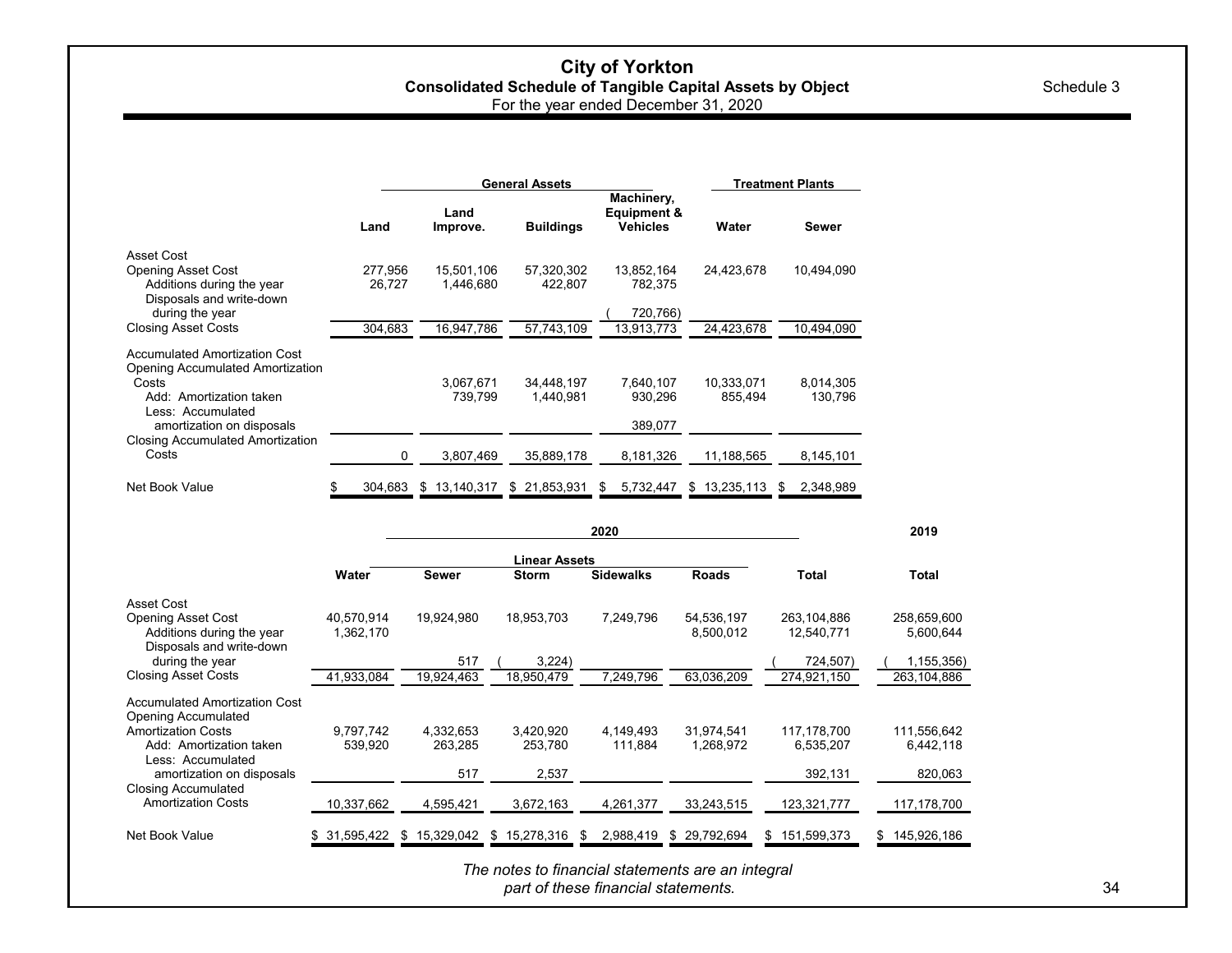#### **City of Yorkton Consolidated Schedule of Tangible Capital Assets by Function Schedule 4 Schedule 4** For the year ended December 31, 2020

|                                                                                                                                                       |                       |                                      |                                                  |                         | 2019                             |                                  |                                       |                                        |
|-------------------------------------------------------------------------------------------------------------------------------------------------------|-----------------------|--------------------------------------|--------------------------------------------------|-------------------------|----------------------------------|----------------------------------|---------------------------------------|----------------------------------------|
|                                                                                                                                                       | General<br>Government | <b>Protective</b><br><b>Services</b> | Transport.<br>Environ. &<br><b>Public Health</b> | Rec. &<br>Culture       | Water &<br>Sewer                 | Planning &<br><b>Engineering</b> | Total                                 | <b>Total</b>                           |
| Asset Cost<br><b>Opening Asset Cost</b><br>Additions during the year<br>Disposals and write-down during the year                                      | 3,595,651<br>26.727   | 10,904,296                           | 95,079,802<br>8,934,055<br>723,991)              | 52.205.805<br>2,117,212 | 100,387,645<br>1,435,135<br>517) | 931,685<br>27,643                | 263,104,884<br>12,540,772<br>724,508) | 258,659,598<br>5,600,644<br>1,155,356) |
| <b>Closing Asset Costs</b>                                                                                                                            | 3.622.378             | 10.904.296                           | 103.289.866                                      | 54,323,017              | 101,822,263                      | 959.328                          | 274,921,148                           | 263,104,886                            |
| <b>Accumulated Amortization Cost</b><br><b>Opening Accumulated Amortization Costs</b><br>Add: Amortization taken<br>Less: Accumulated amortization on | 2,647,445<br>53,346   | 4,274,733<br>433,586                 | 46,644,268<br>2,516,255                          | 30,756,108<br>1,444,392 | 32.771.918<br>2,038,470          | 84,224<br>49,158                 | 117.178.696<br>6,535,207              | 111,556,640<br>6,442,119               |
| disposals                                                                                                                                             |                       |                                      | 391,613                                          |                         | 517                              |                                  | 392,130                               | 820,063                                |
| <b>Closing Accumulated Amortization Costs</b>                                                                                                         | 2.700.791             | 4.708.319                            | 48.768.910                                       | 32.200.500              | 34,809,871                       | 133.382                          | 123,321,773                           | 117,178,696                            |
| Net Book Value                                                                                                                                        | 921.587<br>- \$<br>\$ |                                      | 6.195.977 \$ 54.520.956 \$ 22.122.517 \$         |                         | 67.012.392 \$                    |                                  |                                       | 825,946 \$151,599,375 \$145,926,190    |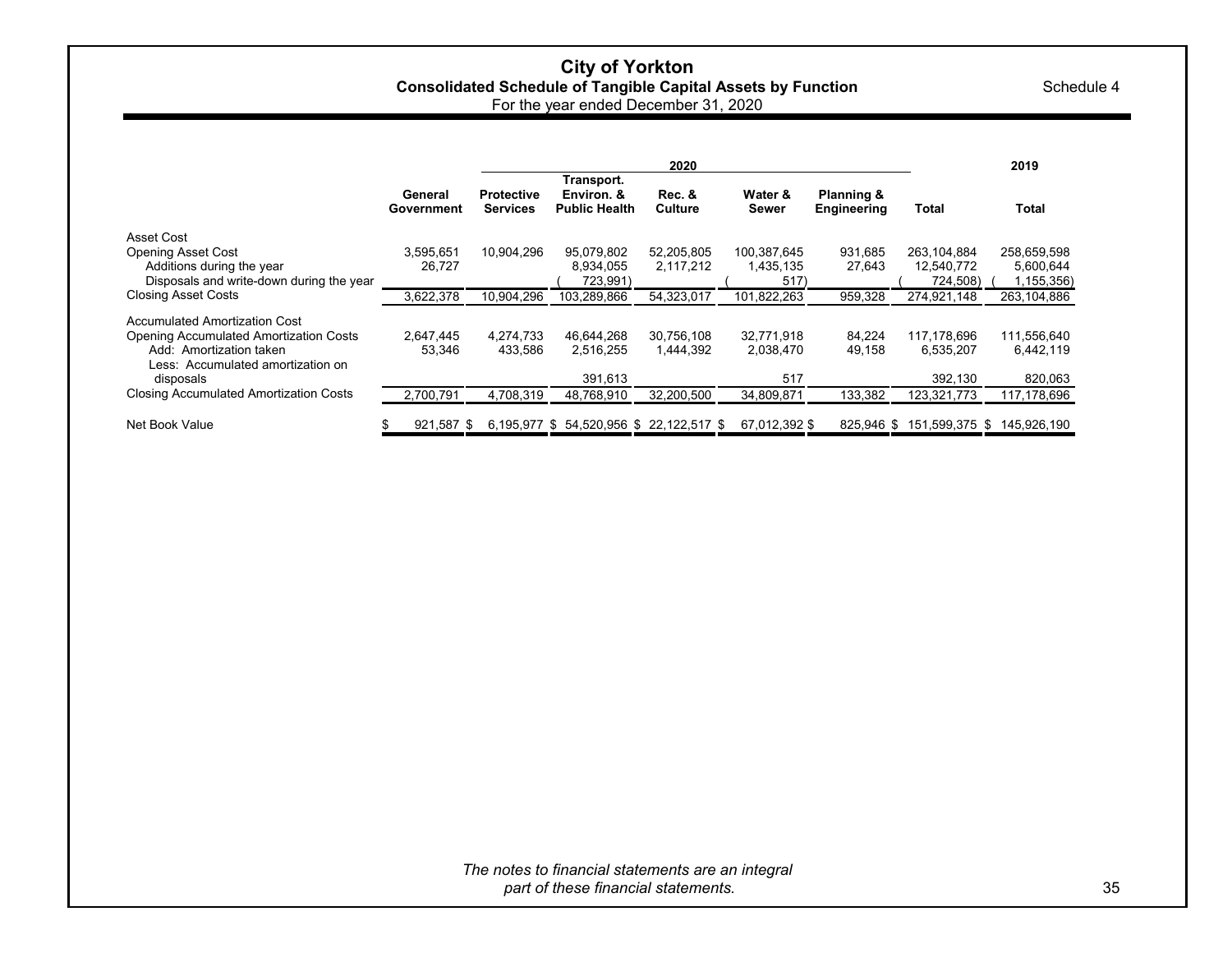| <b>City of Yorkton</b><br><b>Consolidated Schedule of Accumulated Surplus</b><br>For the year ended December 31, 2020 |                      |                     |                        |  |  |  |  |  |
|-----------------------------------------------------------------------------------------------------------------------|----------------------|---------------------|------------------------|--|--|--|--|--|
|                                                                                                                       | 2019                 | <b>Changes</b>      | 2020                   |  |  |  |  |  |
| <b>Unappropriated Surplus</b>                                                                                         | 3,462,457            | 0                   | 3,462,457              |  |  |  |  |  |
| <b>Appropriated Surplus</b>                                                                                           |                      |                     |                        |  |  |  |  |  |
| Equity in capital fund long-term investments                                                                          | 4,336,222            | 309,131             | 4,645,353              |  |  |  |  |  |
| Equity in property for resale                                                                                         | 10,909,559           | 384,553             | 11,294,112             |  |  |  |  |  |
| <b>Utility</b>                                                                                                        |                      |                     |                        |  |  |  |  |  |
| Waterworks                                                                                                            | 8,212,125            | 1,103,996           | 9,316,121              |  |  |  |  |  |
| Other                                                                                                                 |                      |                     |                        |  |  |  |  |  |
| General government                                                                                                    | 5,079,379            | 2,555,738)          | 2,523,641              |  |  |  |  |  |
| Protection                                                                                                            | 1,111,155            | 328,000             | 1,439,155              |  |  |  |  |  |
| Transportation - general                                                                                              | 5,799,906            | 2,670,891)          | 3,129,015              |  |  |  |  |  |
| Machine earnings                                                                                                      | 3,746,296            | 175,646)            | 3,570,650              |  |  |  |  |  |
| Environmental health                                                                                                  | 907,813              | 234,067)            | 673,746                |  |  |  |  |  |
| Public health and welfare                                                                                             | 289,444              | 196,203)            | 93,241                 |  |  |  |  |  |
| Environmental development                                                                                             | 912,102              | 274,653             | 1,186,755              |  |  |  |  |  |
| Recreation, parks and culture<br>Gallagher Centre                                                                     | 1,583,782<br>927,748 | 147,421)<br>407,249 | 1,436,361<br>1,334,997 |  |  |  |  |  |
| Deer Park Golf Course                                                                                                 | 155,597              | 18,188)             | 137,409                |  |  |  |  |  |
| Library                                                                                                               | 74,109               | 42,446)             | 31,663                 |  |  |  |  |  |
| Transit                                                                                                               | 81,196               | 10,000              | 91,196                 |  |  |  |  |  |
| Property development fund                                                                                             |                      |                     |                        |  |  |  |  |  |
| - infrastructure                                                                                                      | 9,807,368            |                     | 9,807,368              |  |  |  |  |  |
| Property development fund - other                                                                                     | 47,000               |                     | 47,000                 |  |  |  |  |  |
| Economic development                                                                                                  | 495,709              | 37,110              | 532,819                |  |  |  |  |  |
| Airport                                                                                                               | 352,466)             | 374,500             | 22,034                 |  |  |  |  |  |
|                                                                                                                       | 30,666,138           | 4,609,088)          | 26,057,050             |  |  |  |  |  |
| <b>Total Appropriated</b>                                                                                             | 54,124,044           | 2,811,408)          | 51,312,636             |  |  |  |  |  |
| <b>Net Investments in Tangible Capital Assets</b>                                                                     |                      |                     |                        |  |  |  |  |  |
| Tangible capital assets - schedule 3                                                                                  | 145,926,186          | 5,673,187           | 151,599,373            |  |  |  |  |  |
| Capital projects in progress                                                                                          | 21,586,166           | 6,061,209           | 27,647,375             |  |  |  |  |  |
| <b>Add: Related assets</b>                                                                                            | 5,997,940            | 3,913,440)          | 2,084,500              |  |  |  |  |  |
| Less: Related liabilities                                                                                             | 25,741,553           | 8,773,109)          | 16,968,444             |  |  |  |  |  |
| <b>Net Investment in Tangible Capital Assets</b>                                                                      | 147,768,739          | 16,594,065          | 164,362,804            |  |  |  |  |  |
| <b>Total Accumulated Surplus</b>                                                                                      | \$205,355,240        | 13,782,657<br>\$    | \$219,137,897          |  |  |  |  |  |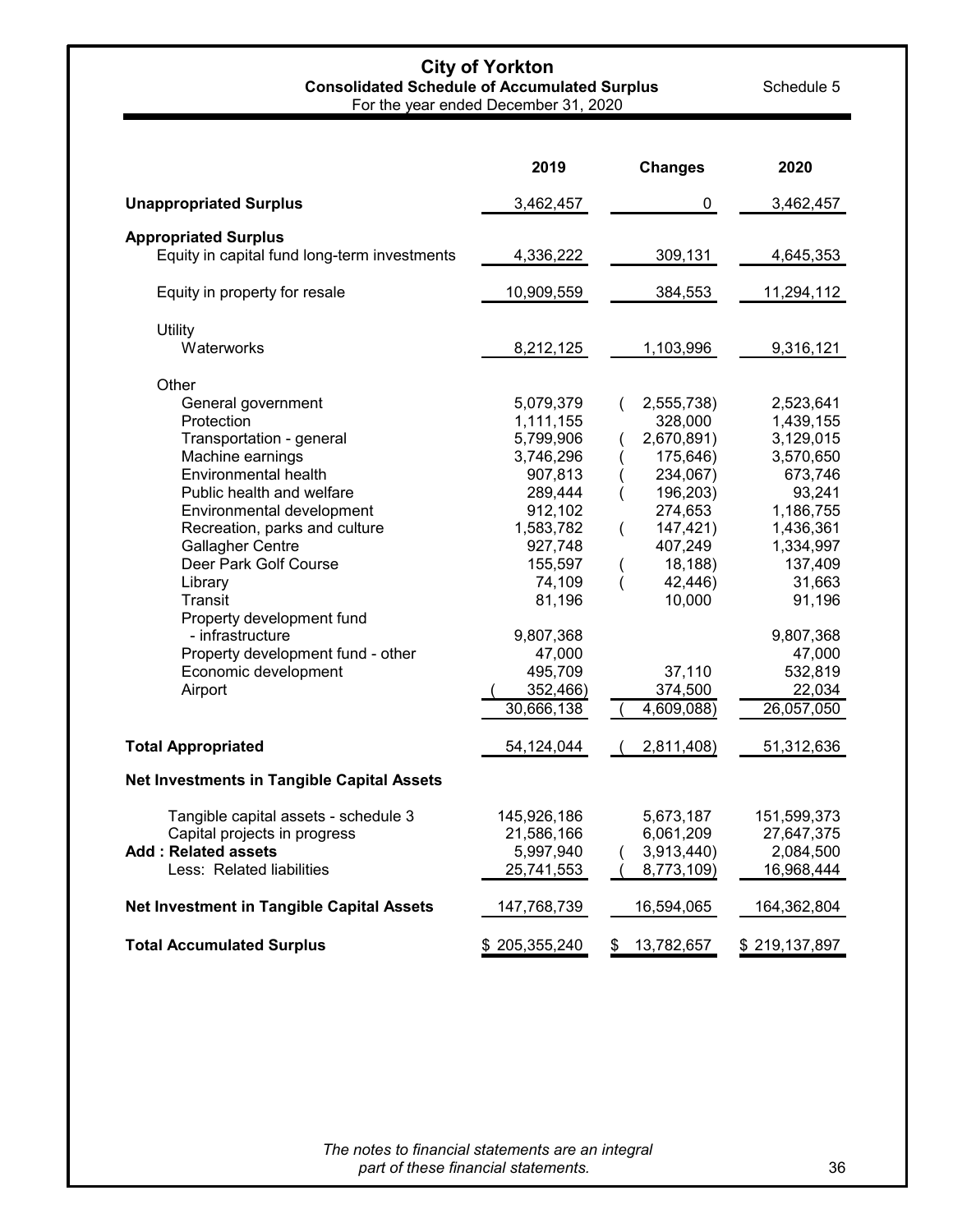#### **City of Yorkton Linear Capital Assets Unaudited Supplemental Information Schedule 6**

For the year ended December 31, 2020

|           | Length<br><b>Kilometres</b> | Cost        | <b>Accumulated</b><br>Amortization | <b>Net Book</b><br>Value |
|-----------|-----------------------------|-------------|------------------------------------|--------------------------|
| Sidewalks | 153                         | 7,249,796   | 4,261,377                          | 2,988,419                |
| Roads     | 207                         | 63,036,209  | 33,243,515                         | 29,792,694               |
| Water     | 181                         | 41,933,084  | 10,337,662                         | 31,595,422               |
| Sewer     | 141                         | 19,924,463  | 4,595,421                          | 15,329,042               |
| Storm     | 116                         | 18,950,479  | 3,672,163                          | 15,278,316               |
|           | 798                         | 151,094,031 | 56,110,138                         | 94,983,893               |

*The notes to financial statements are an integral* part of these financial statements. **37** and  $\overline{a}$  37